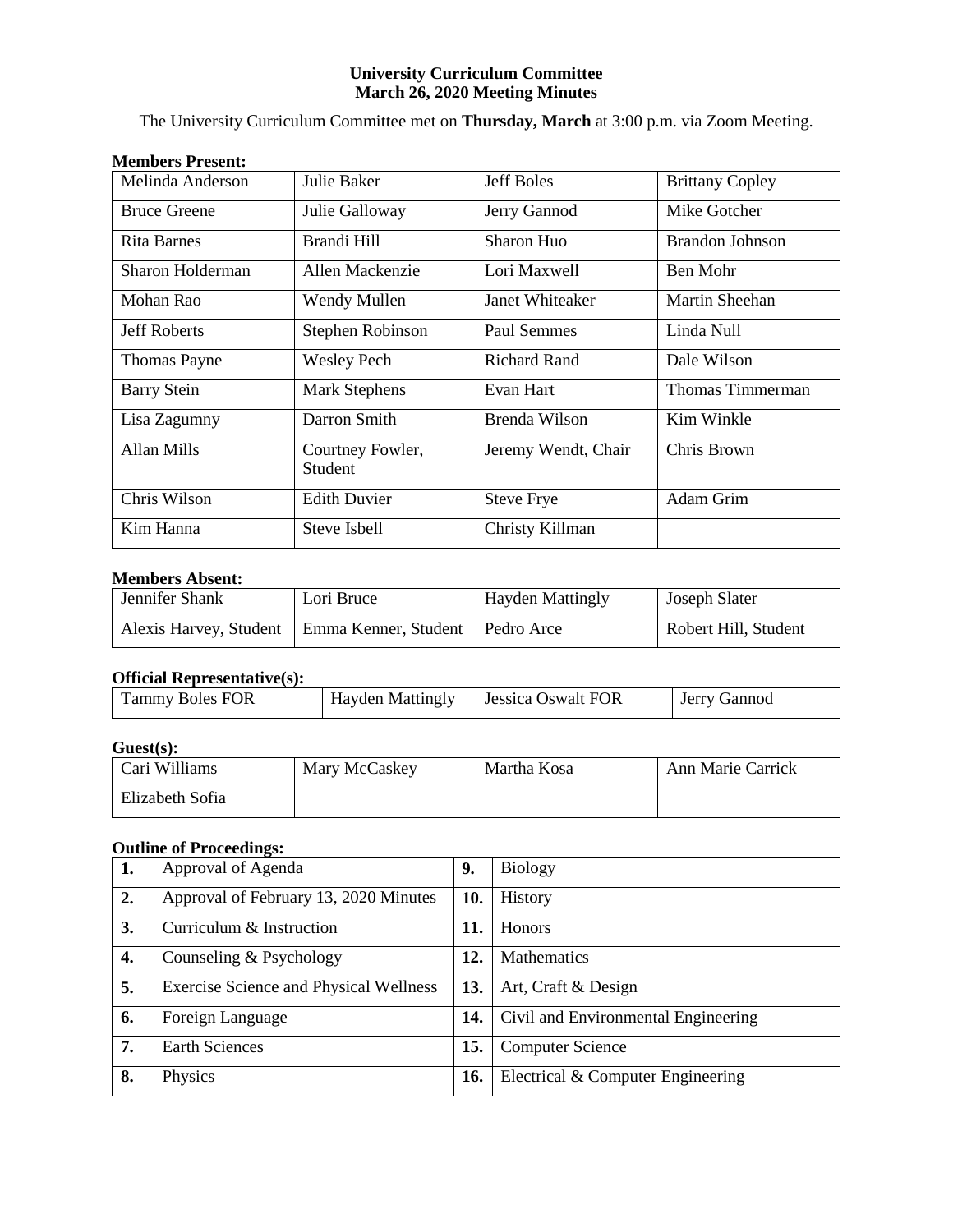| 17. | General & Basic Engineering                 | 23. | Agriculture                      |
|-----|---------------------------------------------|-----|----------------------------------|
| 18. | <b>Chemical Engineering</b>                 | 24. | Human Ecology                    |
| 19. | <b>Business</b>                             | 25. | <b>Interdisciplinary Studies</b> |
| 20. | Decision Sciences and Management            | 26  | <b>Environmental Studies</b>     |
| 21. | Economics, Finance and Marketing            | 27  | Chemistry                        |
| 22. | Manufacturing and Engineering<br>Technology |     |                                  |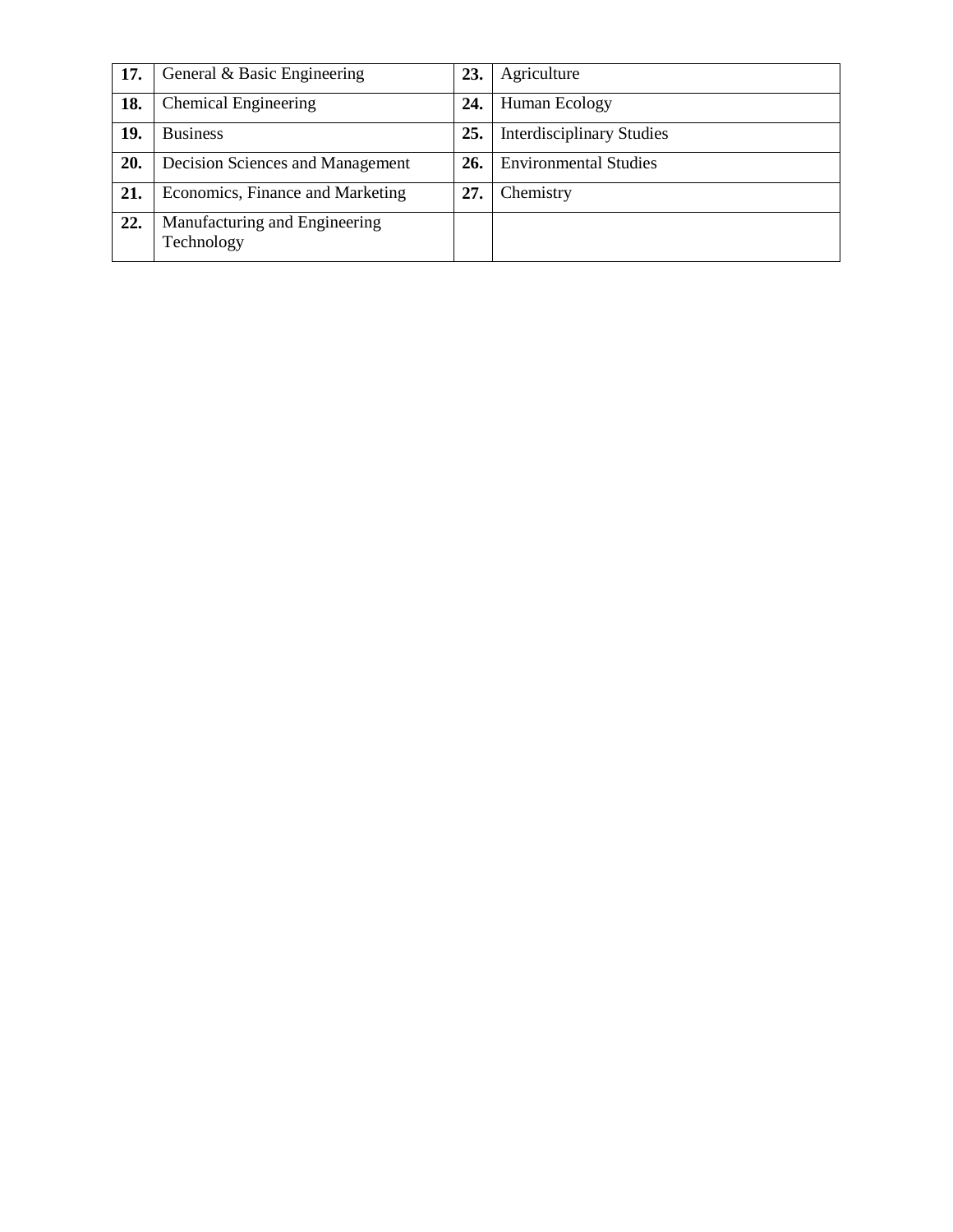Proceedings:

Perceiving a quorum, Dr. Jeremy Wendt, Chair of Committee, called the meeting to order at 3:01pm via Zoom.

*\*Due to the meeting being via Zoom, all motion and seconds will be initiated by Lisa Zagumny and Christy Killman throughout the meeting. Any objections can be called for discussion.* 

# **1. Approval of agenda**

**Motion to approve**. Lisa Zagumny **Second**. Christy Killman **Vote.** Motion carried.

## **2. Approval of minutes, February 13, 2020**

**Motion to approve**. Lisa Zagumny **Second**. Christy Killman **Vote.** Motion carried.

# **3. Curriculum & Instruction**

# **A. Course/Catalog Changes.**

# **1) From:**

FOED 1820. Introductory Field Experience Lec. 1. Credit 1. Corequisite: FOED 2011. Observation and discussion of authentic educational settings appropriate for licensure area(s). For all licensure majors, not available for freshmen. A minimum grade of B is required to meet degree requirements.

# **To:**

FOED 1820. Introductory Field Experience Lec. 1. Credit 1. Corequisite: FOED 2011. Observation and discussion of authentic educational settings appropriate for licensure area(s). For all licensure majors. A minimum grade of B is required to meet degree requirements.

# **2) From:**

SPED 3031. Physical Management & Support for Orthopedic, Motor & Health Impaired Lec. 3. Credit 3. Introduction to medical and educational support services. Emphasizes handling, instructional modifications, and support services.

# **To:**

SPED 3031. Physical Management & Support for Orthopedic, Motor & Health Impaired Lec. 3. Credit 3. Prerequisite: Full admission to the Teacher Education Program. Introduction to medical and educational support services. Emphasizes handling, instructional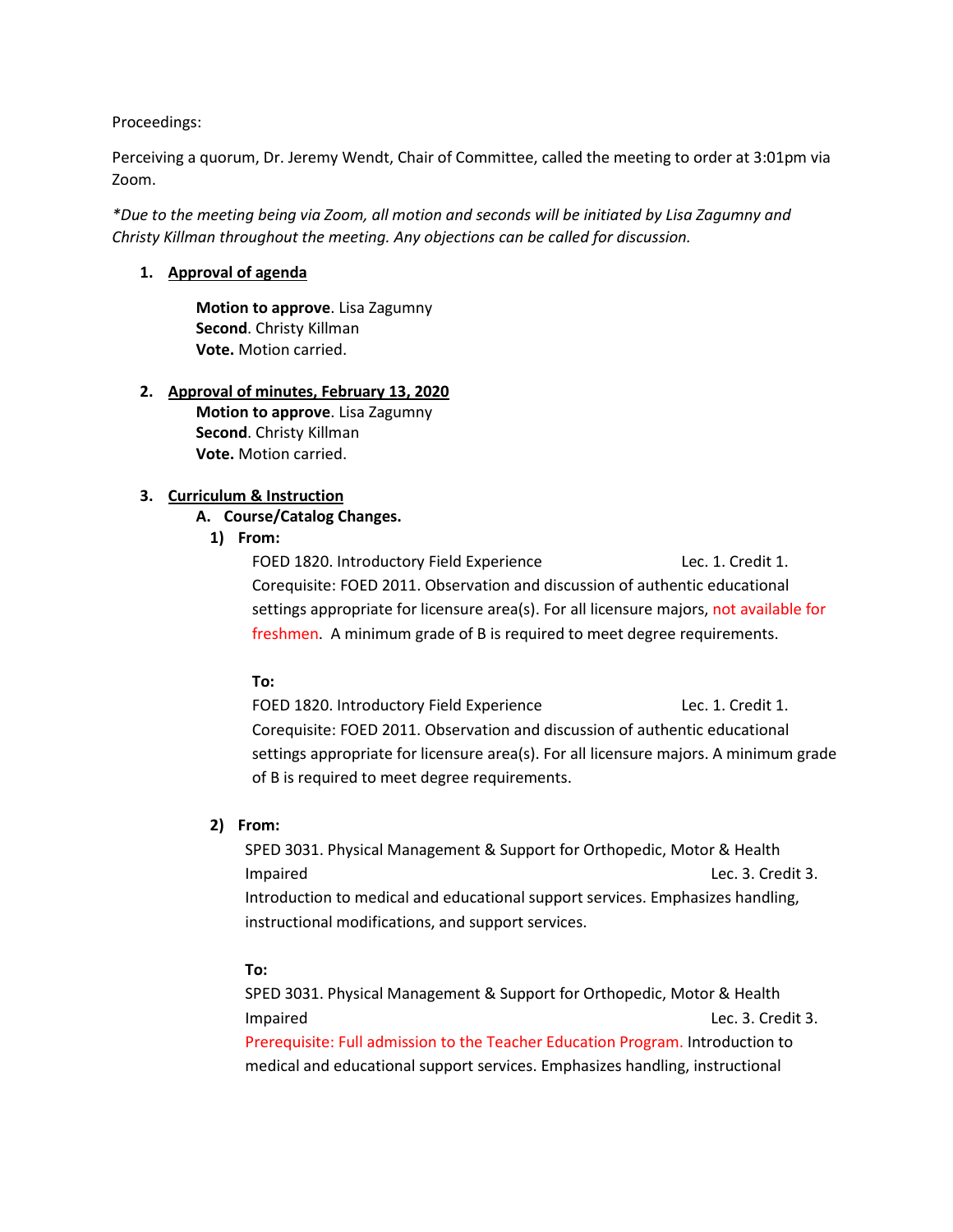modifications, and support services. A minimum grade of B is required to meet requirements for licensure candidates.

**Add**: Prerequisite: Full admission to the Teacher Education Program. And "A minimum grade of B is required to meet requirements for licensure candidates." to the course description.

# **3) From:**

ECSP 4000. Developmentally Appropriate Practices: Birth-Preschool Lec. 3. Lab. 3. Credit 3.

Prerequisite: Full admission to the Teacher Education Program. Integrated learning experiences with emphasis on approaches, teaching strategies, and management.

# **To:**

ECSP 4000. Developmentally Appropriate Practices: Birth-Preschool Lec. 3. Credit 3. Prerequisite: Full admission to the Teacher Education Program. Corequisite: ECSP 4010. Integrated learning experiences with emphasis on approaches, teaching strategies, and management. A minimum grade of B is required to meet requirements for licensure candidates.

#### **Delete:** Lab. 3.

**Add:** Corequisite: ECSP 4010. A minimum grade of B is required to meet requirements for licensure candidates.

### **Motion to approve**. Lisa Zagumny **Second**. Christy Killman **Vote.** Motion carried.

## **B. Curriculum Changes.**

**1)** Early Childhood Practitioner, B.S. **First Semester Freshman Year**

**From:**

ART 1035. Introduction to Art (credit 3) OR MUS 1030. Music Appreciation (credit 3)

BIOL 1080. Concepts of Biology (credit 3)

#### **To:**

Humanities/Fine Arts Elective (Gen Ed) (credit 3)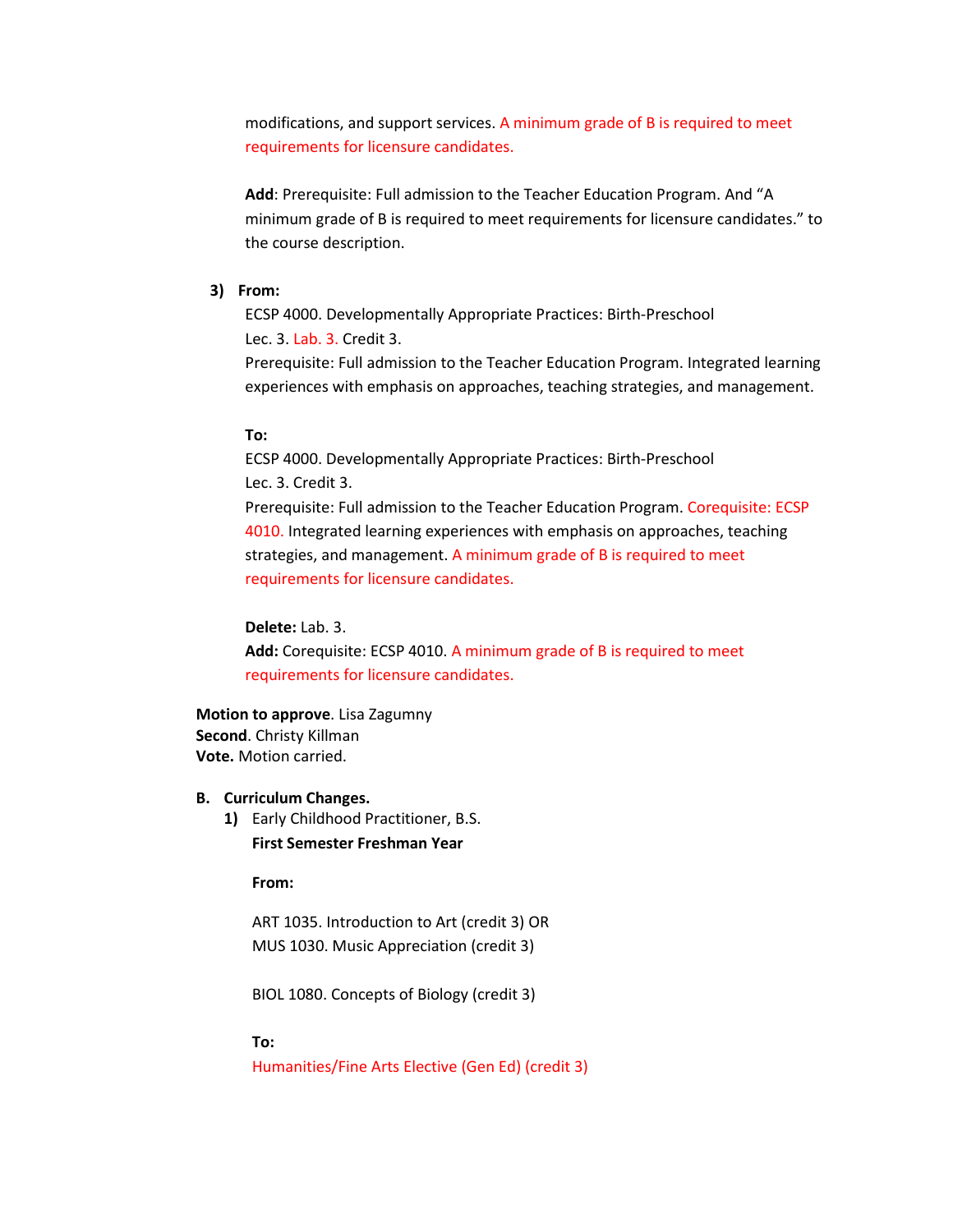# Select One:

BIOL 1080. Concepts of Biology (credit 3) OR CHEM 1310. Concepts of Chemistry (credit 3) OR GEOL 1070. Concepts of Geology (credit 3) OR PHYS 1310. Concepts of Physics (credit 3)

# **2) Second Semester Freshman Year From:**

GEOL 1070. Concepts of Geology (credit 3)

# **To:**

Select One: BIOL 1080. Concepts of Biology (credit 3) OR CHEM 1310. Concepts of Chemistry (credit 3) OR GEOL 1070. Concepts of Geology (credit 3) OR PHYS 1310. Concepts of Physics (credit 3)

# **3) First Semester Sophomore Year**

**From:**

ENGL 2235. Topics in British Literature (credit 3) OR ENGL 2330. Topics in World Literature (credit 3)

GEOG 1012. Cultural Geography (credit 3)

SOC 1010. Introduction to Sociology (credit 3) OR ANTH 1100. Introduction to Anthropology

CHEM 1310. Concepts of Chemistry (credit 3)

### **To:**

ENGL2130. Topics in American Literature (credit 3) \* OR ENGL 2235. Topics in British Literature (credit 3) OR ENGL 2330. Topics in World Literature (credit 3)

Social/Behavioral Sciences Elective (Gen Ed) (credit 6)

# Select One:

BIOL 1080. Concepts of Biology (credit 3) OR CHEM 1310. Concepts of Chemistry (credit 3) OR GEOL 1070. Concepts of Geology (credit 3) OR PHYS 1310. Concepts of Physics (credit 3)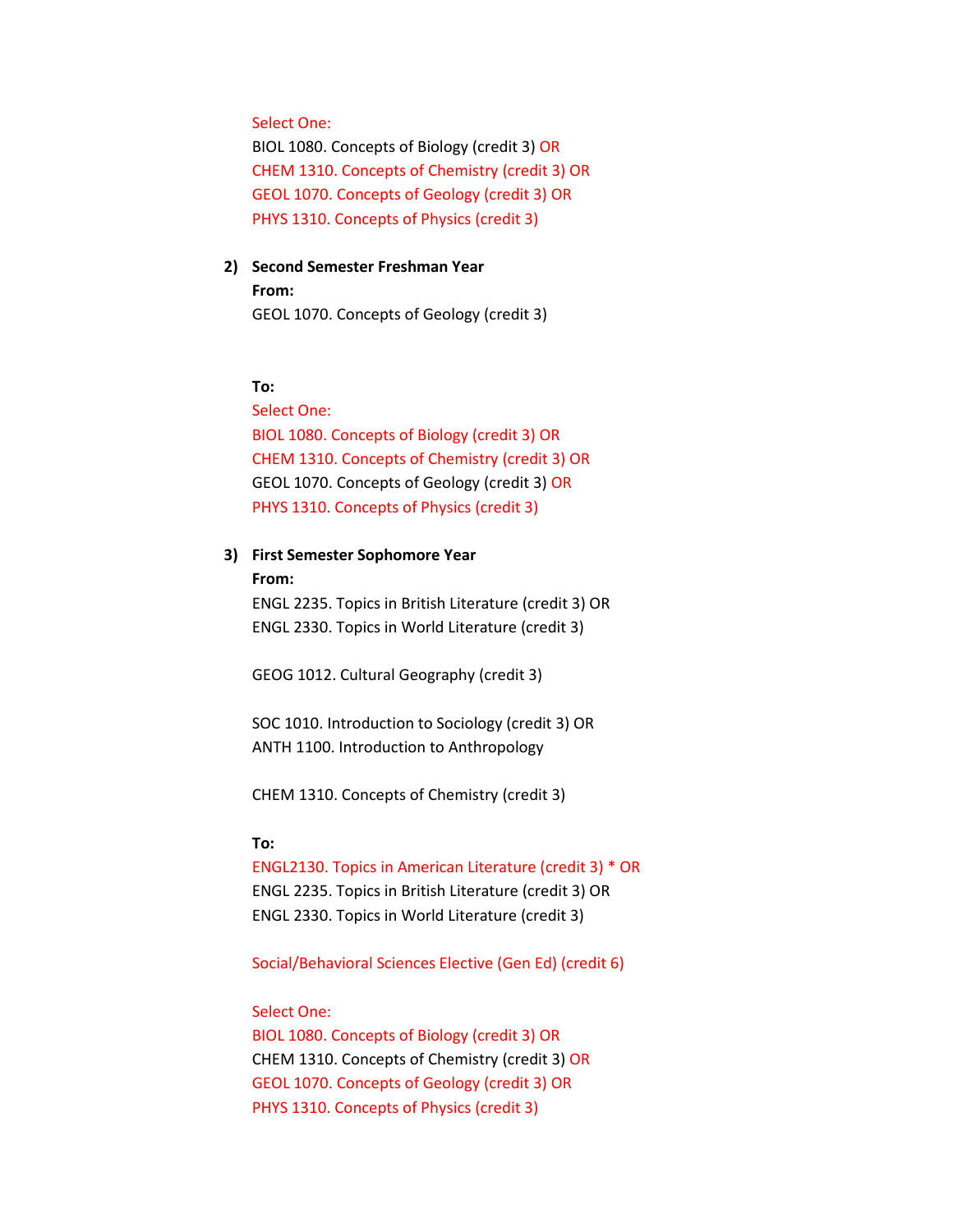#### **\*Note:** ENGL 2130 moved *here* from Second Semester Sophomore Year

**4) Second Semester Sophomore Year**

**From:**

CFS 2400. Children with Special Needs (credit 3)

ENGL2130. Topics in American Literature (credit 3) \*

PHYS 1310. Concepts of Physics (credit 3)

**To:** ECSP 2400. Children with Special Needs (credit 3)

Humanities/Fine Arts Elective (Gen Ed) (credit 3)

# Select One:

BIOL 1080. Concepts of Biology (credit 3) OR CHEM 1310. Concepts of Chemistry (credit 3) OR GEOL 1070. Concepts of Geology (credit 3) OR PHYS 1310. Concepts of Physics (credit 3)

**\* Note:** ENGL 2130 moved *to* First Semester Sophomore Year

## **5) Multidisciplinary Studies, Middle School Math, 6-8 Concentration, B.S.**

# **1) First Semester Sophomore Year**

**From:**

HEC 3500. Development: Middle Childhood/Adolescence (credit 3) \*

**To:**

MATH 1720. Pre-calculus Trigonometry (credit 3)

**\*Note:** HEC 3500 moved *to* Second Semester Sophomore Year; MATH 1720 moved *here* from Second Semester Sophomore Year

# **2) Second Semester Sophomore Year**

**From:**

EDPY 2210. Educational Psychology (credit 3)

MATH 1530. Introductory Statistics (credit 3) \*

MATH 1720. Pre-calculus Trigonometry (credit 3) \*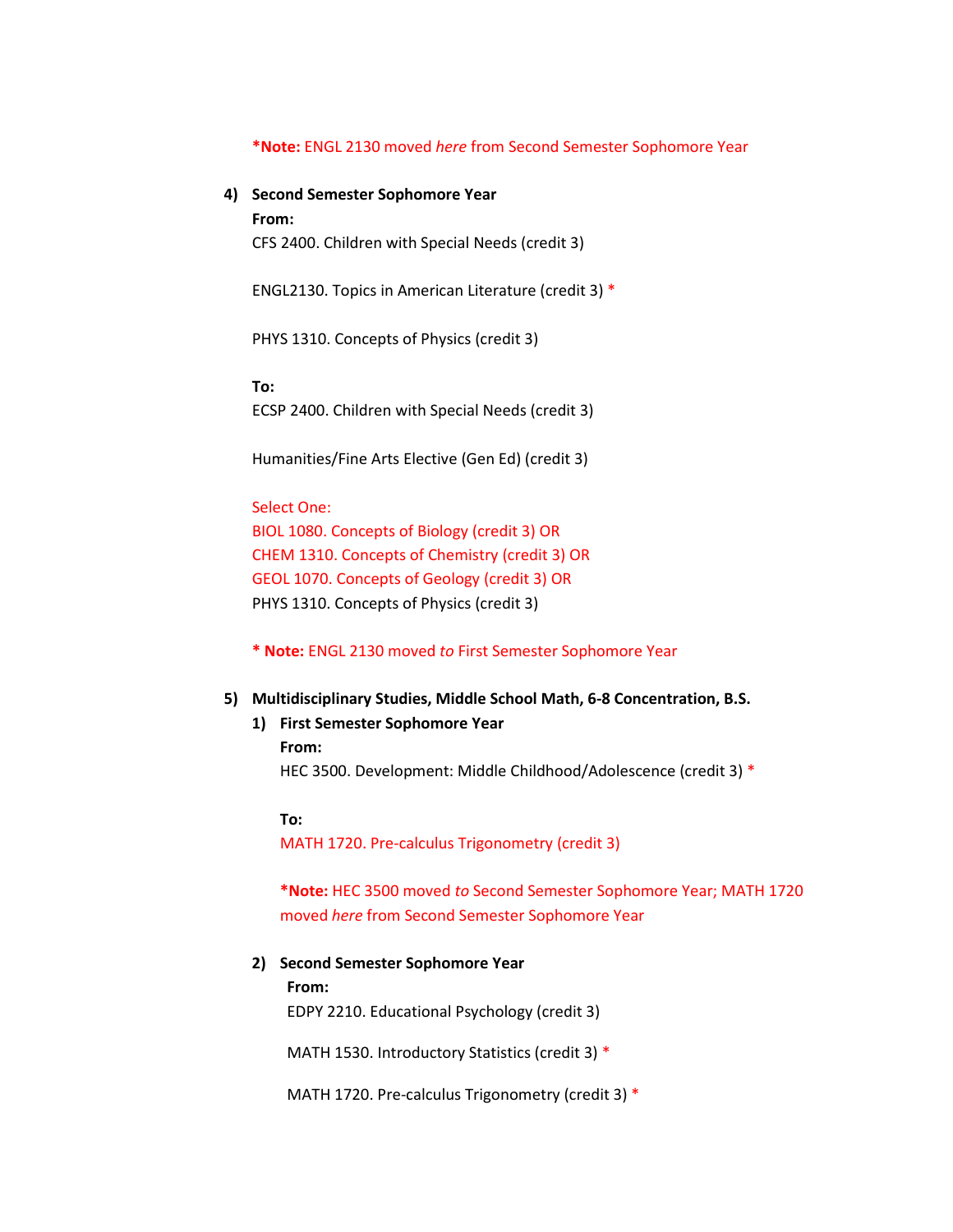Semester Total Hours: **15**

\*Note: MATH 1530 moved *to* First Semester Junior Year; MATH 1720 moved *to* First Semester Sophomore Year

#### **To:**

CSED 3010. Programming Fundamentals & Computational Thinking for Educators (credit 3)

HEC 3500. Development: Middle Childhood/Adolescence (credit 3) \*

MATH 1910. Calculus I (credit 4) \*

Semester Total Hours: **16**

**\*Note:** HEC 3500 moved *here* from First Semester Sophomore Year; MATH 1720 moved *to* First Semester Sophomore Year; MATH 1910 moved *here* from First Semester Junior Year

**3) First Semester Junior Year From:** MATH 1910. Calculus I (credit 4) \*

Semester Total Hours: **16**

#### **To:**

MATH 1530. Introductory Statistics (credit 3) \*

Semester Total Hours: **15**

\*Note: MATH 1910 moved *to* Second Semester Sophomore Year; MATH 1530 moved *here* from Second Semester Sophomore Year

**Motion to approve**. Lisa Zagumny **Second**. Christy Killman **Vote.** Motion carried.

# **C. Addition of Minors.**

For the minors listed below, students may earn a minor in any program outside of their major by taking 9 credit hours in a single area **plus** 6 credit hours in any other education prefixes\* for a total of 15 credit hours. (e.g. 9 hours of CSED plus 6 hours SPED)

**1. Early Childhood Education** (ECED or ECSP)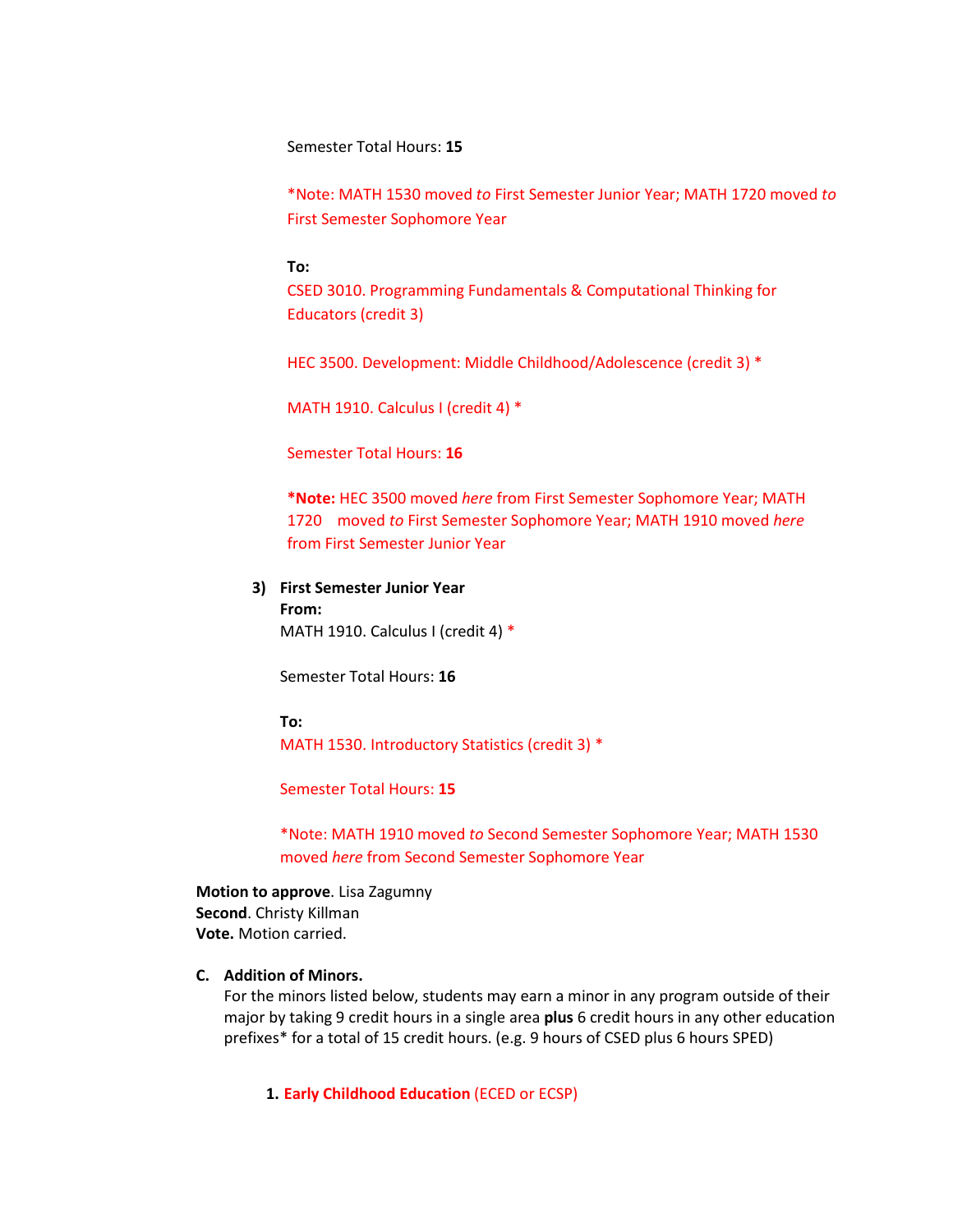- **2. Elementary Education** (ELED)
- **3. Foundations of Education** (FOED)
- **4. Reading** (READ)
- **5. Secondary Education** (SEED)
- **6. Special Education** (SPED)
- **7. Computer Science Education** (CSED)

(\*CSED, CUED, ECED, ECSP, ELED, ESLP, ESOL, FOED, PSY, READ, SEED, SPED)

- **2.** For the minor listed below, students may earn a minor outside their major by taking a total of 15 credit hours.
	- **A. Middle Grades** 15 total credit hours Minimum 3 credit hours in CUED

Minimum 3 credit hours in SEED

Minimum 3 credit hours in READ

6 credit hours in any of the following: SPED, PSY, FOED, ESLP or ESOL

**B. English as a Second Language** (ESLP)

Minimum 9 credit hours in ESLP or ESOL

Minimum 3 credit hours in CUED

Minimum 3 credit hours in FOED

**Motion to approve**. Lisa Zagumny **Second**. Christy Killman **Vote.** Motion carried.

# **D. Course/Catalog Changes.**

## **1) Course Additions.**

ESOL 4400. Foundations of Language for ESOL Educators Lec. 3. Credit 3. Explores students' language acquisition and language development. Focuses on introduction of the language as a broad system in order to help future ESL educators to successfully navigate through language acquisition theories and foundations of linguistics.

**2) Course Changes.**

# **From:**

CUED 4150. Middle Level Curriculum Lec. 3. Credit 3. Prerequisite: Full admission to the Teacher Education Program. Corequisite: For SEED majors only, FOED 3830. An examination of the philosophy, organization, and curriculum of middle level education, including career awareness and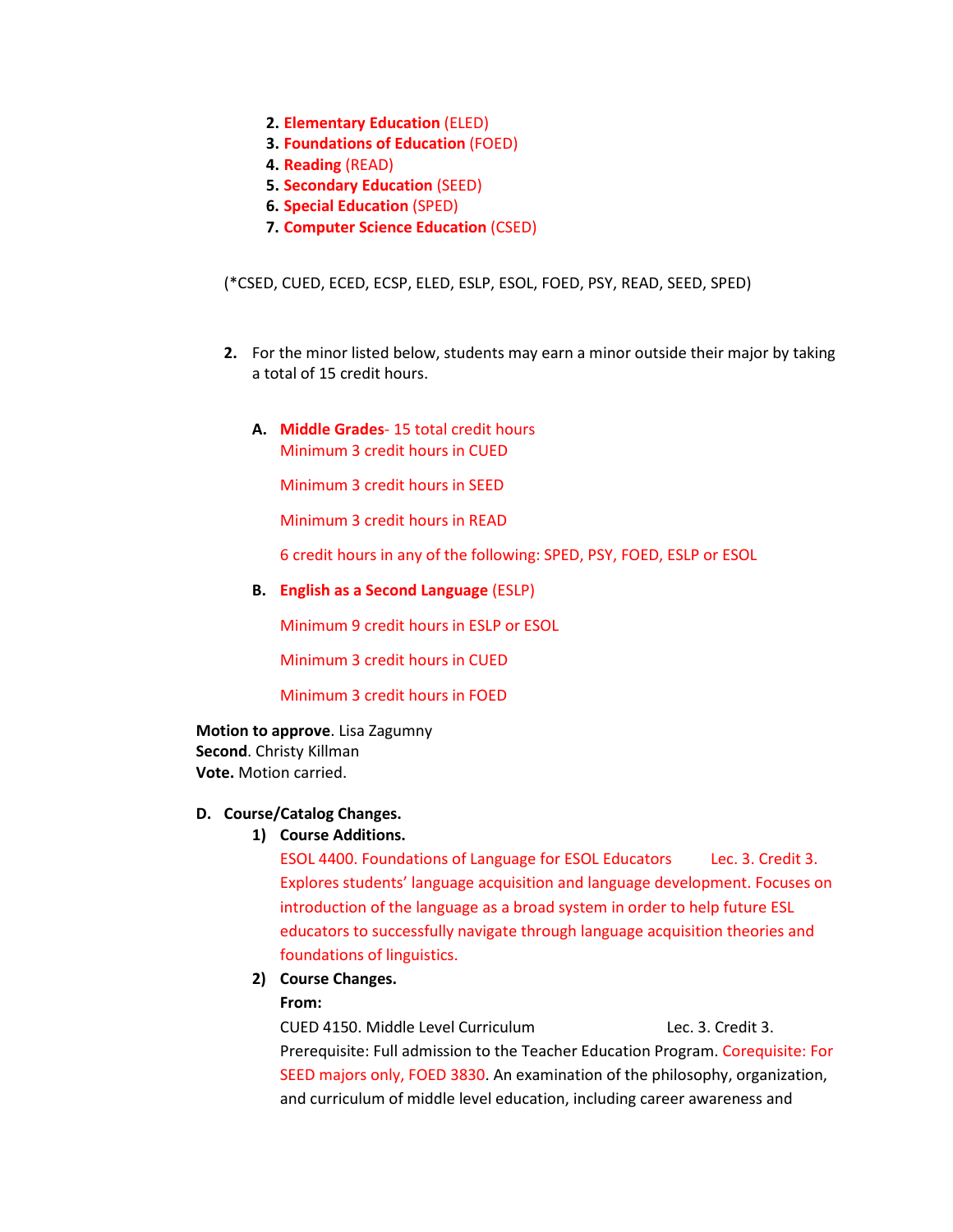exploration, interdisciplinary team teaching, principles of classroom management, and family involvement in the schools.

# **To:**

CUED 4150. Middle Level Curriculum Lec. 3. Credit 3. Prerequisite: Full admission to the Teacher Education Program. An examination of the philosophy, organization, and curriculum of middle level education, including career awareness and exploration, interdisciplinary team teaching, principles of classroom management, and family involvement in the schools. A minimum grade of B is required to meet degree requirements for licensure candidates.

**Delete:** Corequisite: For SEED majors only, FOED 3830 **Add:** A minimum grade of B is required to meet requirements for licensure candidates.

# **3) From:**

READ 3350. Teaching Reading in the Content Areas Lec. 3. Credit 3. Prerequisite: Full admission to the Teacher Education Program. Emphasis on skills needed for content area reading and selection of materials and appropriate techniques for diverse learners.

### **To:**

READ 3350. Teaching Reading in the Content Areas Lec. 3. Credit 3. Emphasis on skills needed for content area reading and selection of materials and appropriate techniques for diverse learners.

**Delete:** Prerequisite: Full admission to the Teacher Education Program.

**Motion to approve**. Lisa Zagumny **Second**. Christy Killman **Vote.** Motion carried.

#### **E. Curriculum Changes.**

- **1) Secondary Education, English Concentration, B.S. ED.**
	- **A. Second Semester Freshman Year From:** Elective (credit 1)

#### **To:**

ESLP 3100. ESL Pedagogy: SEED Methodology & Materials (credit 1)

**B. First Semester Junior Year**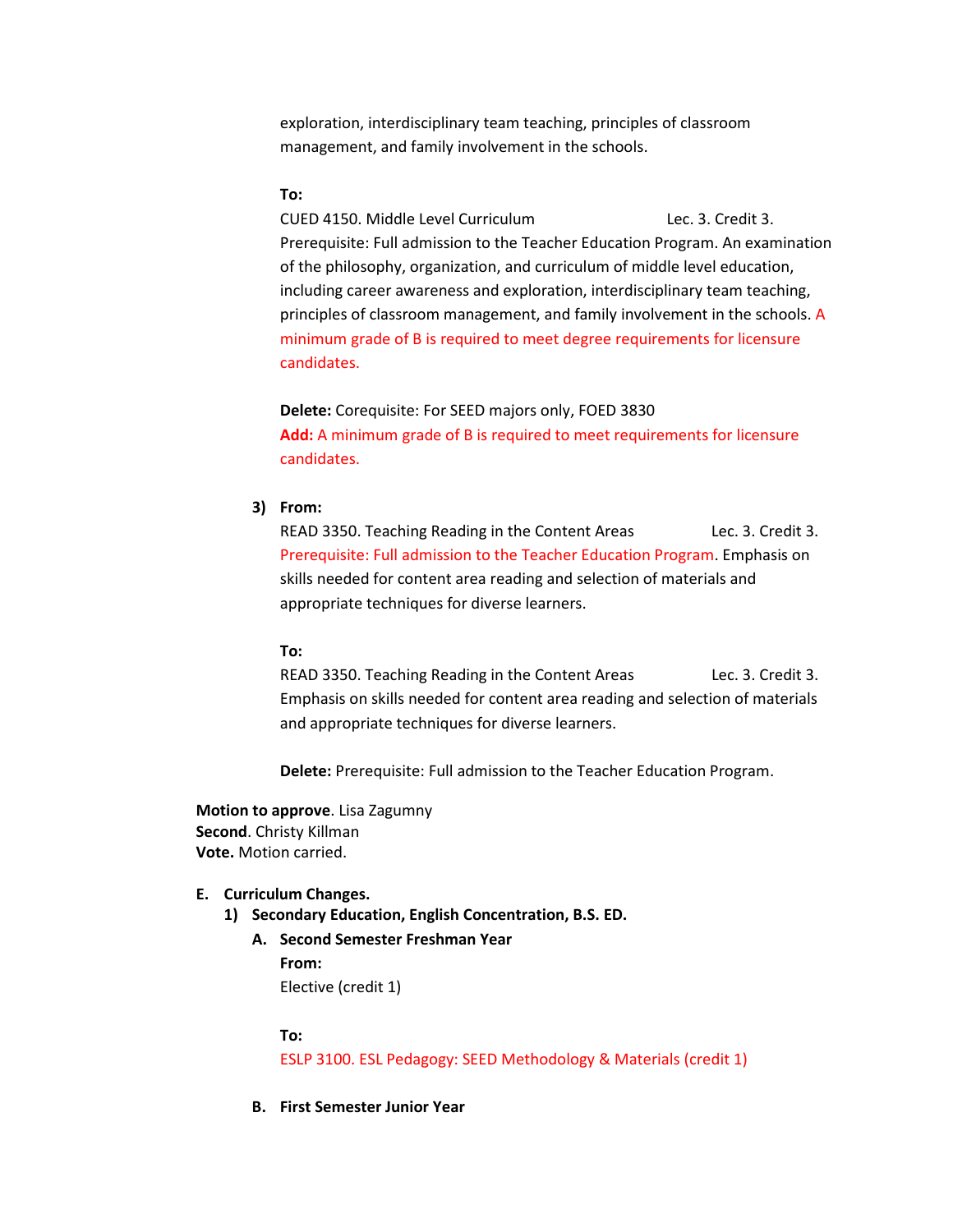#### **From:**

ESLP 4100(5100). ESL Methodology & Materials for PreK-12 (credit 3)

#### **To:**

CUED 4150. Middle Level Curriculum (credit 3)

# **2) Special Education, Comprehensive Program Concentration, B.S.**

### **A. First Semester Sophomore Year**

**From:**

ENGL 2235. Topics in British Literature (credit 3) OR

ENGL 2330. Topics in World Literature (credit 3)

# **To:**

#### ENGL 2130. Topics in American Literature (credit 3) OR

ENGL 2235. Topics in British Literature (credit 3) OR ENGL 2330. Topics in World Literature (credit 3)

#### **B. Second Semester Sophomore Year**

**From:** ENGL 2130. Topics in American Literature (credit 3)

Humanities/Fine Arts Elective (Gen Ed) (credit 3)

#### **To:**

Humanities/Fine Arts Elective (Gen Ed) (credit 6)

# **3) Special Education, SE Interventionist Biology, 6-12 Concentration, B.S. A. First Semester Sophomore Year**

#### **From:**

ENGL 2130. Topics in American Literature (credit 3)

#### **To:**

ENGL 2130. Topics in American Literature (credit 3) OR ENGL 2235. Topics in British Literature (credit 3) OR ENGL 2330. Topics in World Literature (credit 3)

# **B. Second Semester Sophomore Year From:**

ENGL 2235. Topics in British Literature (credit 3) OR ENGL 2330. Topics in World Literature (credit 3)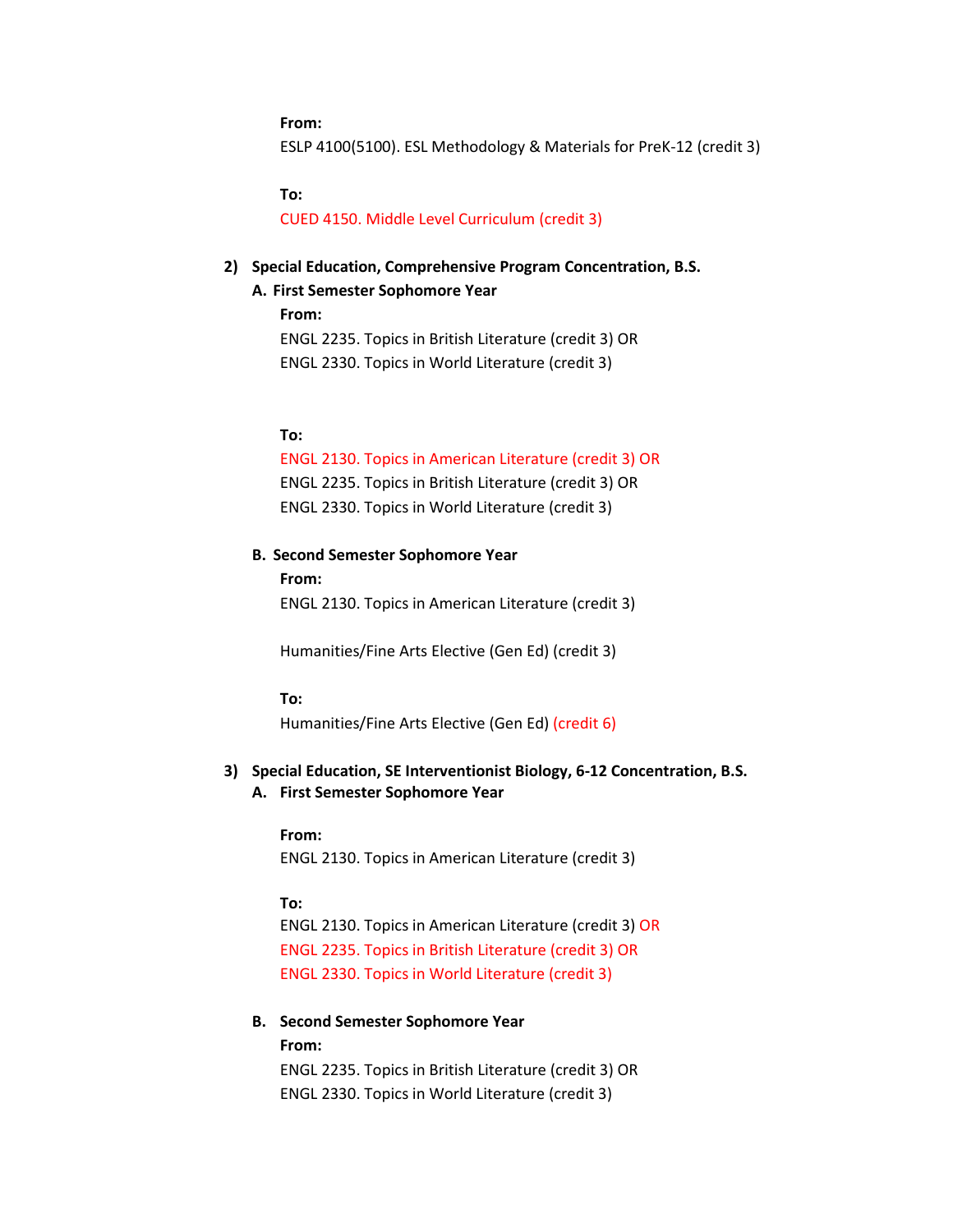**To:** Humanities/Fine Arts Elective (Gen Ed) (credit 3)

- **4) Special Education, SE Interventionist English, 6-12 Concentration, B.S.**
	- **A. First Semester Freshman Year From:** Science Sequence (Gen Ed) (credit 4)

**To:** Natural Sciences (Gen Ed) (credit 4)

**B. Second Semester Freshman Year From:** Science Sequence (Gen Ed) (credit 4)

**To:** Natural Sciences (Gen Ed) (credit 4)

# **5) Special Education, SE Interventionist History, 6-12 Concentration, B.S.**

**A. First Semester Freshman Year From:** Science Sequence (Gen Ed) (credit 4)

**To:**

Natural Sciences (Gen Ed) (credit 4)

**B. Second Semester Freshman Year From:** Science Sequence (Gen Ed) (credit 4)

**To:**

Natural Sciences (Gen Ed) (credit 4)

**C. First Semester Sophomore Year From:**  ENGL 2235. Topics in British Literature (credit 3) OR ENGL 2330. Topics in World Literature (credit 3)

**To:** ENGL 2130. Topics in American Literature (credit 3) OR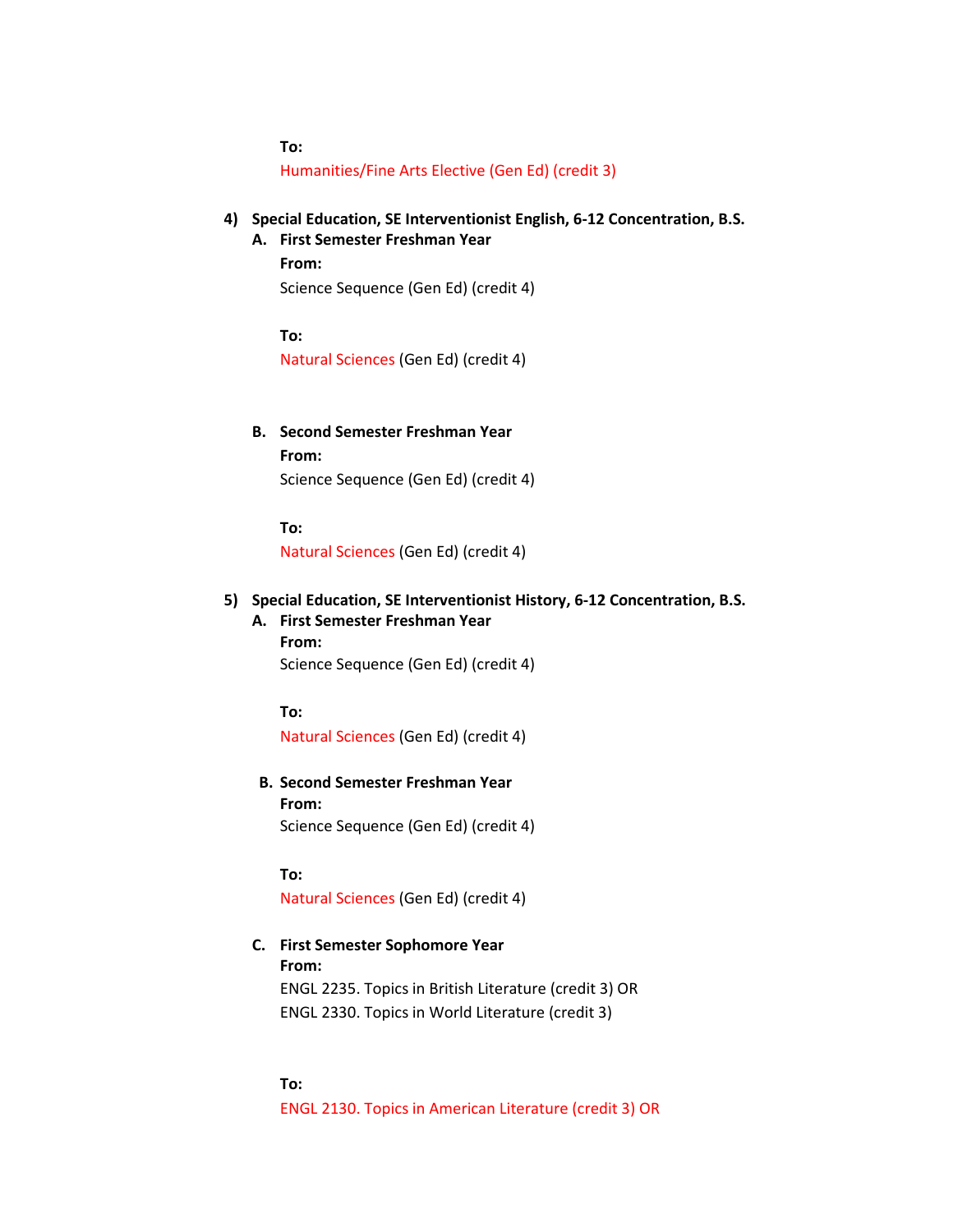ENGL 2235. Topics in British Literature (credit 3) OR ENGL 2330. Topics in World Literature (credit 3)

# **D. Second Semester Sophomore Year From:** ENGL 2130. Topics in American Literature (credit 3)

**To:**

Humanities/Fine Arts Elective (Gen Ed) (credit 3)

# **6) Special Education, SE Interventionist Math, 6-12 Concentration, B.S.**

**` A. First Semester Freshman Year From:** Science Sequence (Gen Ed) (credit 4)

**To:** Natural Sciences (Gen Ed) (credit 4)

**B.Second Semester Freshman Year From:** Science Sequence (Gen Ed) (credit 4)

**To:**

Natural Sciences (Gen Ed) (credit 4)

# **C. First Semester Sophomore Year From:** ENGL 2130. Topics in American Literature (credit 3)

ART 1035. Introduction to Art (credit 3) OR MUS 1035. Music Appreciation (credit 3)

# **To:**

ENGL 2130. Topics in American Literature (credit 3) OR ENGL 2235. Topics in British Literature (credit 3) OR ENGL 2330. Topics in World Literature (credit 3)

Humanities/Fine Arts Elective (Gen Ed) (credit 3)

# **D. Second Semester Sophomore Year From:** ENGL 2235. Topics in British Literature (credit 3) OR

ENGL 2330. Topics in World Literature (credit 3)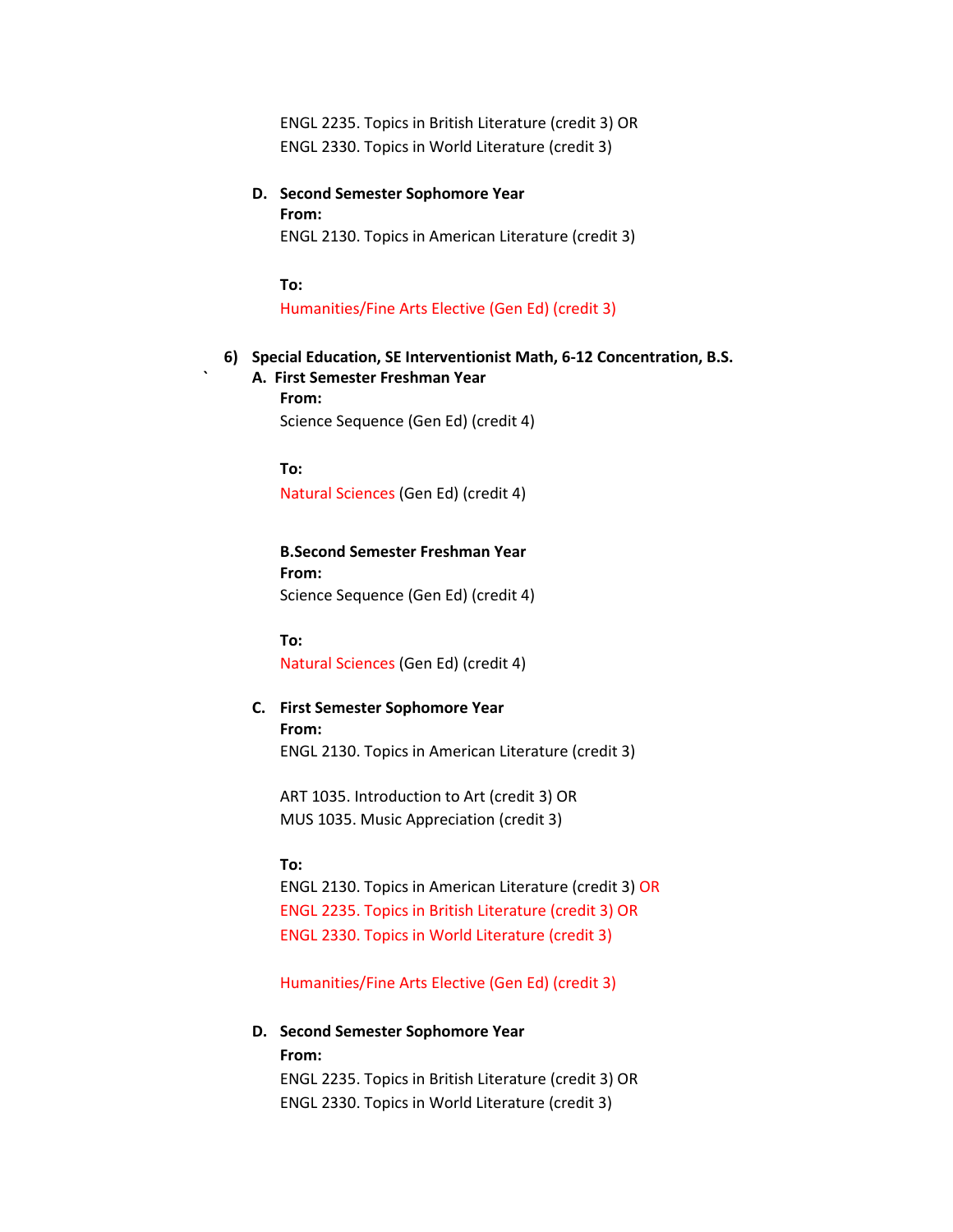**To:** Humanities/Fine Arts Elective (Gen Ed) (credit 3)

## **7) Special Education, SE Interventionist K-8 Concentration, B.S.**

**A. First Semester Sophomore Year From:** ENGL 2235. Topics in British Literature (credit 3) OR ENGL 2330. Topics in World Literature (credit 3)

## **To:**

ENGL 2130. Topics in American Literature (credit 3) OR

ENGL 2235. Topics in British Literature (credit 3) OR ENGL 2330. Topics in World Literature (credit 3)

# **B. Second Semester Sophomore Year From:**

ENGL 2130. Topics in American Literature (credit 3)

Humanities/Fine Arts Elective (Gen Ed) (credit 3)

## **To:**

Humanities/Fine Arts Elective (Gen Ed) (credit 6)

# **8) Special Education Practitioner, B.S.**

**A. Sophomore Year From:**

ENGL 2130. Topics in American Literature (credit 3)

ENGL 2235. Topics in British Literature (credit 3) OR ENGL 2330. Topics in World Literature (credit 3)

Humanities/Fine Arts Elective (Gen Ed) (credit 3)

# **To:**

ENGL 2130. Topics in American Literature (credit 3) OR ENGL 2235. Topics in British Literature (credit 3) OR ENGL 2330. Topics in World Literature (credit 3)

Humanities/Fine Arts Elective (Gen Ed) (credit 6)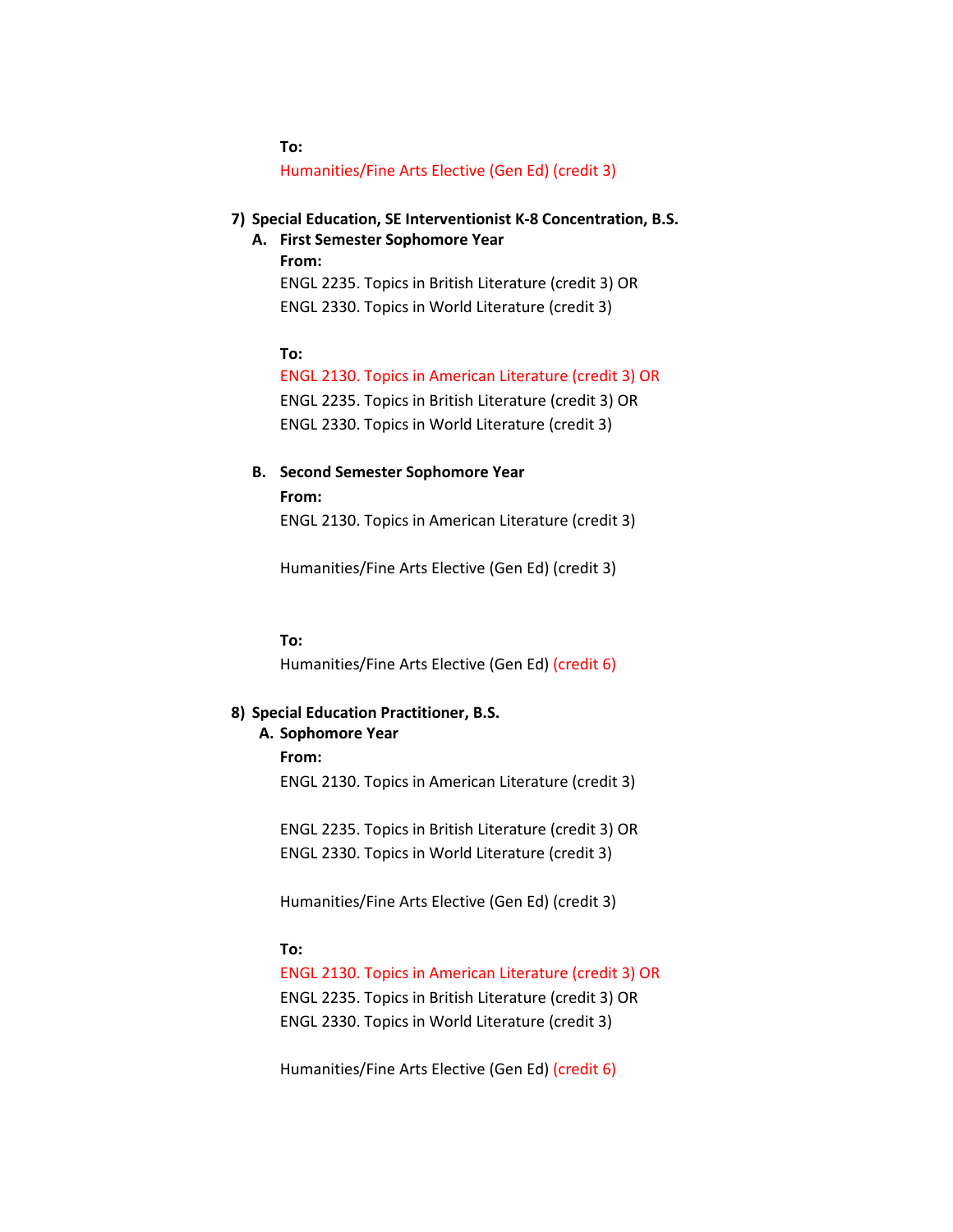# **B. Junior Year**

**From:**

Electives (credit 9)

**To:**

Electives (credit 6)

# FOED 3010. Integrating Instruc. Tech into the Classroom (credit 3)

**Motion to approve**. Lisa Zagumny **Second**. Christy Killman **Vote.** Motion carried.

# **4. Counseling & Psychology**

**A. Course Deletion.** EDPY 3300 Evaluation and Guidance Effective Date: Fall 2020

**Motion to approve**. Lisa Zagumny **Second**. Christy Killman **Vote.** Motion carried.

## **B. Course Prefix Changes.**

**A. Curriculum Changes.** Change course prefixes from EDPY to PSY Effective Date: Spring 2020

**Motion to approve**. Lisa Zagumny **Second**. Christy Killman **Vote.** Motion carried.

# **C. Course Changes.**

**From:** 

PSY 4050 Learning and Cognition Lec. 3. Credit 3. Prerequisite: PSY 2010. Theory, research and applications in human learning, and memory and cognitive processes.

**To:**

PSY 4050 Learning and Cognition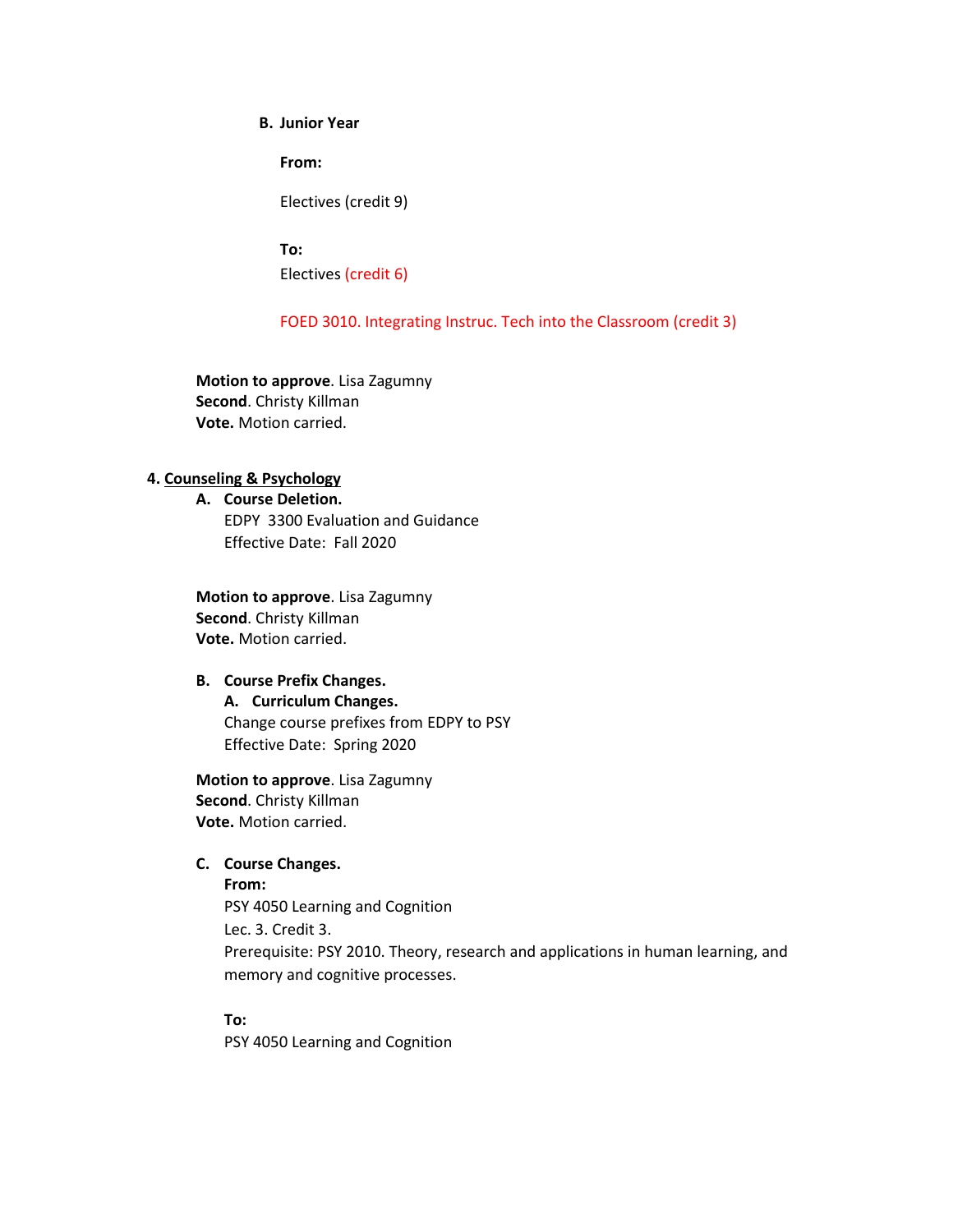Lec. 3. Credit 3.

Prerequisite: PSY 2010 and a grade of C or higher in PSY 3010. Theory, research and applications in human learning, and memory and cognitive processes.

**Motion to approve**. Lisa Zagumny **Second**. Christy Killman **Vote.** Motion carried.

# **5. Exercise Science**

# **A. Minor Change.**

**1)** Request changing the current requirements for the Minor in Coaching from 18 to 15 credit hours from the list of courses on record, and from 18 to 15 credit hours for the Minor in Exercise Science from the list of courses on record.

#### **2) New Minor.**

A new minor in Aquatics with the credit hour requirement of 15 total from this list of courses and at least 5 hours at 2000 level or above.

PHED 1020 – Swimming (1), PHED 1021 – Intermediate Swimming (1), PHED 1022 – Survival Swimming (1), PHED 1160 – Scuba & Skin Diving (1), PHED 1190 – Water Aerobics (1), PHED 1220 – Active Lifestyles (1), PHED 1280 – Kayaking (1), PHED 1505 – Divemaster (2), PHED 1540 – Rescue Diver (2), PHED 1550 – Advanced Open Water Scuba Diving (2), PHED 1650 – Outdoor Water Skills (1), EXPW 1150 – Care & Prevention of Athletic Injuries (3), EXPW 2100 – Lifeguard Training (certification), (2) EXPW 2440 – Safety and Accident Prevention (2), EXPW 3050 – Water Safety Instructor (2), EXPW 4560 – Facility Planning and Management (3).

# **3) New Minor.**

A new minor in Health and Wellness, students must complete 15 hours from the following list with at least 6 hours at the 3000 level or above.

EXPW 2015 – Concepts of Health and Wellness (3) OR EXPW 2130 – Concepts of Comprehensive Health (3), EXPW 2150 – Human Sexuality (3), EXPW 2160 – Drug Use and Abuse (2),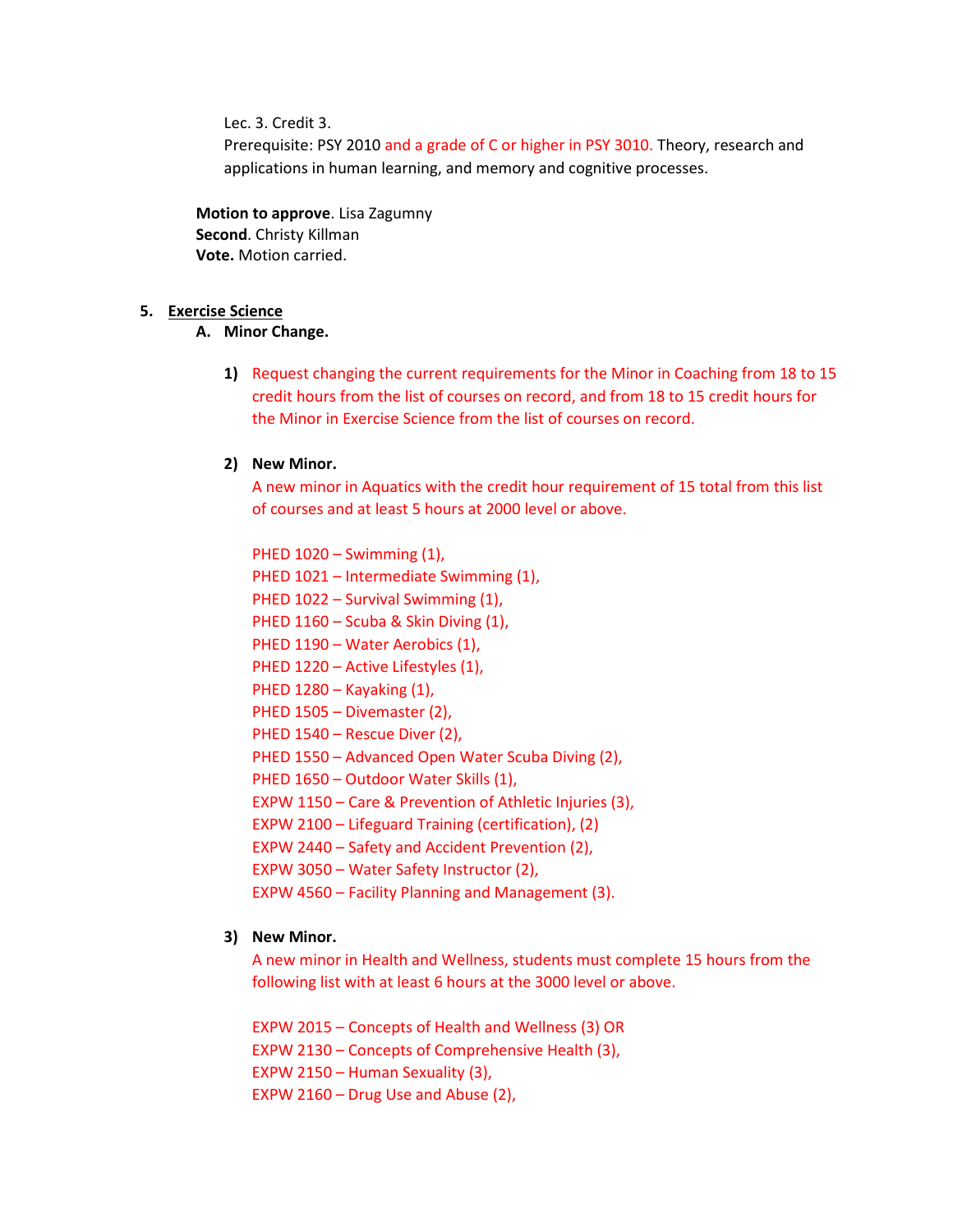EXPW 2430 – First Aid, Safety & CPR (2), EXPW 2900 – Structural Anatomy (3), EXPW 3070 – Lifetime Wellness and Leisure Activities (3), EXPW 3500 – Physical Activity, Health and Special Populations (3), EXPW 4032 – Exercise Prescription (3), EXPW 4042 – Health Promotion (3), EXPW 4290 – Accident Prevention (2), HEC 1030 – Introduction to Nutrition (2) or HEC 2020 – Nutrition for Health Sciences (3), HEC 3290 – Nutrition Through the Lifecycle (3), HEC 4940 – Nutrition, Fitness and Wellness (3), NURS 3450 – Personal Wellness Management (3), PHED 1005 – Lifetime Fitness & Wellness (2),

**Motion to approve**. Lisa Zagumny **Second**. Christy Killman **Vote.** Motion carried

# **B. Catalog Change.**

**1) Field Experience Course**

#### **From:**

EXPW 4810 – Field Experience Lab 1-4. Credit 1-4.

#### **To:**

EXPW 4810 – Field Experience Lab 2-8. Credit 1-4.

**2) From:** EXPW 4820 – Field Experience Lab 1-4. Credit 1-4.

**To:** EXPW 4820 – Field Experience Lab 2-8. Credit 1-4.

**3) From:** EXPW 4830 – Field Experience Lab 1-4. Credit 1-4.

# **To:** EXPW 4830 – Field Experience Lab 2-8. Credit 1-4.

**Motion to approve**. Lisa Zagumny **Second**. Christy Killman **Vote.** Motion carried

**C. Concentration/Undergraduate Change.**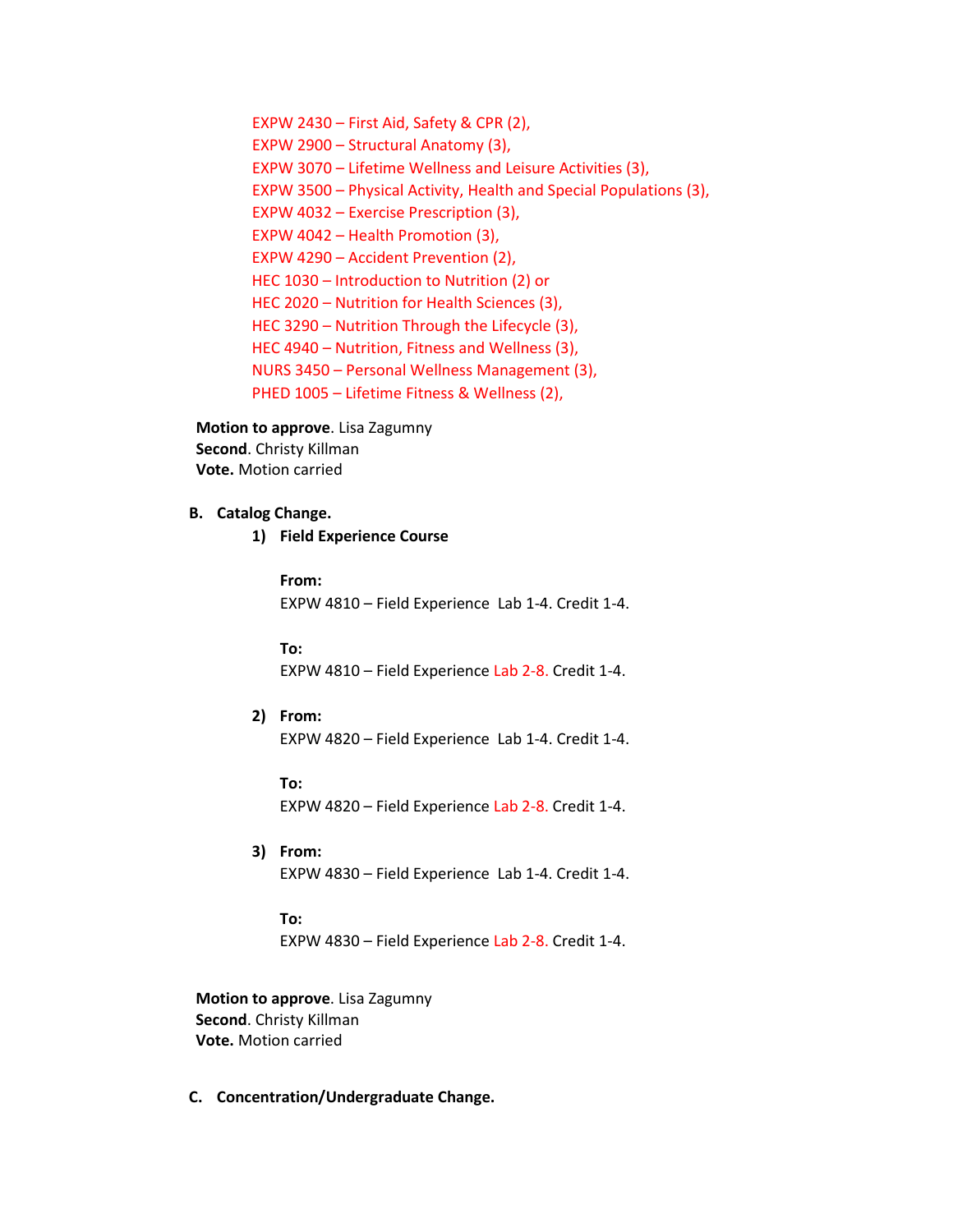# **1) Pre-Physician Assistant**

## **Additions.**

- **a.** EXPW 2430 First Aid, Safety and CPR. Lec. 1. Lab. 2. Credit 2. This course consists of practice and application of the most current standards and accepted principles of CPR, safety and first aid. Students have opportunity to obtain certification through the American Red Cross.
- **b.** EXPW 2900 Structural Anatomy. Lec. 3. Credit 3. Muscles and bones primarily of the upper extremities, lower extremities, and spine including anatomical terminology, locations, planes, joints, and basic skeletal movement.
- **c.** EXPW 3310 Professional Preparation. Lec. 1. Credit 1. This course is designed for every student to benefit from learning about the graduate school application process, preparing documents for graduate school applications as well as first time on the professional job market, learning to sell one's self to potential employers or others who are reviewing applications and/or interviewing. Cover letters, follow-up procedures, professional philosophy and writing a winning resume are topics to be covered.
- **d.** Add to Directed Elective Options: CHEM 4610 – General Biochemistry I

# **Deletions.**

**a.** EXPW 4171 – Exercise and Sport Psychology. Lec. 3. Credit 3. Prerequisite: Junior or Senior Standing in EXPW and PSY 1030 or permission of instructor.

# **Changes.**

a. **From:** HEC 1030 – Introduction to Nutrition. Lec. 2. Credit 2.

## **To:**

HEC 1030 – Introduction to Nutrition. Lec. 2. Credit 2. OR HEC 2020 – Nutrition for Health Sciences. Lec. 3. Credit 3.

# b. **From:**

COMM 2025 – Fundamentals of Communication. Lec. 3. Credit 3.

# **To:**

COMM 2025 – Fundamentals of Communication. Lec. 3. Credit 3. OR PC 2500 – Communicating in the Professions Lec. 3. Credit 3.

c. **From:**

EXPW 4810 – Field Experience. Lab 1-4. Credit 1-4.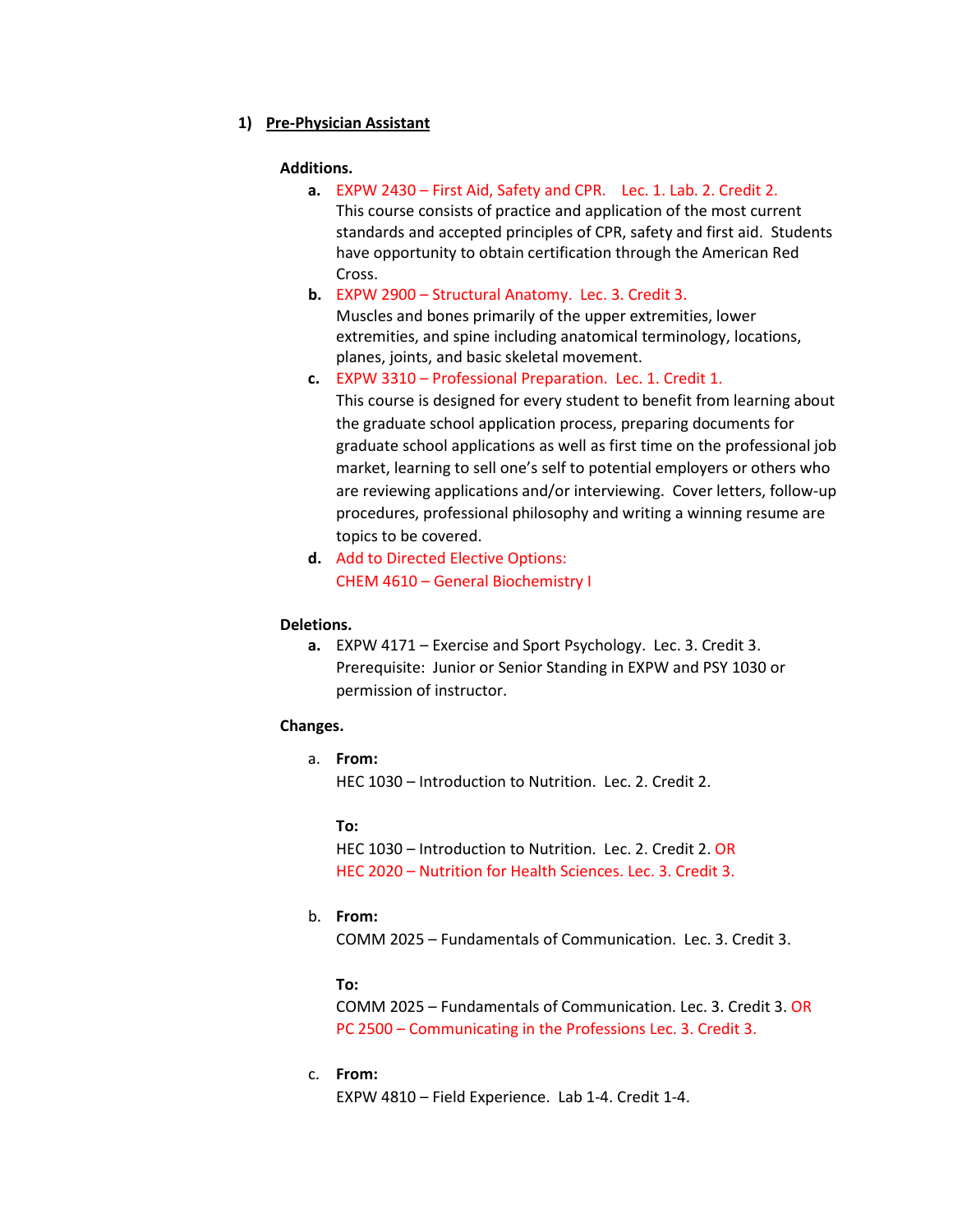**To:** EXPW 4820 – Field Experience. Lab 2-8. Credit 1-4.

d. **From:**

Elective Credit 5.

**To:** Elective Credit 1.

e. **From:**

EXPW 4420 – Kinesiology. Lec. 3. Credit 3.

Prerequisite: [BIOL 2010](http://catalog.tntech.edu/search_advanced.php?cur_cat_oid=27&search_database=Search&search_db=Search&cpage=1&ecpage=1&ppage=1&spage=1&tpage=1&location=33&filter%5Bkeyword%5D=EXPW+4420&filter%5Bexact_match%5D=1#tt6722) or [BIOL 2350.](http://catalog.tntech.edu/search_advanced.php?cur_cat_oid=27&search_database=Search&search_db=Search&cpage=1&ecpage=1&ppage=1&spage=1&tpage=1&location=33&filter%5Bkeyword%5D=EXPW+4420&filter%5Bexact_match%5D=1#tt8661) This course is the advanced study of the anatomy of the muscular, skeletal and articular systems, and basic biomechanics and applications related to training and performance of athletes.

# **To:**

EXPW 4420 – Kinesiology. Lec. 3. Credit 3.

Prerequisite: [BIOL 2010](http://catalog.tntech.edu/search_advanced.php?cur_cat_oid=27&search_database=Search&search_db=Search&cpage=1&ecpage=1&ppage=1&spage=1&tpage=1&location=33&filter%5Bkeyword%5D=EXPW+4420&filter%5Bexact_match%5D=1#tt6722) or [BIOL 2350](http://catalog.tntech.edu/search_advanced.php?cur_cat_oid=27&search_database=Search&search_db=Search&cpage=1&ecpage=1&ppage=1&spage=1&tpage=1&location=33&filter%5Bkeyword%5D=EXPW+4420&filter%5Bexact_match%5D=1#tt8661) and EXPW 2900. This course is the advanced study of the anatomy of the muscular, skeletal and articular systems, and basic biomechanics and applications related to training and performance of athletes.

f. **From:**

EXPW 4440- Physiology of Exercise. Lec. 3. Credit 3. Prerequisite: [BIOL 2350](http://catalog.tntech.edu/search_advanced.php?cur_cat_oid=27&search_database=Search&search_db=Search&cpage=1&ecpage=1&ppage=1&spage=1&tpage=1&location=33&filter%5Bkeyword%5D=EXPW+4440&filter%5Bexact_match%5D=1#tt7667) or [BIOL 2010.](http://catalog.tntech.edu/search_advanced.php?cur_cat_oid=27&search_database=Search&search_db=Search&cpage=1&ecpage=1&ppage=1&spage=1&tpage=1&location=33&filter%5Bkeyword%5D=EXPW+4440&filter%5Bexact_match%5D=1#tt2905) During this class, students will examine the physiological effects of exercise, sports, and other stresses on the various systems of the human body. Application of principles to physical fitness, physical education, and athletics is included.

### **To:**

EXPW 4440- Physiology of Exercise. Lec. 3. Credit 3. Prerequisite: [BIOL 2350](http://catalog.tntech.edu/search_advanced.php?cur_cat_oid=27&search_database=Search&search_db=Search&cpage=1&ecpage=1&ppage=1&spage=1&tpage=1&location=33&filter%5Bkeyword%5D=EXPW+4440&filter%5Bexact_match%5D=1#tt7667) or [BIOL 2010](http://catalog.tntech.edu/search_advanced.php?cur_cat_oid=27&search_database=Search&search_db=Search&cpage=1&ecpage=1&ppage=1&spage=1&tpage=1&location=33&filter%5Bkeyword%5D=EXPW+4440&filter%5Bexact_match%5D=1#tt2905) and EXPW 2900. During this class, students will examine the physiological effects of exercise, sports, and other stresses on the various systems of the human body. Application of principles to physical fitness, physical education, and athletics is included.

# **2) Pre-Physical Therapy**

#### **Additions.**

**a.** EXPW 1130 – Introduction to Physical Therapy. Lec. 1. Credit 1.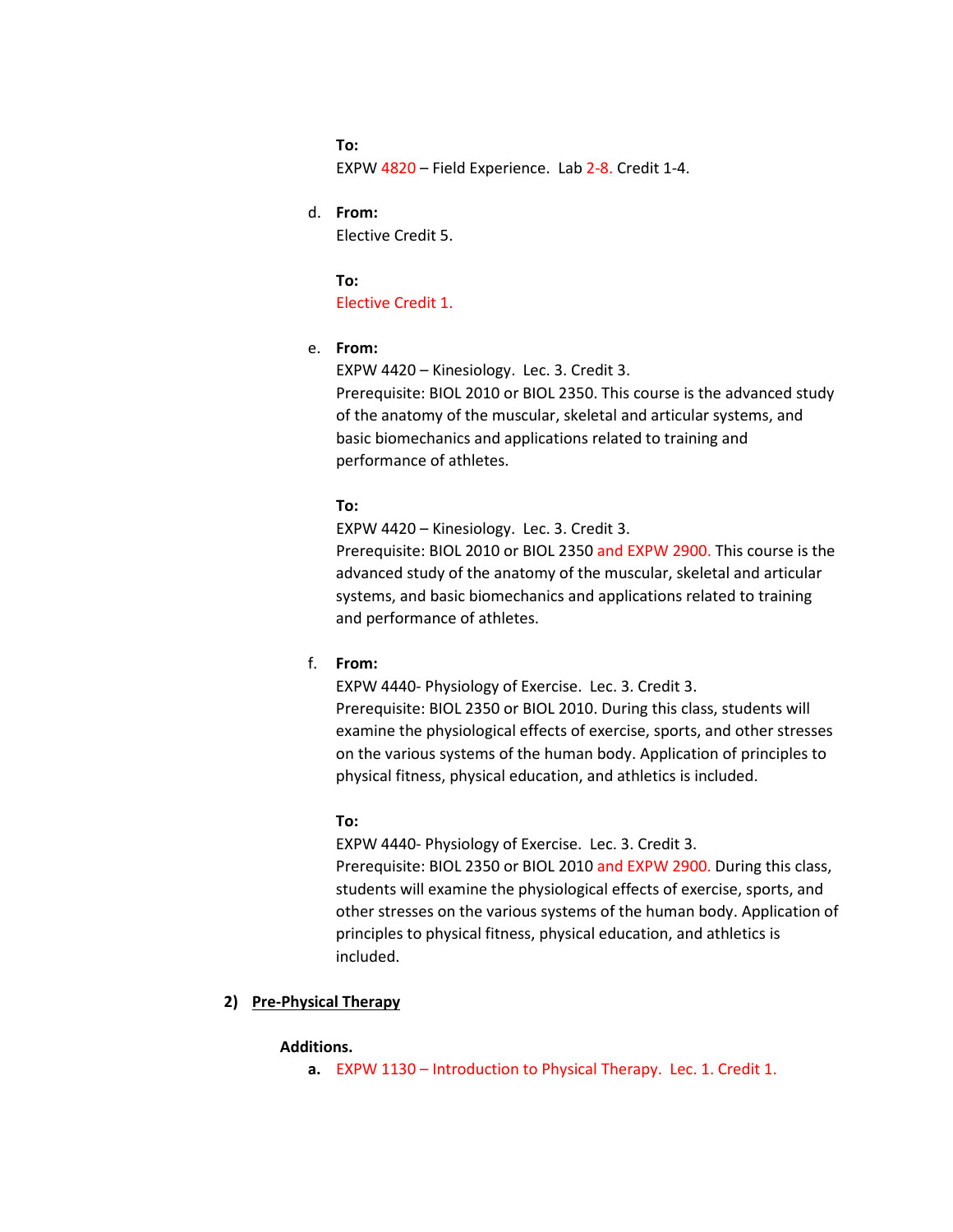- **b.** EXPW 3310 Professional Preparation. Lec. 1. Credit 1.
- **c.** EXPW 2900 Structural Anatomy. Lec. 3. Credit 3. Muscles and bones primarily of the upper extremities, lower extremities, and spine including anatomical terminology, locations, planes, joints, and basic skeletal movement.
- **d.** EXPW 3550 Support and Services for Persons with Physical Impairments. Lec. 3. Credit 3. Survey of variety of assistive technology and devices, and educational and health related resources for persons with physical impairments. A variety of conditions and modifications will be explored.
- **e.** EXPW 4760 Functional Movement. Lec. 3. Credit 3. OR EXPW 4032 Training for Performance. Lec. 3. Credit 3.
- **f.** ADD to Directed Elective Options: EXPW 3410 – Lifespan Motor Development EXPW 2200 – Leadership Development

#### **Deletions.**

- a. EXPW 4210 Gerontology. Lec. 3. Credit 3.
- b. EXPW 3410 Lifespan Motor Development. Lec. 3. Credit 3.
- c. SPED 3031 Physical Management and Support Services for Orthopedic, Motor and Health Impaired. Lec. 3. Credit 3.
- d. DS 2810 Computer Applications in Business. Lec. 3. Credit 3.

# **Changes.**

**a. From:** EXPW 4810 – Field Experience. Lab 1-4. Credit 1-4.

**To:**

EXPW 4820 – Field Experience. Lab 2-8. Credit 1-4.

# **b. From:**

HEC 1030 – Introduction to Nutrition. Lec. 2. Credit 2.

**To:**

HEC 1030 – Introduction to Nutrition. Lec. 2. Credit 2. OR HEC 2020 – Nutrition for Health Sciences. Lec. 3. Credit 3.

**c. From:**

EXPW 4420 – Kinesiology. Lec. 3. Credit 3.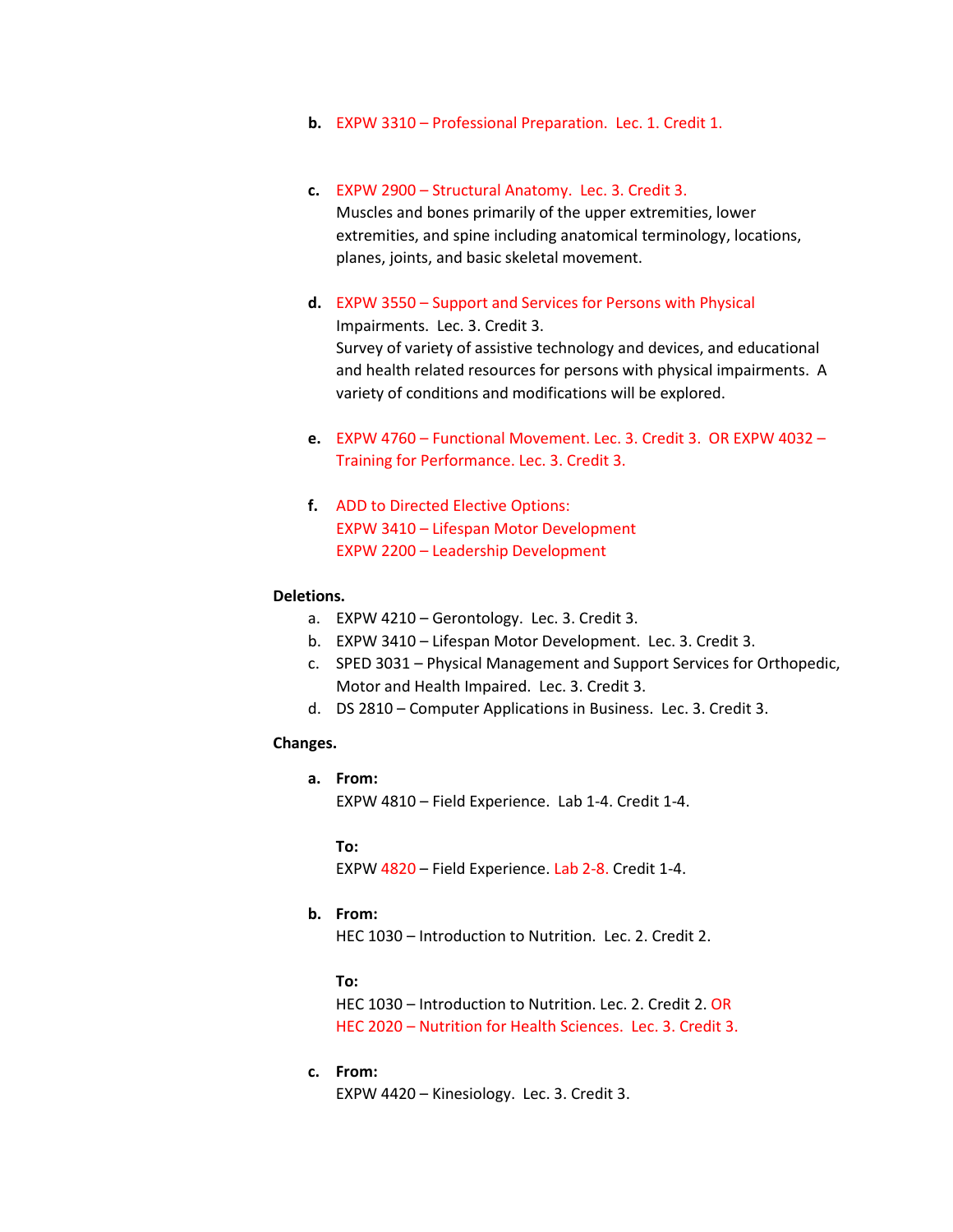Prerequisite: [BIOL 2010](http://catalog.tntech.edu/search_advanced.php?cur_cat_oid=27&search_database=Search&search_db=Search&cpage=1&ecpage=1&ppage=1&spage=1&tpage=1&location=33&filter%5Bkeyword%5D=EXPW+4420&filter%5Bexact_match%5D=1#tt6722) or [BIOL 2350.](http://catalog.tntech.edu/search_advanced.php?cur_cat_oid=27&search_database=Search&search_db=Search&cpage=1&ecpage=1&ppage=1&spage=1&tpage=1&location=33&filter%5Bkeyword%5D=EXPW+4420&filter%5Bexact_match%5D=1#tt8661) This course is the advanced study of the anatomy of the muscular, skeletal and articular systems, and basic biomechanics and applications related to training and performance of athletes.

#### **To:**

EXPW 4420 – Kinesiology. Lec. 3. Credit 3.

Prerequisite: [BIOL 2010](http://catalog.tntech.edu/search_advanced.php?cur_cat_oid=27&search_database=Search&search_db=Search&cpage=1&ecpage=1&ppage=1&spage=1&tpage=1&location=33&filter%5Bkeyword%5D=EXPW+4420&filter%5Bexact_match%5D=1#tt6722) or [BIOL 2350](http://catalog.tntech.edu/search_advanced.php?cur_cat_oid=27&search_database=Search&search_db=Search&cpage=1&ecpage=1&ppage=1&spage=1&tpage=1&location=33&filter%5Bkeyword%5D=EXPW+4420&filter%5Bexact_match%5D=1#tt8661) and EXPW 2900. This course is the advanced study of the anatomy of the muscular, skeletal and articular systems, and basic biomechanics and applications related to training and performance of athletes.

# **d. From:**

EXPW 4440- Physiology of Exercise. Lec. 3. Credit 3. Prerequisite: [BIOL 2350](http://catalog.tntech.edu/search_advanced.php?cur_cat_oid=27&search_database=Search&search_db=Search&cpage=1&ecpage=1&ppage=1&spage=1&tpage=1&location=33&filter%5Bkeyword%5D=EXPW+4440&filter%5Bexact_match%5D=1#tt7667) or [BIOL 2010.](http://catalog.tntech.edu/search_advanced.php?cur_cat_oid=27&search_database=Search&search_db=Search&cpage=1&ecpage=1&ppage=1&spage=1&tpage=1&location=33&filter%5Bkeyword%5D=EXPW+4440&filter%5Bexact_match%5D=1#tt2905) During this class, students will examine the physiological effects of exercise, sports, and other stresses on the various systems of the human body. Application of principles to physical fitness, physical education, and athletics is included.

# **To:**

EXPW 4440- Physiology of Exercise. Lec. 3. Credit 3. Prerequisite: [BIOL 2350](http://catalog.tntech.edu/search_advanced.php?cur_cat_oid=27&search_database=Search&search_db=Search&cpage=1&ecpage=1&ppage=1&spage=1&tpage=1&location=33&filter%5Bkeyword%5D=EXPW+4440&filter%5Bexact_match%5D=1#tt7667) or [BIOL 2010](http://catalog.tntech.edu/search_advanced.php?cur_cat_oid=27&search_database=Search&search_db=Search&cpage=1&ecpage=1&ppage=1&spage=1&tpage=1&location=33&filter%5Bkeyword%5D=EXPW+4440&filter%5Bexact_match%5D=1#tt2905) and EXPW 2900. During this class, students will examine the physiological effects of exercise, sports, and other stresses on the various systems of the human body. Application of principles to physical fitness, physical education, and athletics is included.

**Motion to approve**. Lisa Zagumny **Second**. Christy Killman **Vote.** Motion carried

#### **D. Concentration/Undergraduate Change.**

## **1) Fitness and Wellness**

#### **Additions.**

**a.** EXPW 2900 – Structural Anatomy. Lec. 3. Credit 3.

Muscles and bones primarily of the upper extremities, lower extremities, and spine including anatomical terminology, locations, planes, joints, and basic skeletal movement.

### **Changes.**

**a. From:** Elective credit 10.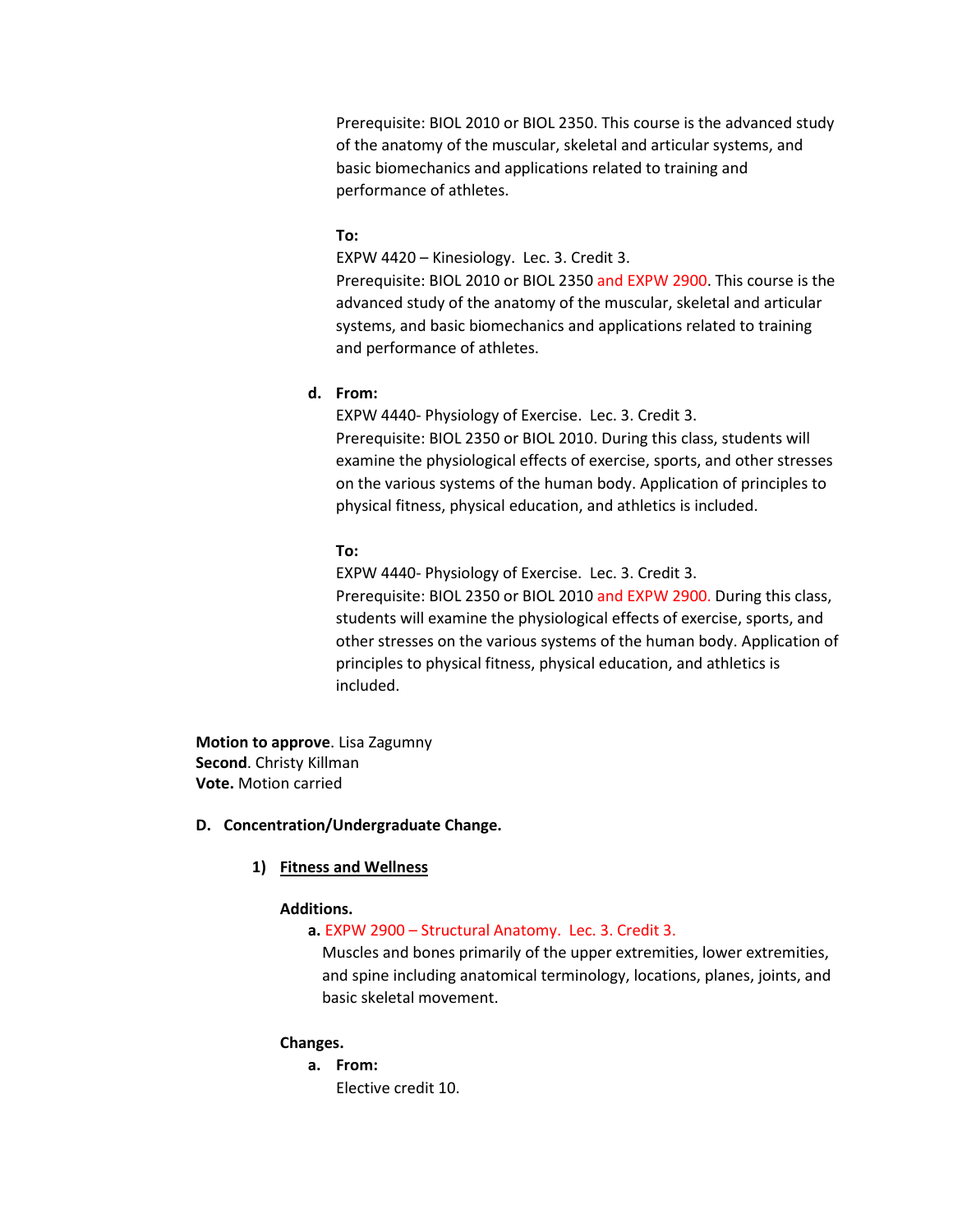**To:** Elective credit 7.

# **b. From:**

EXPW 4810 – Field Experience Lab 1-4. Credit 1-4.

**To:** EXPW 4810 – Field Experience Lab 2-8. Credit 2-8.

## **c. From:**

EXPW 4420 – Kinesiology. Lec. 3. Credit 3.

Prerequisite: [BIOL 2010](http://catalog.tntech.edu/search_advanced.php?cur_cat_oid=27&search_database=Search&search_db=Search&cpage=1&ecpage=1&ppage=1&spage=1&tpage=1&location=33&filter%5Bkeyword%5D=EXPW+4420&filter%5Bexact_match%5D=1#tt6722) or [BIOL 2350.](http://catalog.tntech.edu/search_advanced.php?cur_cat_oid=27&search_database=Search&search_db=Search&cpage=1&ecpage=1&ppage=1&spage=1&tpage=1&location=33&filter%5Bkeyword%5D=EXPW+4420&filter%5Bexact_match%5D=1#tt8661) This course is the advanced study of the anatomy of the muscular, skeletal and articular systems, and basic biomechanics and applications related to training and performance of athletes.

# **To:**

EXPW 4420 – Kinesiology. Lec. 3. Credit 3.

Prerequisite: [BIOL 2010](http://catalog.tntech.edu/search_advanced.php?cur_cat_oid=27&search_database=Search&search_db=Search&cpage=1&ecpage=1&ppage=1&spage=1&tpage=1&location=33&filter%5Bkeyword%5D=EXPW+4420&filter%5Bexact_match%5D=1#tt6722) or [BIOL 2350](http://catalog.tntech.edu/search_advanced.php?cur_cat_oid=27&search_database=Search&search_db=Search&cpage=1&ecpage=1&ppage=1&spage=1&tpage=1&location=33&filter%5Bkeyword%5D=EXPW+4420&filter%5Bexact_match%5D=1#tt8661) and EXPW 2900. This course is the advanced study of the anatomy of the muscular, skeletal and articular systems, and basic biomechanics and applications related to training and performance of athletes.

# **d. From:**

EXPW 4440- Physiology of Exercise. Lec. 3. Credit 3. Prerequisite: [BIOL 2350](http://catalog.tntech.edu/search_advanced.php?cur_cat_oid=27&search_database=Search&search_db=Search&cpage=1&ecpage=1&ppage=1&spage=1&tpage=1&location=33&filter%5Bkeyword%5D=EXPW+4440&filter%5Bexact_match%5D=1#tt7667) or [BIOL 2010.](http://catalog.tntech.edu/search_advanced.php?cur_cat_oid=27&search_database=Search&search_db=Search&cpage=1&ecpage=1&ppage=1&spage=1&tpage=1&location=33&filter%5Bkeyword%5D=EXPW+4440&filter%5Bexact_match%5D=1#tt2905) During this class, students will examine the physiological effects of exercise, sports, and other stresses on the various systems of the human body. Application of principles to physical fitness, physical education, and athletics is included.

## **To:**

EXPW 4440- Physiology of Exercise. Lec. 3. Credit 3. Prerequisite: [BIOL 2350](http://catalog.tntech.edu/search_advanced.php?cur_cat_oid=27&search_database=Search&search_db=Search&cpage=1&ecpage=1&ppage=1&spage=1&tpage=1&location=33&filter%5Bkeyword%5D=EXPW+4440&filter%5Bexact_match%5D=1#tt7667) or [BIOL 2010](http://catalog.tntech.edu/search_advanced.php?cur_cat_oid=27&search_database=Search&search_db=Search&cpage=1&ecpage=1&ppage=1&spage=1&tpage=1&location=33&filter%5Bkeyword%5D=EXPW+4440&filter%5Bexact_match%5D=1#tt2905) and EXPW 2900. During this class, students will examine the physiological effects of exercise, sports, and other stresses on the various systems of the human body. Application of principles to physical fitness, physical education, and athletics is included.

## **2) Sports Administration**

## **Additions.**

**a.** EXPW 3310 – Professional Preparation. Lec. 1. Credit 1.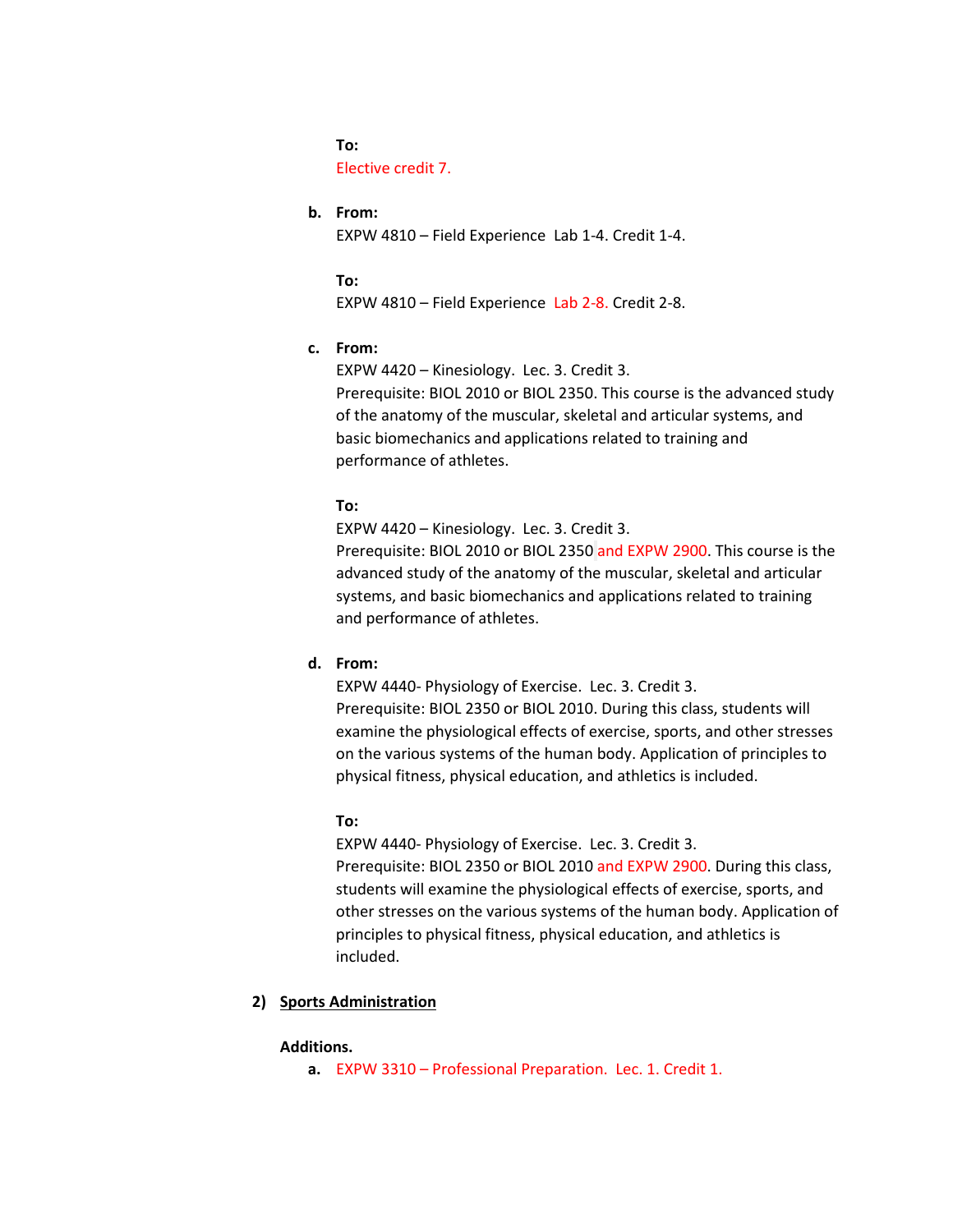### **Deletions.**

- **a.** DS 2810 Computer Applications in Business. Lec. 3. Credit 3. Management approach to business applications for computer technology.
- **b.** EXPW 3000 Professional Development and Career Planning. Lec. 1. Credit

#### **Changes.**

**a. From:**

Elective credit 3.

**To:**

# Elective credit 6.

# **b. From:**

EXPW 4810 – Field Experience Lab 1-4. Credit 1-4.

## **To:**

EXPW 4810 – Field Experience Lab 2-8. Credit 2-8. Justification: Clean up error in catalog related to time spent and credit hours awarded.

#### **c. From:**

EXPW 4420 – Kinesiology. Lec. 3. Credit 3.

Prerequisite: [BIOL 2010](http://catalog.tntech.edu/search_advanced.php?cur_cat_oid=27&search_database=Search&search_db=Search&cpage=1&ecpage=1&ppage=1&spage=1&tpage=1&location=33&filter%5Bkeyword%5D=EXPW+4420&filter%5Bexact_match%5D=1#tt6722) or [BIOL 2350.](http://catalog.tntech.edu/search_advanced.php?cur_cat_oid=27&search_database=Search&search_db=Search&cpage=1&ecpage=1&ppage=1&spage=1&tpage=1&location=33&filter%5Bkeyword%5D=EXPW+4420&filter%5Bexact_match%5D=1#tt8661) This course is the advanced study of the anatomy of the muscular, skeletal and articular systems, and basic biomechanics and applications related to training and performance of athletes.

## **To:**

EXPW 4420 – Kinesiology. Lec. 3. Credit 3.

Prerequisite: [BIOL 2010](http://catalog.tntech.edu/search_advanced.php?cur_cat_oid=27&search_database=Search&search_db=Search&cpage=1&ecpage=1&ppage=1&spage=1&tpage=1&location=33&filter%5Bkeyword%5D=EXPW+4420&filter%5Bexact_match%5D=1#tt6722) or [BIOL 2350](http://catalog.tntech.edu/search_advanced.php?cur_cat_oid=27&search_database=Search&search_db=Search&cpage=1&ecpage=1&ppage=1&spage=1&tpage=1&location=33&filter%5Bkeyword%5D=EXPW+4420&filter%5Bexact_match%5D=1#tt8661) and EXPW 2900. This course is the advanced study of the anatomy of the muscular, skeletal and articular systems, and basic biomechanics and applications related to training and performance of athletes.

# **d. From:**

EXPW 4440- Physiology of Exercise. Lec. 3. Credit 3. Prerequisite: [BIOL 2350](http://catalog.tntech.edu/search_advanced.php?cur_cat_oid=27&search_database=Search&search_db=Search&cpage=1&ecpage=1&ppage=1&spage=1&tpage=1&location=33&filter%5Bkeyword%5D=EXPW+4440&filter%5Bexact_match%5D=1#tt7667) or [BIOL 2010.](http://catalog.tntech.edu/search_advanced.php?cur_cat_oid=27&search_database=Search&search_db=Search&cpage=1&ecpage=1&ppage=1&spage=1&tpage=1&location=33&filter%5Bkeyword%5D=EXPW+4440&filter%5Bexact_match%5D=1#tt2905) During this class, students will examine the physiological effects of exercise, sports, and other stresses on the various systems of the human body. Application of principles to physical fitness, physical education, and athletics is included.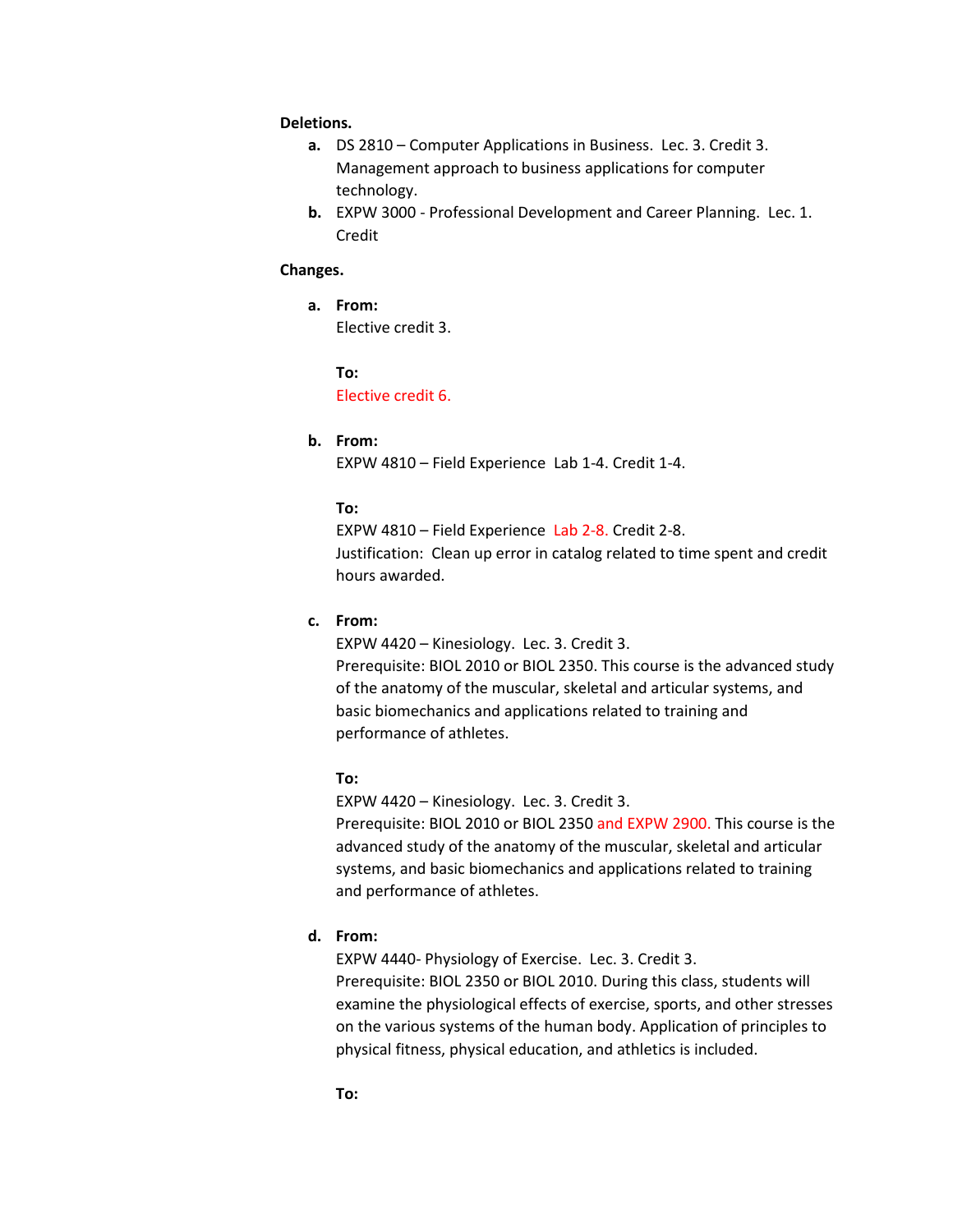EXPW 4440- Physiology of Exercise. Lec. 3. Credit 3.

Prerequisite: [BIOL 2350](http://catalog.tntech.edu/search_advanced.php?cur_cat_oid=27&search_database=Search&search_db=Search&cpage=1&ecpage=1&ppage=1&spage=1&tpage=1&location=33&filter%5Bkeyword%5D=EXPW+4440&filter%5Bexact_match%5D=1#tt7667) or [BIOL 2010](http://catalog.tntech.edu/search_advanced.php?cur_cat_oid=27&search_database=Search&search_db=Search&cpage=1&ecpage=1&ppage=1&spage=1&tpage=1&location=33&filter%5Bkeyword%5D=EXPW+4440&filter%5Bexact_match%5D=1#tt2905) and EXPW 2900. During this class, students will examine the physiological effects of exercise, sports, and other stresses on the various systems of the human body. Application of principles to physical fitness, physical education, and athletics is included.

# **3) Physical Education Teacher Licensure**

## **Additions.**

**a.** EXPW 2900 – Structural Anatomy. Lec. 3. Credit 3.

Muscles and bones primarily of the upper extremities, lower extremities, and spine including anatomical terminology, locations, planes, joints, and basic skeletal movement.

**b.** EXPW 3310 – Professional Preparation. Lec. 1. Credit 1.

#### **Deletions.**

**a.** EXPW 2130 – Concepts of Comprehensive Health. Lec. 3. Credit 3.

**b.** EXPW 3000 – Professional Development and Career Planning. Lec. 1. Credit 1.

# **Changes.**

# **a. From:**

EXPW 2150 – Human Sexuality. Lec. 3. Credit 3.

#### **To:**

EXPW 2150 – Human Sexuality. Lec. 3. Credit 3. OR EXPW 2200 – Leadership Development in Exercise Science and Sport. Lec. 3. Credit 3.

# **b. From:**

EXPW 4420 – Kinesiology. Lec. 3. Credit 3. Prerequisite: [BIOL 2010](http://catalog.tntech.edu/search_advanced.php?cur_cat_oid=27&search_database=Search&search_db=Search&cpage=1&ecpage=1&ppage=1&spage=1&tpage=1&location=33&filter%5Bkeyword%5D=EXPW+4420&filter%5Bexact_match%5D=1#tt6722) or [BIOL 2350.](http://catalog.tntech.edu/search_advanced.php?cur_cat_oid=27&search_database=Search&search_db=Search&cpage=1&ecpage=1&ppage=1&spage=1&tpage=1&location=33&filter%5Bkeyword%5D=EXPW+4420&filter%5Bexact_match%5D=1#tt8661) This course is the advanced study of the anatomy of the muscular, skeletal and articular systems, and basic biomechanics and applications related to training and performance of athletes.

### **To:**

EXPW 4420 – Kinesiology. Lec. 3. Credit 3. Prerequisite: [BIOL 2010](http://catalog.tntech.edu/search_advanced.php?cur_cat_oid=27&search_database=Search&search_db=Search&cpage=1&ecpage=1&ppage=1&spage=1&tpage=1&location=33&filter%5Bkeyword%5D=EXPW+4420&filter%5Bexact_match%5D=1#tt6722) or [BIOL 2350](http://catalog.tntech.edu/search_advanced.php?cur_cat_oid=27&search_database=Search&search_db=Search&cpage=1&ecpage=1&ppage=1&spage=1&tpage=1&location=33&filter%5Bkeyword%5D=EXPW+4420&filter%5Bexact_match%5D=1#tt8661) and EXPW 2900. This course is the advanced study of the anatomy of the muscular, skeletal and articular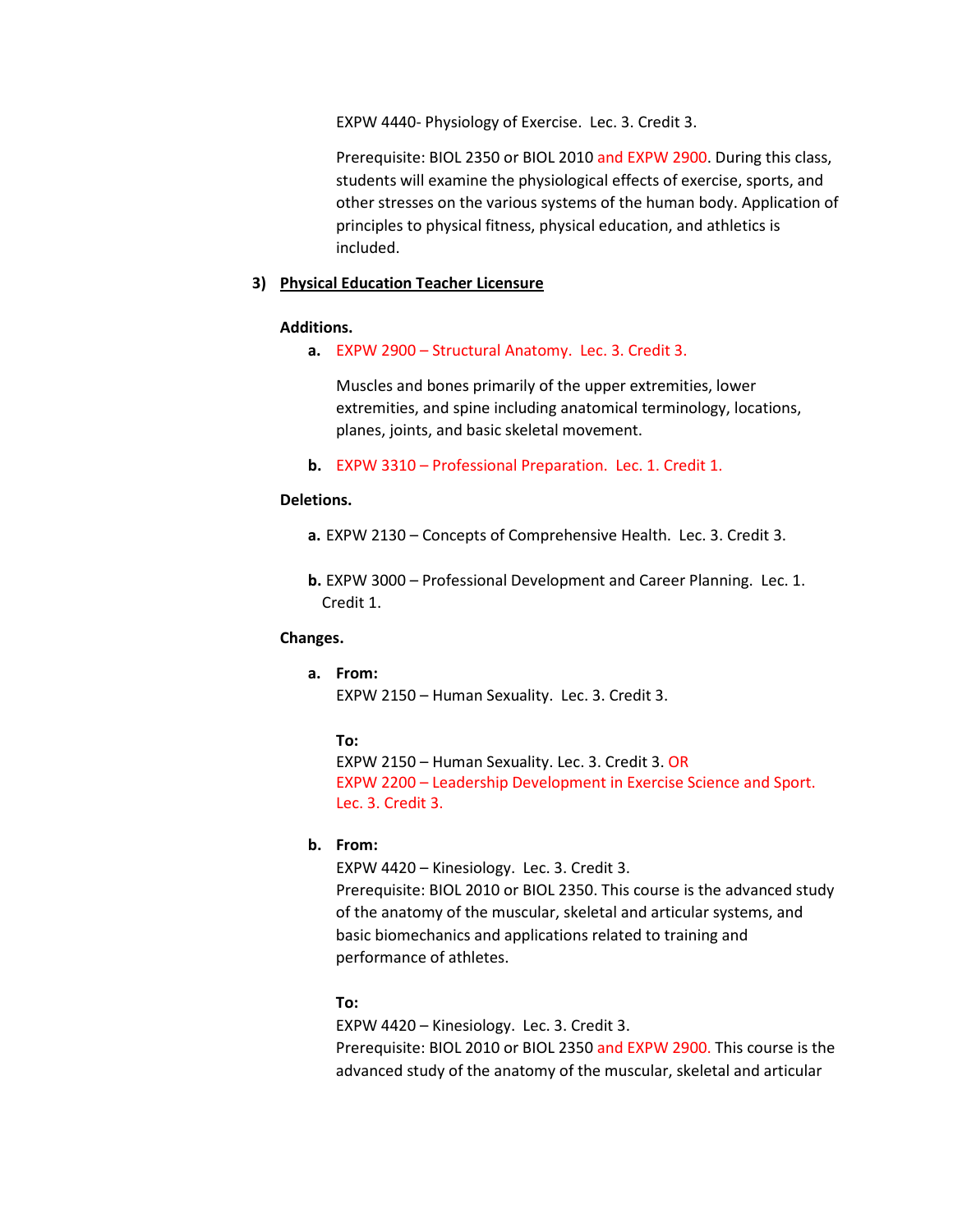systems, and basic biomechanics and applications related to training and performance of athletes.

**c. From:**

EXPW 4440- Physiology of Exercise. Lec. 3. Credit 3. Prerequisite: [BIOL 2350](http://catalog.tntech.edu/search_advanced.php?cur_cat_oid=27&search_database=Search&search_db=Search&cpage=1&ecpage=1&ppage=1&spage=1&tpage=1&location=33&filter%5Bkeyword%5D=EXPW+4440&filter%5Bexact_match%5D=1#tt7667) or [BIOL 2010.](http://catalog.tntech.edu/search_advanced.php?cur_cat_oid=27&search_database=Search&search_db=Search&cpage=1&ecpage=1&ppage=1&spage=1&tpage=1&location=33&filter%5Bkeyword%5D=EXPW+4440&filter%5Bexact_match%5D=1#tt2905) During this class, students will examine the physiological effects of exercise, sports, and other stresses on the various systems of the human body. Application of principles to physical fitness, physical education, and athletics is included.

#### **To:**

EXPW 4440- Physiology of Exercise. Lec. 3. Credit 3.

Prerequisite: [BIOL 2350](http://catalog.tntech.edu/search_advanced.php?cur_cat_oid=27&search_database=Search&search_db=Search&cpage=1&ecpage=1&ppage=1&spage=1&tpage=1&location=33&filter%5Bkeyword%5D=EXPW+4440&filter%5Bexact_match%5D=1#tt7667) or [BIOL 2010](http://catalog.tntech.edu/search_advanced.php?cur_cat_oid=27&search_database=Search&search_db=Search&cpage=1&ecpage=1&ppage=1&spage=1&tpage=1&location=33&filter%5Bkeyword%5D=EXPW+4440&filter%5Bexact_match%5D=1#tt2905) and EXPW 2900. During this class, students will examine the physiological effects of exercise, sports, and other stresses on the various systems of the human body. Application of principles to physical fitness, physical education, and athletics is included.

# **d. From:**

EXPW 4712 – Methods of Teaching Secondary Physical Education. Lec. 3. Credit 3.

Prerequisite: Physical education licensure major; full admission into the teacher education program; completion of [EXPW 3720,](http://catalog.tntech.edu/search_advanced.php?cur_cat_oid=27&search_database=Search&search_db=Search&cpage=1&ecpage=1&ppage=1&spage=1&tpage=1&location=33&filter%5Bkeyword%5D=EXPW+4712&filter%5Bexact_match%5D=1#tt6682) [EXPW 3565](http://catalog.tntech.edu/search_advanced.php?cur_cat_oid=27&search_database=Search&search_db=Search&cpage=1&ecpage=1&ppage=1&spage=1&tpage=1&location=33&filter%5Bkeyword%5D=EXPW+4712&filter%5Bexact_match%5D=1#tt4341) with grade of "B" or better. Corequisite: EXPW 4750.

**To:** 

EXPW 4712 – Methods of Teaching Secondary Physical Education. Lec. 3. Credit 3.

Prerequisite: Physical education licensure major; full admission into the teacher education program; completion of [EXPW 3720,](http://catalog.tntech.edu/search_advanced.php?cur_cat_oid=27&search_database=Search&search_db=Search&cpage=1&ecpage=1&ppage=1&spage=1&tpage=1&location=33&filter%5Bkeyword%5D=EXPW+4712&filter%5Bexact_match%5D=1#tt6682) [EXPW 3565](http://catalog.tntech.edu/search_advanced.php?cur_cat_oid=27&search_database=Search&search_db=Search&cpage=1&ecpage=1&ppage=1&spage=1&tpage=1&location=33&filter%5Bkeyword%5D=EXPW+4712&filter%5Bexact_match%5D=1#tt4341) with grade of "B" or better. Corequisite: EXPW 4750. 4751.

### **E. Catalog and Concentration Changes.**

### **1. Pre-Athletic Training**

### **Additions.**

1. EXPW 2900 – Structural Anatomy. Lec. 3. Credit 3.

Muscles and bones primarily of the upper extremities, lower extremities, and spine including anatomical terminology, locations, planes, joints, and basic skeletal movement.

2. EXPW 2200 – Leadership Development in Exercise and Sport. Lec. 3. Credit 3.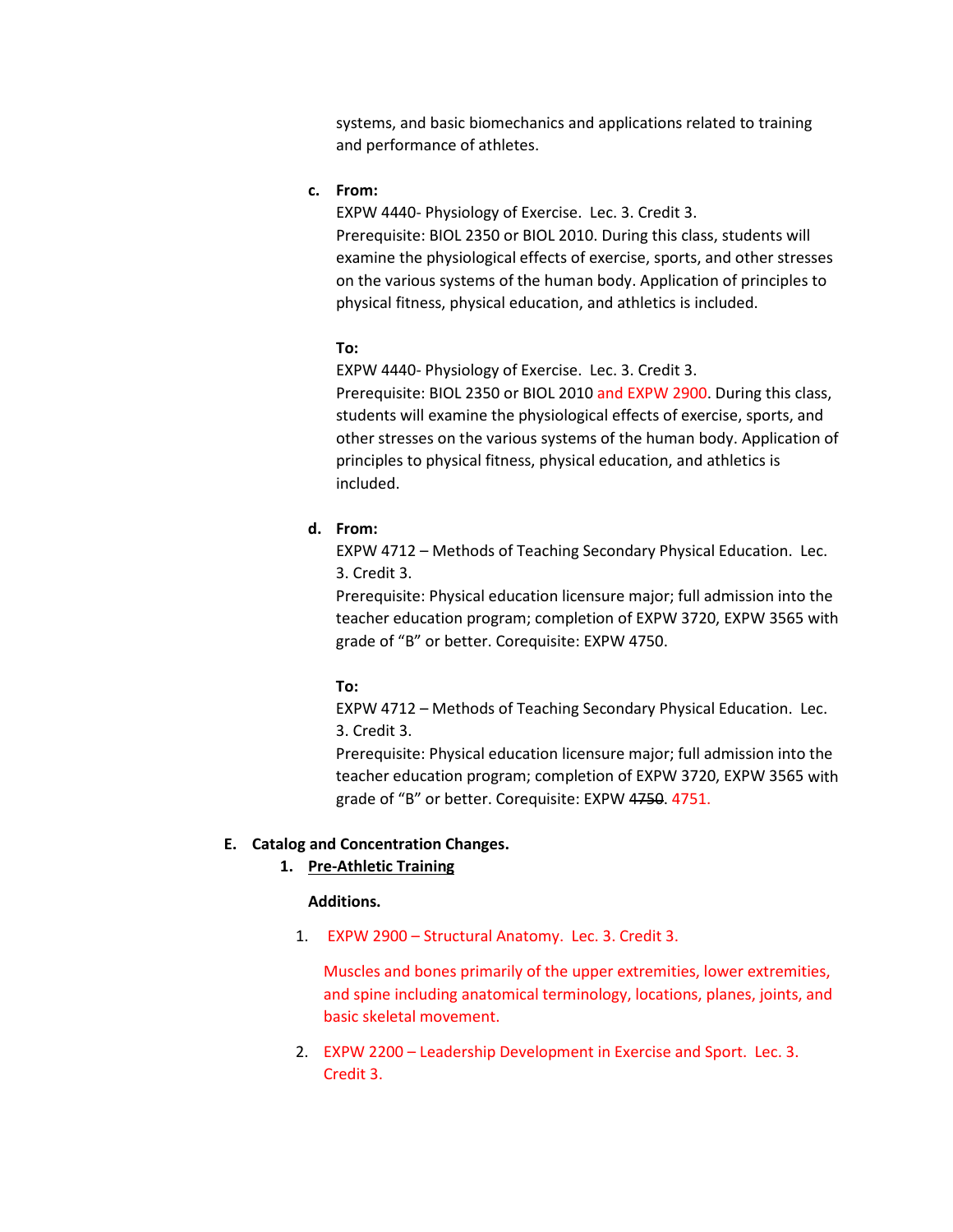This course combines leadership theory with practical application, equipping students with the knowledge and skills needed for leadership in sports, teaching and exercise science related fields/professions. Leadership is explored as an integral component of a student's career and life plan, focusing on the value of developing a philosophy for selfleadership that will help them move toward influencing others.

3. EXPW 3310 – Professional Preparation. Lec. 1. Credit 1.

This course is designed for every student to benefit from learning about the graduate school application process, preparing documents for graduate school applications as well as first time on professional job market, learning to sell one's self to potential employers or others who are reviewing applications and/or interviewing. Cover letters, follow-up procedures, professional philosophy and writing a winning resume are topics to be covered.

4. Add as directed elective options:

CHEM 1110 – General Chemistry I, PHYS 2010 – Algebra Based Physics I, EXPW 4032 – Training for Performance, EXPW 4042 – Health Promotion

## **Deletions.**

1. **From:**

BIOL 1010 – Introduction to Biology

**To:** BIOL 1010 – Introduction to Biology OR BIOL 1113 – General Biology I

# 2. **From:**

BIOL 1020 – Diversity of Life

**To:**

BIOL 1020 – Diversity of Life OR BIOL 1123 – General Biology II

# 3. **From:**

EXPW 2001 – Orthopedic Assessment I. Lec. 3. Clinical 1. Credit 4. Prerequisite: Sophomore Standing. Corequisite: BIOL 2010. This course……

**To:** EXPW 2001 – Orthopedic Assessment I. Lec. 3. Clinical 1. Credit 4.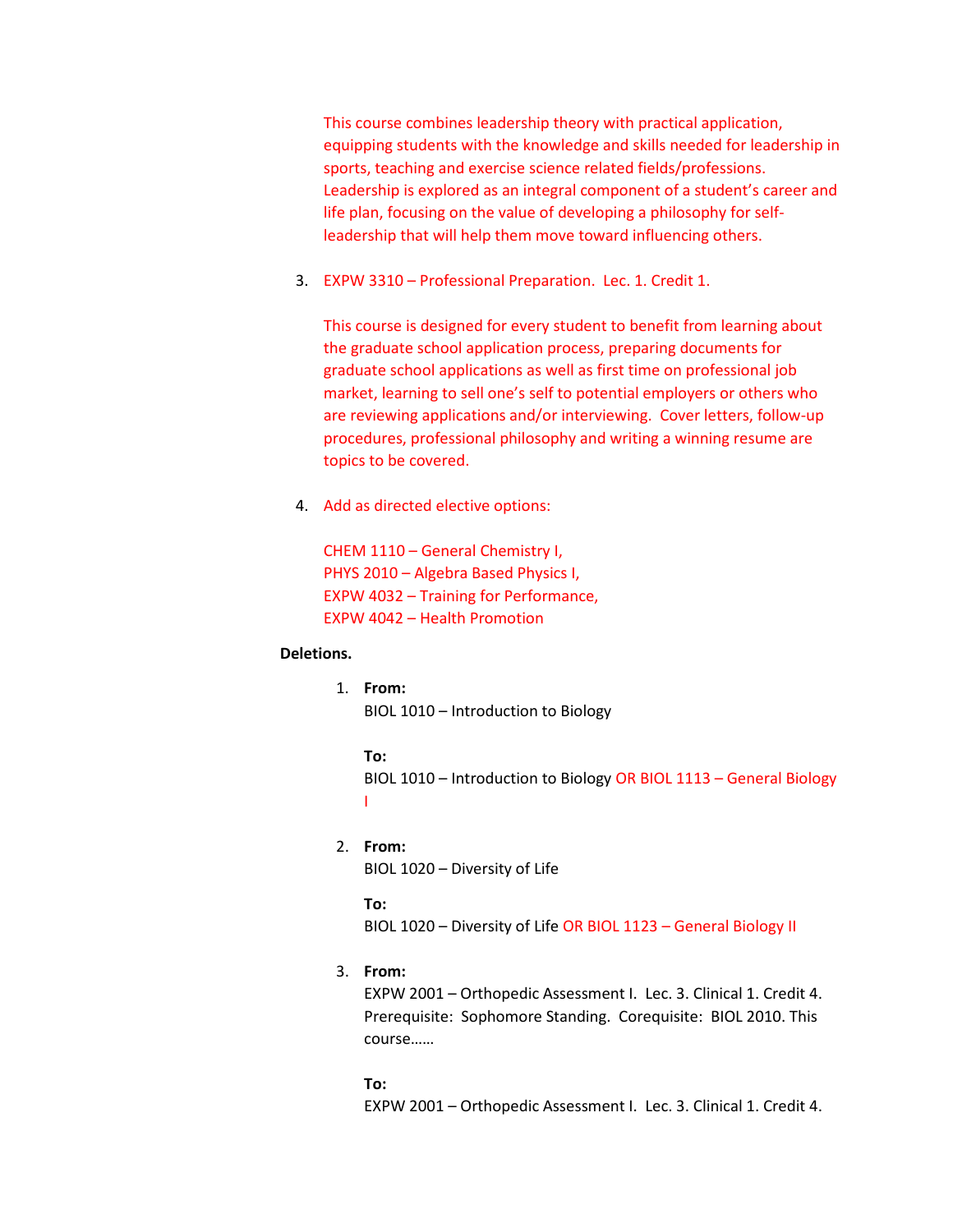Prerequisite: Sophomore standing, EXPW 2900 with grade of C or better. Corequisite: BIOL 2010. This course......

# 4. **From:**

EXPW 3001 – Therapeutic Rehabilitation and Modalities. Lec. 3. Credit 3. Prerequisite: EXPW 2001 and EXPW 2002. Corequisite: EXPW 3011. This course…

#### **To:**

EXPW 3001 – Therapeutic Rehabilitation and Modalities. Lec. 3. Credit 3. Prerequisite: EXPW 2001 and EXPW 2002. Corequisite: EXPW 3011. This course….

#### 5. **From:**

EXPW 3011 – Clinical I. Clinical 3. Credit 3. Corequisite: EXPW 3001. This clinical………

**To:** EXPW 3011 – Clinical I. Clinical 3. Credit 3. Corequisite: EXPW 3001. This clinical.....

# 6. **From:**

Elective Hours - total 7

**To:** Elective Hours - total 2

# 7. **From:**

EXPW 4420 – Kinesiology. Lec. 3. Credit 3.

Prerequisite: [BIOL 2010](http://catalog.tntech.edu/search_advanced.php?cur_cat_oid=27&search_database=Search&search_db=Search&cpage=1&ecpage=1&ppage=1&spage=1&tpage=1&location=33&filter%5Bkeyword%5D=EXPW+4420&filter%5Bexact_match%5D=1#tt6722) or [BIOL 2350.](http://catalog.tntech.edu/search_advanced.php?cur_cat_oid=27&search_database=Search&search_db=Search&cpage=1&ecpage=1&ppage=1&spage=1&tpage=1&location=33&filter%5Bkeyword%5D=EXPW+4420&filter%5Bexact_match%5D=1#tt8661) This course is the advanced study of the anatomy of the muscular, skeletal and articular systems, and basic biomechanics and applications related to training and performance of athletes.

# **To:**

EXPW 4420 – Kinesiology. Lec. 3. Credit 3.

Prerequisite: [BIOL 2010](http://catalog.tntech.edu/search_advanced.php?cur_cat_oid=27&search_database=Search&search_db=Search&cpage=1&ecpage=1&ppage=1&spage=1&tpage=1&location=33&filter%5Bkeyword%5D=EXPW+4420&filter%5Bexact_match%5D=1#tt6722) or [BIOL 2350](http://catalog.tntech.edu/search_advanced.php?cur_cat_oid=27&search_database=Search&search_db=Search&cpage=1&ecpage=1&ppage=1&spage=1&tpage=1&location=33&filter%5Bkeyword%5D=EXPW+4420&filter%5Bexact_match%5D=1#tt8661) and EXPW 2900. This course is the advanced study of the anatomy of the muscular, skeletal and articular systems, and basic biomechanics and applications related to training and performance of athletes.

### 8. **From:**

EXPW 4440- Physiology of Exercise. Lec. 3. Credit 3.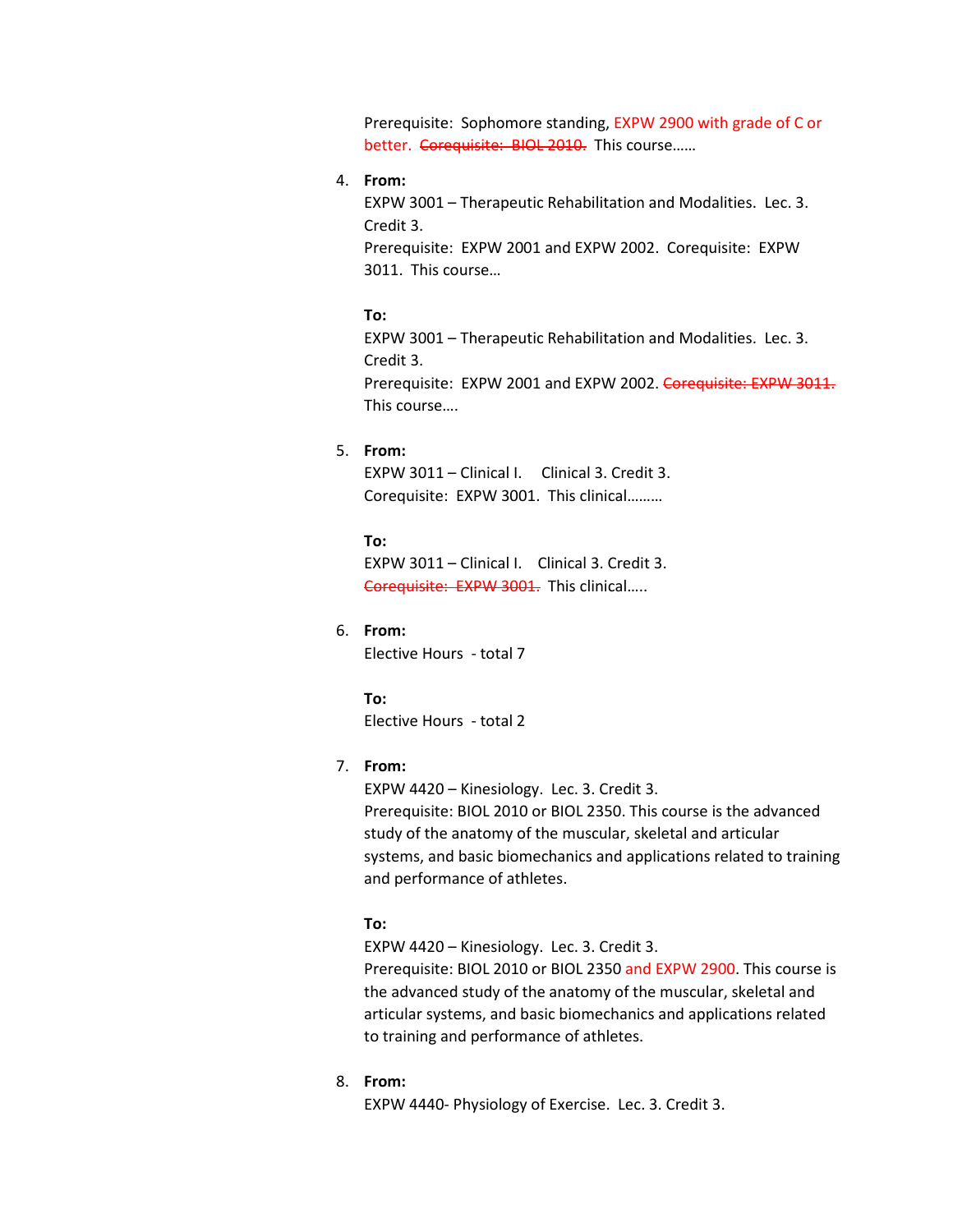Prerequisite: [BIOL 2350](http://catalog.tntech.edu/search_advanced.php?cur_cat_oid=27&search_database=Search&search_db=Search&cpage=1&ecpage=1&ppage=1&spage=1&tpage=1&location=33&filter%5Bkeyword%5D=EXPW+4440&filter%5Bexact_match%5D=1#tt7667) or [BIOL 2010.](http://catalog.tntech.edu/search_advanced.php?cur_cat_oid=27&search_database=Search&search_db=Search&cpage=1&ecpage=1&ppage=1&spage=1&tpage=1&location=33&filter%5Bkeyword%5D=EXPW+4440&filter%5Bexact_match%5D=1#tt2905) During this class, students will examine the physiological effects of exercise, sports, and other stresses on the various systems of the human body. Application of principles to physical fitness, physical education, and athletics is included.

#### **To:**

EXPW 4440- Physiology of Exercise. Lec. 3. Credit 3. Prerequisite: [BIOL 2350](http://catalog.tntech.edu/search_advanced.php?cur_cat_oid=27&search_database=Search&search_db=Search&cpage=1&ecpage=1&ppage=1&spage=1&tpage=1&location=33&filter%5Bkeyword%5D=EXPW+4440&filter%5Bexact_match%5D=1#tt7667) or [BIOL 2010](http://catalog.tntech.edu/search_advanced.php?cur_cat_oid=27&search_database=Search&search_db=Search&cpage=1&ecpage=1&ppage=1&spage=1&tpage=1&location=33&filter%5Bkeyword%5D=EXPW+4440&filter%5Bexact_match%5D=1#tt2905) and EXPW 2900. During this class, students will examine the physiological effects of exercise, sports, and other stresses on the various systems of the human body. Application of principles to physical fitness, physical education, and athletics is included.

# **2. Pre-Occupational Therapy**

# **Additions.**

1. EXPW 2900 – Structural Anatomy. Lec. 3. Credit 3.

Muscles and bones primarily of the upper extremities, lower extremities, and spine including anatomical terminology, locations, planes, joints, and basic skeletal movement.

2. EXPW 3550 – Support and Services for Persons with Physical Impairments. Lec. 3. Credit 3.

Survey of variety of assistive technology and devices, and educational and health related resources for persons with physical impairments. A variety of conditions and modifications will be explored.

3. Add to the list of Directed Electives options:

EXPW 3410 – Lifespan Motor Development EXPW 2200 – Leadership Development in Exercise and Sport EXPW 4560 – Functional Movement

## **Deletions.**

- 1. EXPW 3410 Lifespan Motor Development. Lec. 3. Credit 3.
- 2. SPED 3031 Physical Management and Support Services for Orthopedic, Motor and Health Impaired. Lec. 3. Credit 3.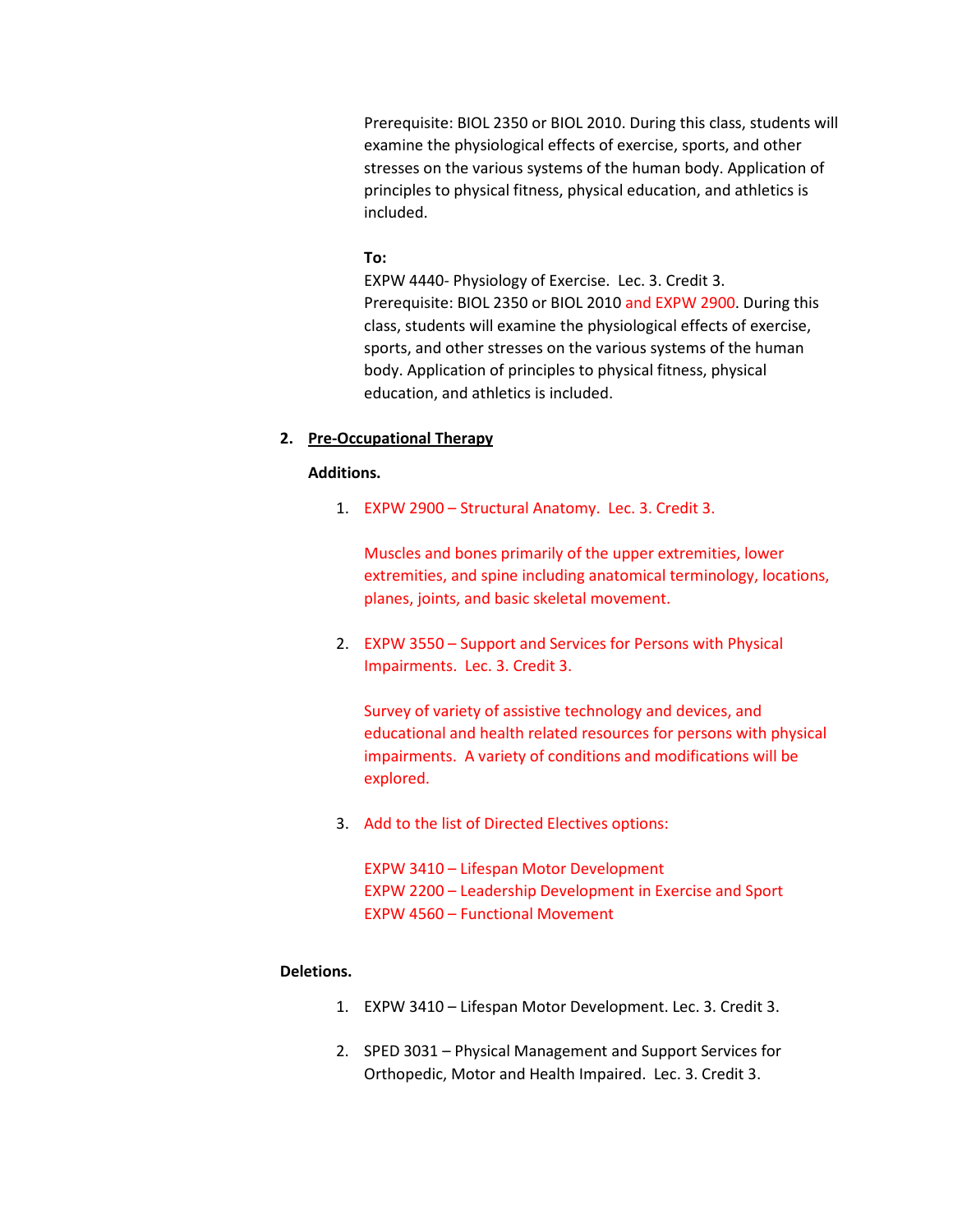# 3. **From:**

HEC 1030 – Introduction to Nutrition. Lec. 2. Credit 2.

**To:**

HEC 1030 – Introduction to Nutrition. Lec. 2. Credit 2. OR HEC 2020 – Nutrition for Health Sciences. Lec. 3. Credit 3.

#### 4. **From:**

EXPW 4810 – Field Experience. Lab. 1-4. Credit 1-4.

**To:** EXPW 4820 – Field Experience. Lab. 2-8. Credit 1-4.

# 5. **From:**

EXPW 4420 – Kinesiology. Lec. 3. Credit 3.

Prerequisite: [BIOL 2010](http://catalog.tntech.edu/search_advanced.php?cur_cat_oid=27&search_database=Search&search_db=Search&cpage=1&ecpage=1&ppage=1&spage=1&tpage=1&location=33&filter%5Bkeyword%5D=EXPW+4420&filter%5Bexact_match%5D=1#tt6722) or [BIOL 2350.](http://catalog.tntech.edu/search_advanced.php?cur_cat_oid=27&search_database=Search&search_db=Search&cpage=1&ecpage=1&ppage=1&spage=1&tpage=1&location=33&filter%5Bkeyword%5D=EXPW+4420&filter%5Bexact_match%5D=1#tt8661) This course is the advanced study of the anatomy of the muscular, skeletal and articular systems, and basic biomechanics and applications related to training and performance of athletes.

**To:** EXPW 4420 – Kinesiology. Lec. 3. Credit 3.

Prerequisite: [BIOL 2010](http://catalog.tntech.edu/search_advanced.php?cur_cat_oid=27&search_database=Search&search_db=Search&cpage=1&ecpage=1&ppage=1&spage=1&tpage=1&location=33&filter%5Bkeyword%5D=EXPW+4420&filter%5Bexact_match%5D=1#tt6722) or [BIOL 2350](http://catalog.tntech.edu/search_advanced.php?cur_cat_oid=27&search_database=Search&search_db=Search&cpage=1&ecpage=1&ppage=1&spage=1&tpage=1&location=33&filter%5Bkeyword%5D=EXPW+4420&filter%5Bexact_match%5D=1#tt8661) and EXPW 2900. This course is the advanced study of the anatomy of the muscular, skeletal and articular systems, and basic biomechanics and applications related to training and performance of athletes.

#### 6. **From:**

EXPW 4440- Physiology of Exercise. Lec. 3. Credit 3.

Prerequisite: [BIOL 2350](http://catalog.tntech.edu/search_advanced.php?cur_cat_oid=27&search_database=Search&search_db=Search&cpage=1&ecpage=1&ppage=1&spage=1&tpage=1&location=33&filter%5Bkeyword%5D=EXPW+4440&filter%5Bexact_match%5D=1#tt7667) or [BIOL 2010.](http://catalog.tntech.edu/search_advanced.php?cur_cat_oid=27&search_database=Search&search_db=Search&cpage=1&ecpage=1&ppage=1&spage=1&tpage=1&location=33&filter%5Bkeyword%5D=EXPW+4440&filter%5Bexact_match%5D=1#tt2905) During this class, students will examine the physiological effects of exercise, sports, and other stresses on the various systems of the human body. Application of principles to physical fitness, physical education, and athletics is included.

#### **To:**

EXPW 4440- Physiology of Exercise. Lec. 3. Credit 3.

Prerequisite: [BIOL 2350](http://catalog.tntech.edu/search_advanced.php?cur_cat_oid=27&search_database=Search&search_db=Search&cpage=1&ecpage=1&ppage=1&spage=1&tpage=1&location=33&filter%5Bkeyword%5D=EXPW+4440&filter%5Bexact_match%5D=1#tt7667) or [BIOL 2010](http://catalog.tntech.edu/search_advanced.php?cur_cat_oid=27&search_database=Search&search_db=Search&cpage=1&ecpage=1&ppage=1&spage=1&tpage=1&location=33&filter%5Bkeyword%5D=EXPW+4440&filter%5Bexact_match%5D=1#tt2905) and EXPW 2900. During this class, students will examine the physiological effects of exercise, sports, and other stresses on the various systems of the human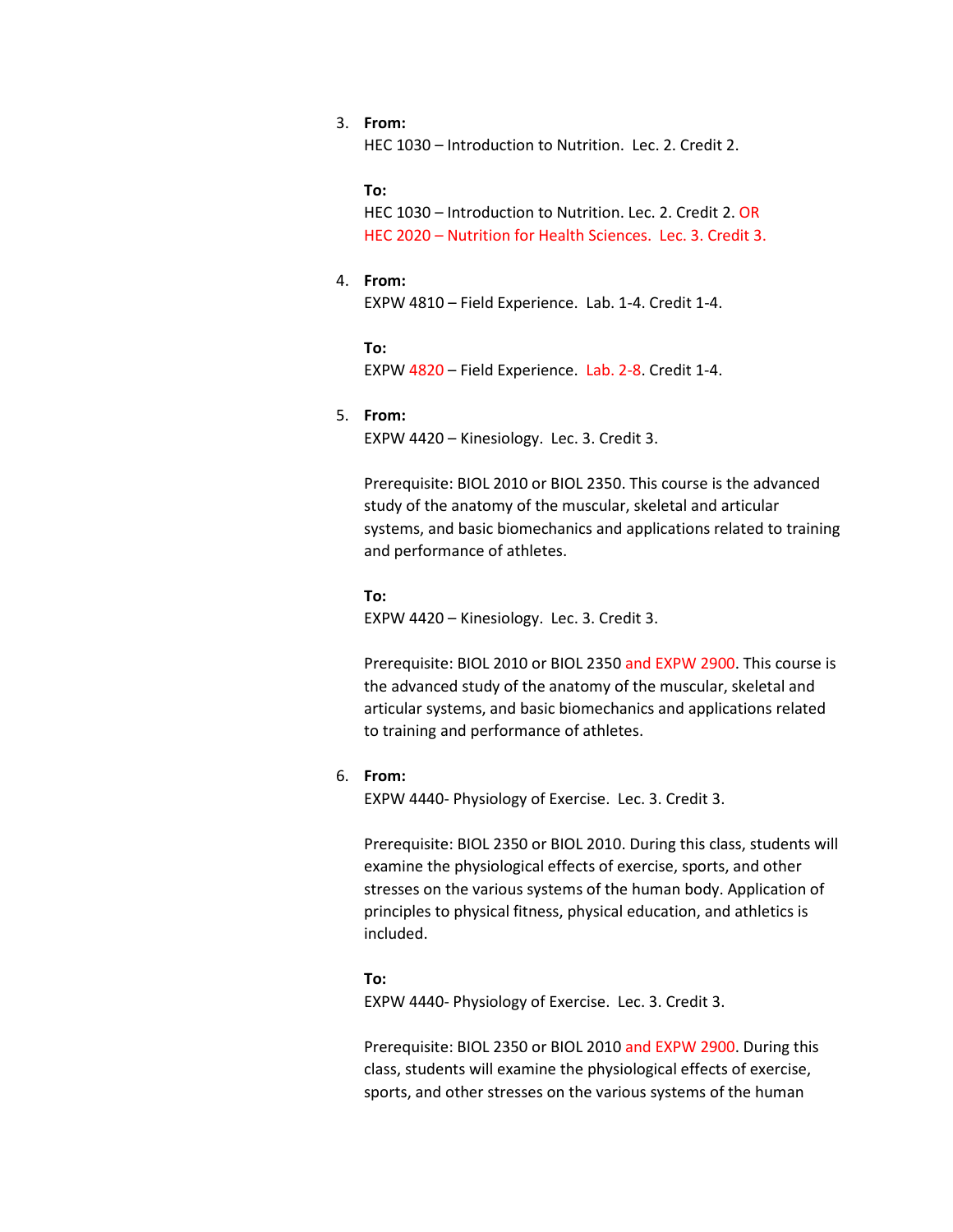body. Application of principles to physical fitness, physical education, and athletics is included.

# **F. Proposal/Approval of Physical Education Practitioner Concentration**

This serves as request for consideration in the Exercise Science department a new concentration named Physical Education Practitioner. This will be a track for students who are interested in teaching physical education but for whatever reason cannot complete at the undergraduate level in a timely manner. Often times students switch concentrations and then attend graduate school in the Master's plus 20 hours program to get a teaching license. It is our experience that students who do this miss relevant pedagogical content. If a student changes to this practitioner concentration, they will have the benefit of continuing to prepare to become a teacher, and will be much more academically prepared if they do go to graduate school and seek a teaching license. A side-by-side comparison of the current licensure concentration and the proposed practitioner concentration. Students who take this path will have ample time to get a minor as well.

# **G. Proposal/Approval of Exercise Physiology Concentration**

This serves as request for consideration for the Exercise Science department to offer a new concentration in Exercise Physiology. Students who complete this concentration will be academically prepared to take the certification exam for exercise physiology. In researching the requirements for students to sit for the exam, only 2 classes that are not presently offered in the department must be offered. Two classes have been proposed and approved previously, in preparation for this request. A side-by-side comparison of the current fitness and wellness concentration and the proposed exercise physiology concentration.

# **H. Name Change of PHED 1170**

**From:** PHED 1170 – Karate Credit 1

**To:** PHED 1170 – Kempo Karate Credit 1.

**Motion to approve**. Lisa Zagumny **Second**. Christy Killman **Vote.** Motion carried

**6. Foreign Language**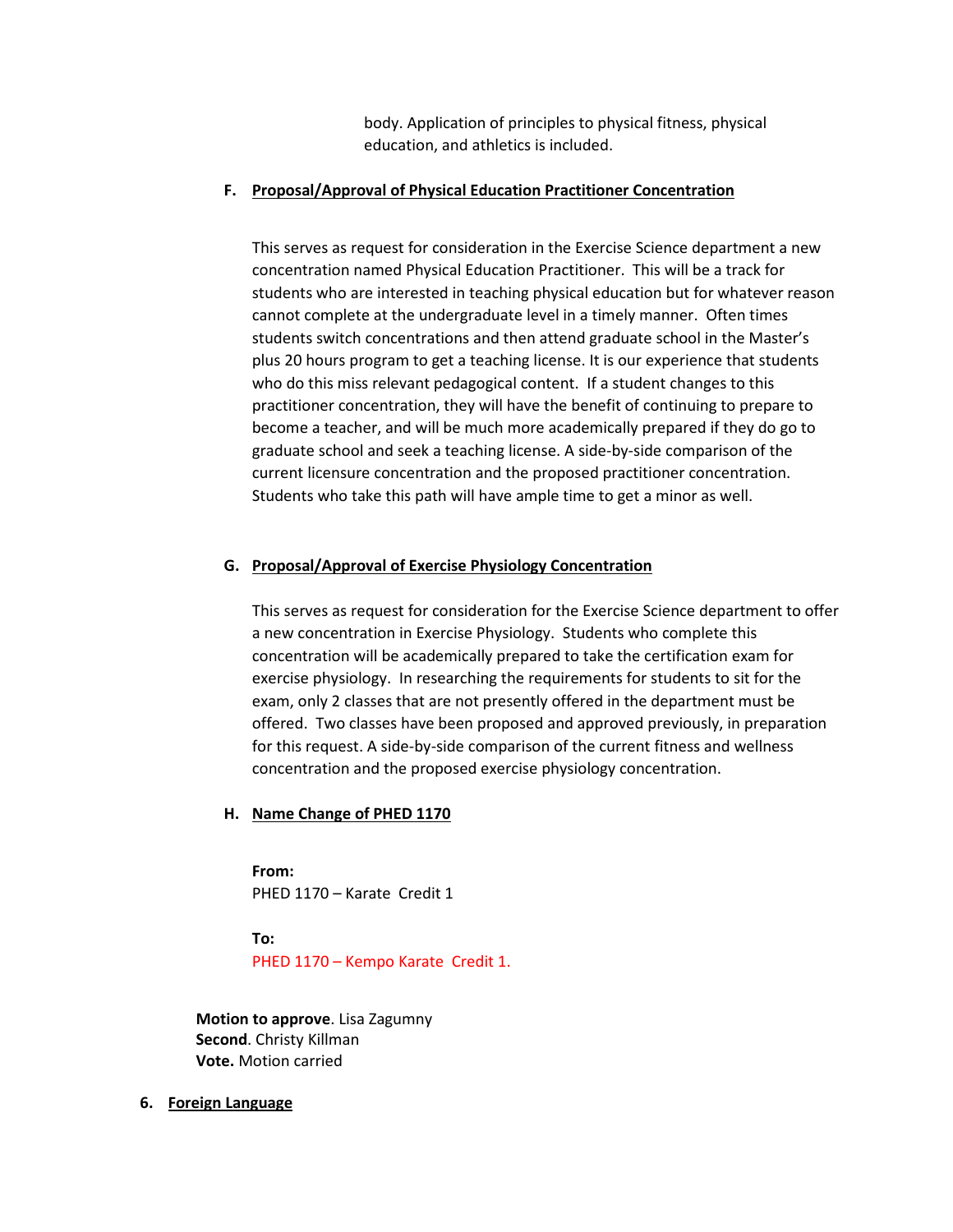### **I. Course Deletion.**

**A.** FREN 3100 - French Phonetics Lec. 3. Credit 3.

> Prerequisite: FREN 3010. Detailed analysis of the significant features of the French sound system, intonation patterns, and graphic representations of phonemes. Qualified students may be able to take this course without the prerequisite by contacting the instructor.

Apply to: Foreign Languages, French Option 1, B.A. Foreign Languages, French Option 2, B.A.

### **B. Curriculum Changes.**

# **1. From:**

Senior Year First Semester Electives Credit: 12. FREN 3100 - French Phonetics Credit: 3.

# **To:**

Senior Year First Semester Electives Credit: 12. FREN 3200 - Business French Credit: 3. or FREN 4810 (5810) - Special Topics in French Credit: 3. or FREN 4910 - Directed Studies in French Credit: 1-6 per semester. Maximum 16. (Three hours required)

Apply to: Foreign Languages, French Option 1, B.A. Foreign Languages, French Option 2, B.A.

**Motion to approve**. Lisa Zagumny **Second**. Christy Killman **Vote.** Motion carried

### **7. Earth Sciences**

A. Title Change of GEOG 2100 (4 Credits) from "Introduction to Meteorology" to "Weather and Climate Systems".

GEOG 2100 (Introduction to Meteorology) (4 credits) is a General Education laboratory course that fulfills the natural science requirement. The course has been taught under its current title for 4 years and it has been realized that the title is too narrow, and may cause confusion. The new title "Weather and Climate Systems"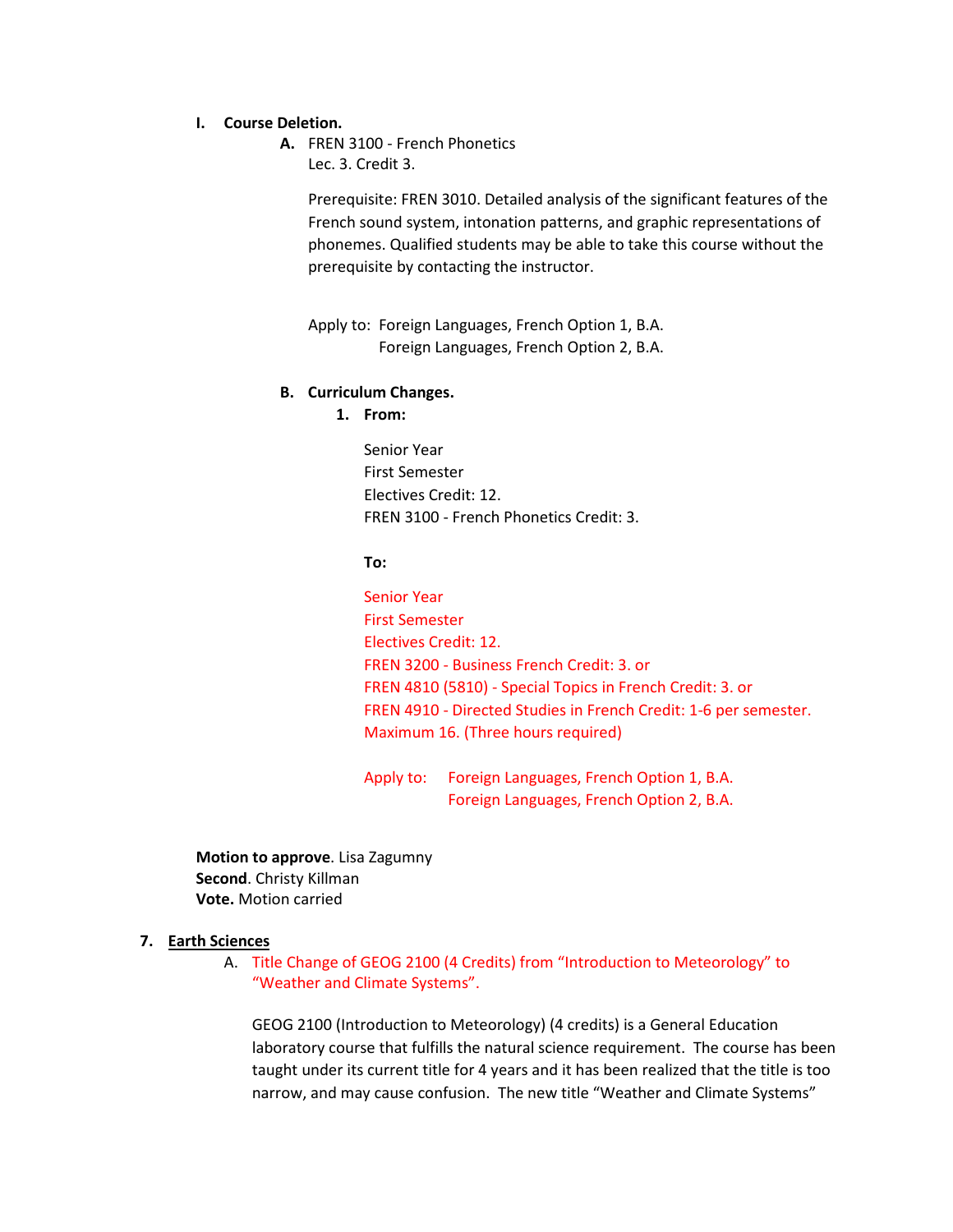better describes the information delivered in the course. The new title also will bring the course in-line with similar courses taught at other universities. Many of these institutions use the title "Weather and Climate" (or something similar) to describe their 1000 level atmospheric science course that fulfills the general education natural science requirement. (See addendum to this memo on following page). Also attached is a typical course syllabus for GEOG 2100, note how the title 'Weather and Climate' better fits the course material.

**Motion to approve**. Lisa Zagumny **Second**. Christy Killman **Vote.** Motion carried

- **8. Physics**
	- **A. Course Additions.**

**ASTR 4901, 4902, 4903, 4904. Special Topics in Astronomy.**

Lec. 0 to 3, Lab. 0 to 3, Credit 1 to 4

Prerequisites: Consent of Chair and Instructor. (Up to 6 credits may be earned under this course title provided the content is different.) Topics covered will be chosen on the basis of student interest and need.

**Motion to approve**. Lisa Zagumny **Second**. Christy Killman **Vote.** Motion carried

# **9. Physics**

#### **A. Course Additions.**

1. BIOL 4110 (5110) – Microbial Evolution Lec. 3. Credit 3.

> Prerequisite: BIOL 3200 or BIOL 3230. Survey of microbial diversity and an in-depth evaluation of evolutionary mechanisms that lead to microbial speciation.

2. BIOL 4860 (5860) – Disease Prevention Lec. 3. Credit 3.

Prerequisite: Sophomore Standing. Mechanisms of disease transmission, persistence of pathogens, and infection control.

3. BIOL 4870 (5870) – Microbiomes Lec. 3. Credit 3.

> Prerequisite: BIOL 3200 or 3230. An in-depth look at how the microbes in and on the human body affect everyday life and health.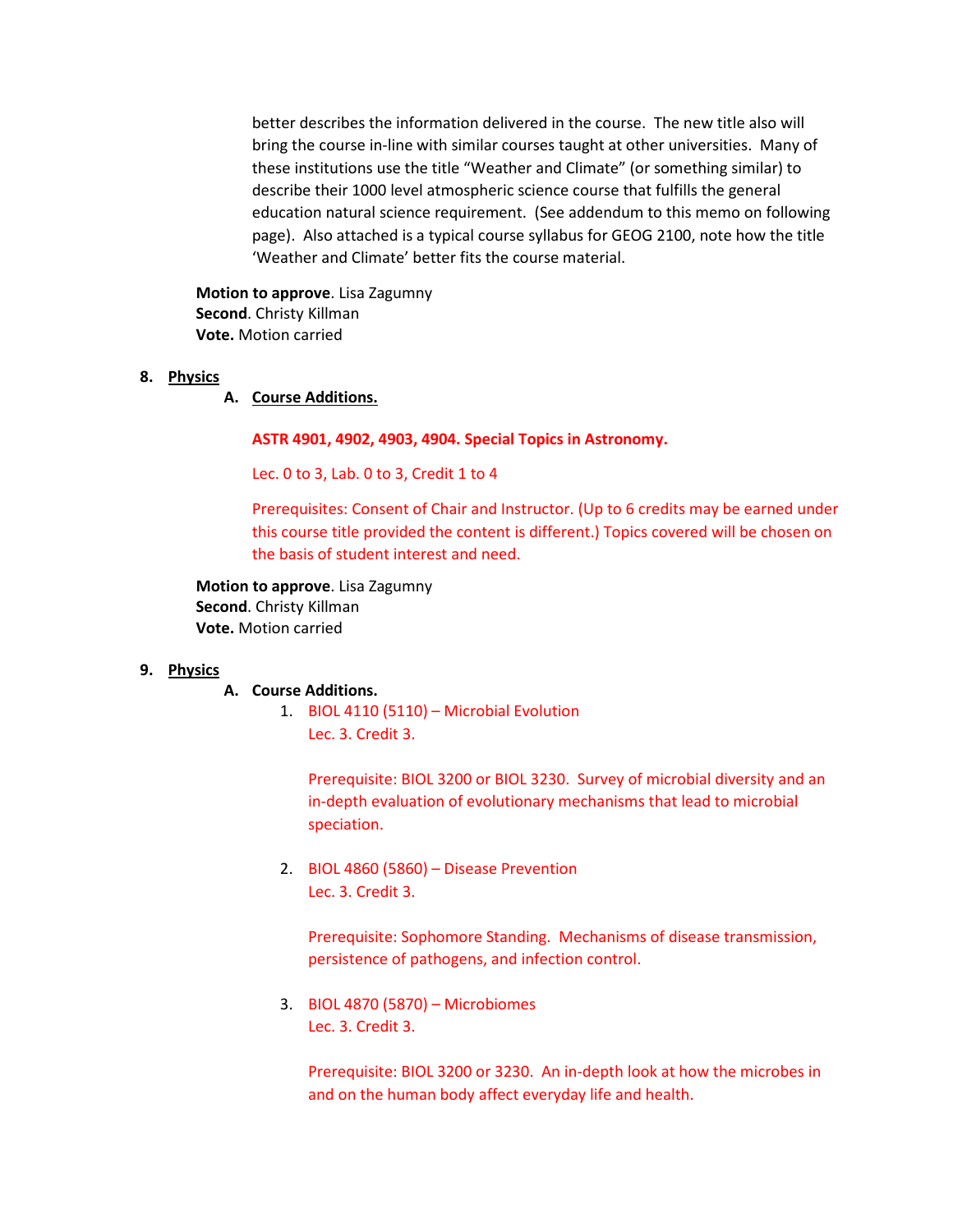**Motion to approve**. Lisa Zagumny **Second**. Christy Killman **Vote.** Motion carried

## **B. Concentration Changes.**

Program Changes – We propose that the following options in the Biology B.S. Degree, Biology Concentration (Botany, Marine Biology, Microbiology, and Zoology) be elevated to the level of concentration. To accomplish this, we are creating four new concentrations and deleting the Biology Concentration after an adequate phase-out period. We have consulted with Dr. Huo, Associate Provost, and she has provided input on appropriate forms and procedures that must be followed. Attached are THEC forms requesting the creation of the new concentrations and deleting the old one, curriculum comparison tables for each of the new concentrations, and new catalog listings for each of the new concentrations.

A high percentage of the curricula in the old options and the corresponding new concentrations are the same (See attached comparison tables), but we reviewed each curriculum carefully and made some significant changes to each. These significant changes are listed below.

- **a.** None of the four concentrations continue to require a Geology / Physics two course sequence. Botany and Marine Biology require GEOL 1040, Zoology requires either GEOL 1040 or PHYS 2010, and Microbiology does not require any geology or physics courses. However, sufficient free electives are available in the Microbiology Concentration for students to take a two-part physical science sequence if required for graduate or professional school.
- **b.** All four concentrations now provide an option of BIOL 3200 (General Microbiology) or BIOL 3230 (Health Sciences Microbiology) instead of the previously required BIOL 3200 because of our inability to meet student demand, often requiring substitutions of these courses.
- **c.** Additional directed electives have been added to the lists of most of the concentrations, and the number of required directed electives has been increased in the Botany, Microbiology, and Zoology Concentrations.
- **d.** Additional required classes have been added to the Botany and Microbiology Concentrations, and one required course has been moved to the list of directed electives in the Zoology Concentration. Most of the courses in bullets C and D are biology courses, and none of these changes should significantly change enrollment patterns in any of the courses.
- **e.** Three new courses are proposed for the Microbiology Concentration; one is required and the other two will be included in the list of directed electives.

**Motion to approve**. Lisa Zagumny **Second**. Christy Killman **Vote.** Motion carried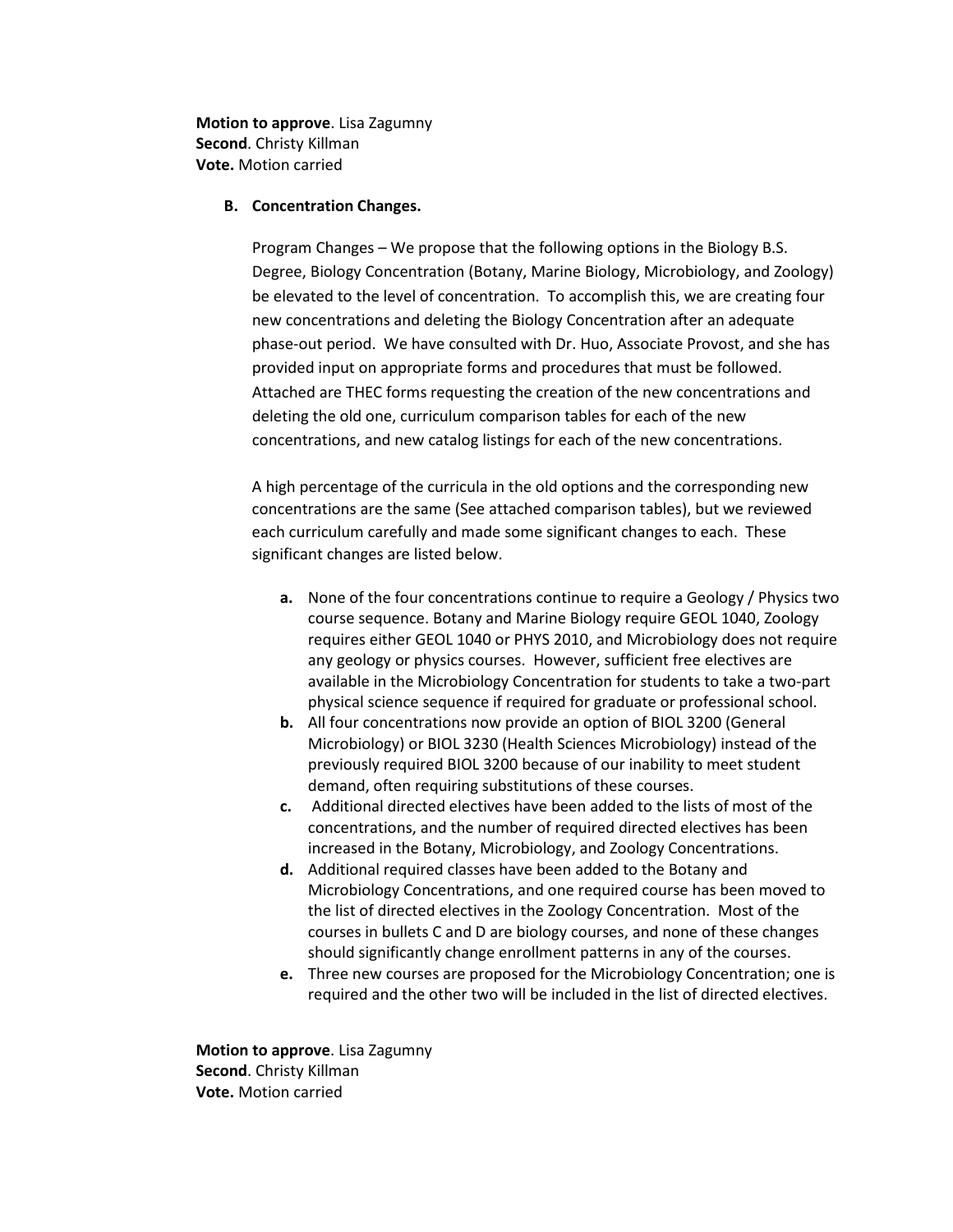# **10. History**

# **A. Addition of New Course.**

**1.** HIST 3430: Digital History

### Catalog Description:

Lec. 3 Credit 3. Introduces students to the field of digital history with a particular focus on both theory and practice.

#### *\*The department/college has stated they will cover the cost of this course*

**Motion to approve**. Lisa Zagumny **Second**. Christy Killman **Vote.** Motion carried

# **B. Curriculum Changes.**

1. Modify Footnote 1 on the History B.A. program sheet and footnote 3 on the History B.S. program sheet to incorporate recent additions to the curriculum.

# **Add:**

Hist 3390 U.S. Civil Rights Movement History, which was approved during the first curriculum committee meetings of the Spring 2020 semester, to the list of courses approved to fulfill the upper-division American History requirement.

**Motion to approve**. Lisa Zagumny **Second**. Christy Killman **Vote.** Motion carried

#### **11. Honors**

## **A. Creation of New Minor.**

The Honors minor will recognize students who complete all required Honors academic requirements as specified in the Honors Charter and its By-Laws. The designation of the minor recognizes intellectual inquiry as the highest priority for Honors students. Offering a minor will encourage students of high potential to stay actively involved in challenging academic options that will better prepare them for their professional careers through a program of high-impact practices fostering research, creative problem-solving, service leadership, and civic engagement.

The Honors Minor will require 22 credit hours, consistent with current Honors credit requirements:

- Honors 1010: Introduction to Honors (1 cr)
- **15 credit hours distributed across at least three disciplines, selected from the** following: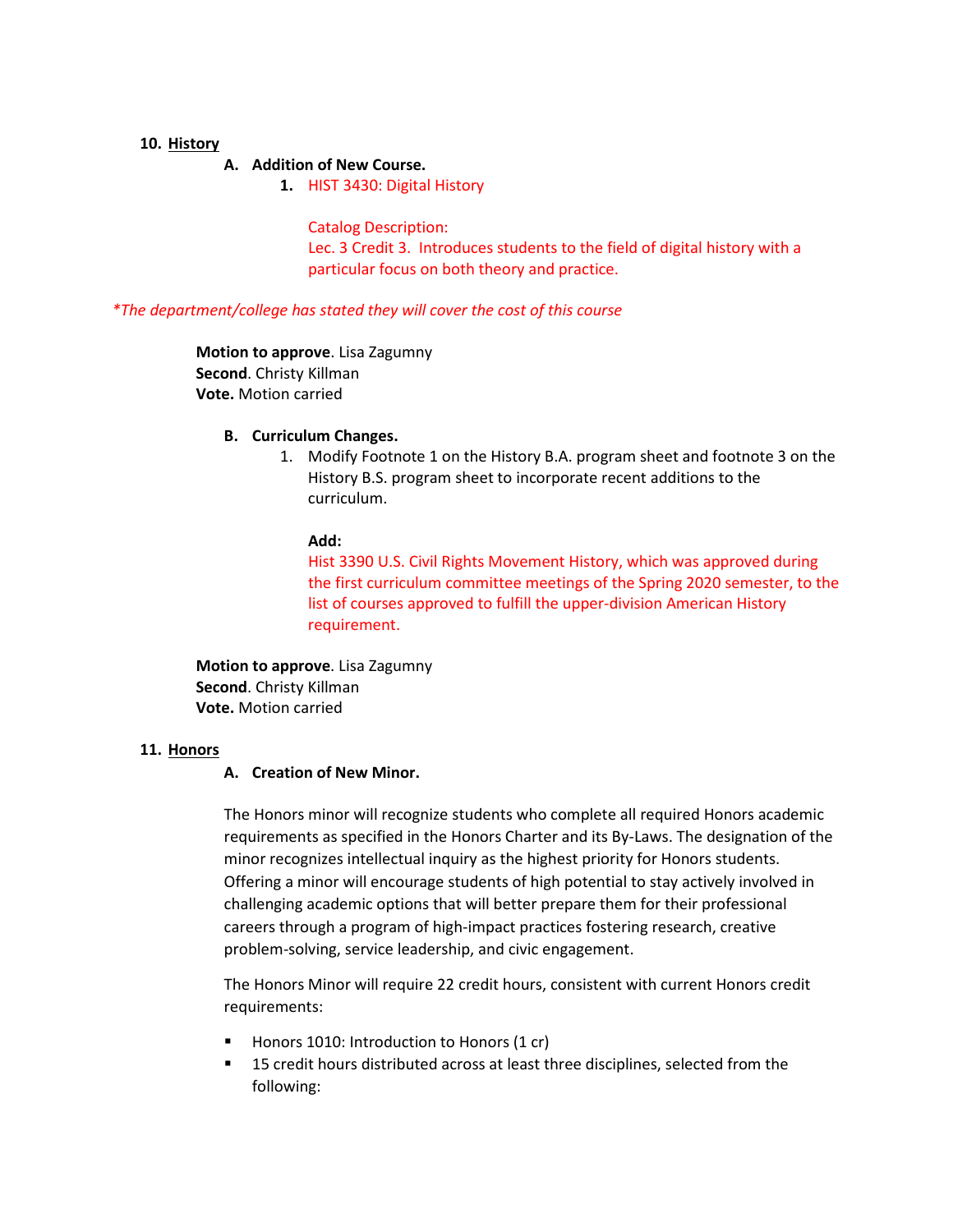Honors sections of courses in the disciplines

Honors recitations or seminars in the disciplines

Honors Contracts (as arranged by proposal in non-Honors course sections)

Honors Experiential Learning (as arranged by proposal for study abroad, facultymentored research, internships, or civic engagement leadership)

HON 2000-level offerings

■ 6 credit hours from the following:

A minimum of one Honors Colloquium (3 credits), except in cases of pre-approved substitution with another option in this section due to the priority of fulfilling major requirements.

Distinction in the Major for Chemical Engineering students (continued)

Other Honors Upper Division in the Major options

Honors Directed Studies

Honors Thesis Option

Courses taken for graduate-level credit in the student's major field

- **B.** Honors Charter Amendments necessary to enact the change:
	- Add a new ARTICLE IX: The Honors Minor

The Honors minor will recognize students who complete all required Honors academic requirements as specified in the Honors Charter and its By-Laws. The designation of the minor recognizes intellectual inquiry as the highest priority for Honors students. Offering a minor will encourage students of high potential to stay actively involved in challenging academic options that will better prepare them for their professional careers through a program of high-impact practices fostering research, creative problem-solving, service leadership, and civic engagement.

The requirements for the minor will not affect nor will they replace the existing requirements for graduating in cursu honorum, the highest level of achievement, the requirements for which are specified in the By-Laws.

The Honors minor will be available only to students who have been admitted to the Tech Honors Program. The student must remain actively involved in fulfilling Honors credit requirements as described in the By-Laws.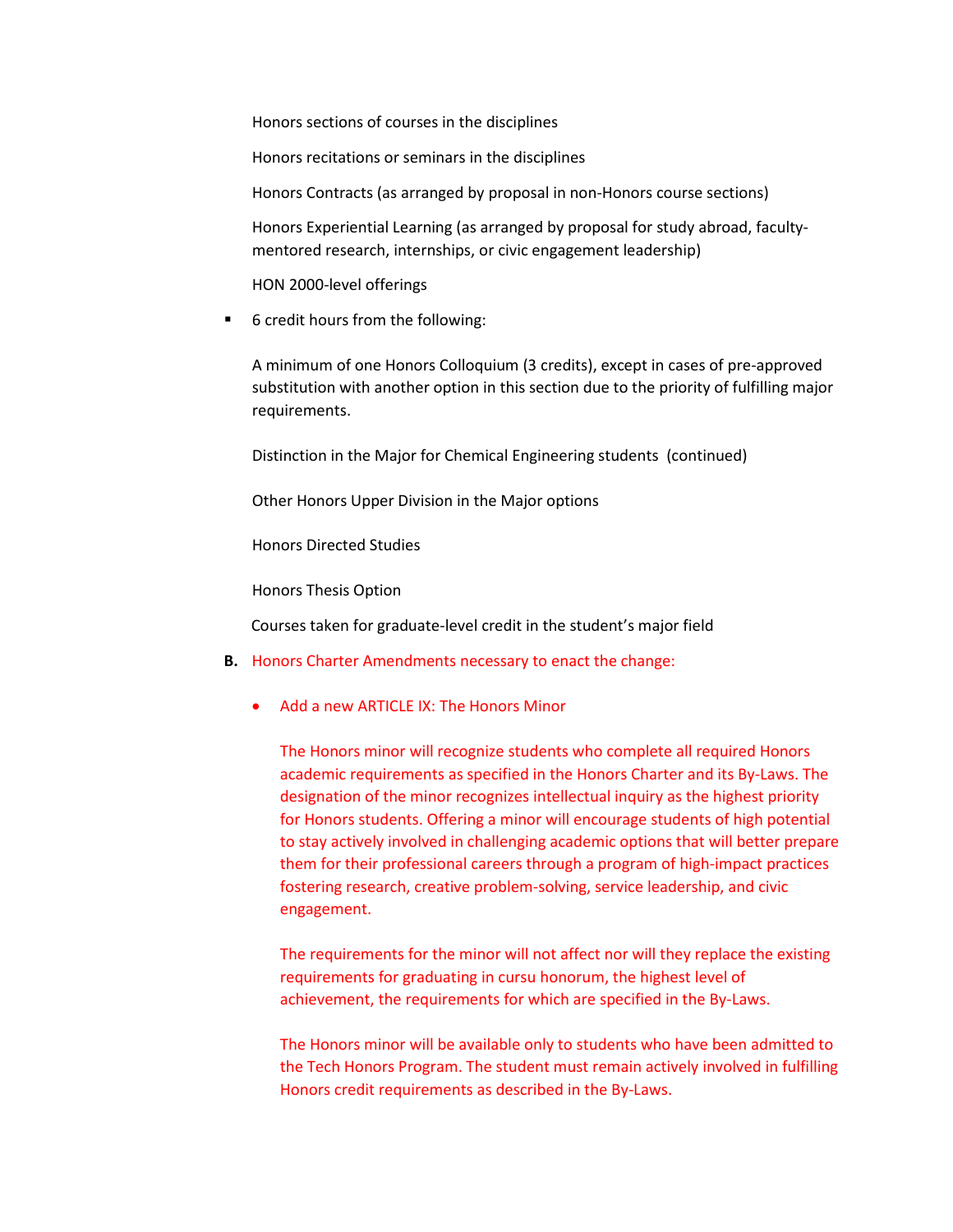The minor must be completed within the timeframe required for students' major requirements; e.g, students cannot postpone their graduation in order to complete Honors minor requirements. All other existing requirements for completing Honors academic options in a timely and consistent manner will apply to the minor.

• Change numbering on current Article IX, Rules of Order, to become Article X.

Honors By-Laws Amendments necessary to enact the change:

- Change the heading for ARTICLE VIII to be entitled Article VIII A. Graduation in cursu honorum.
- Add a new Article VIII B. Honors minor requirements:

The Honors Minor will require fulfillment of 22 credit hours distributed across at least three disciplines, as specified for graduation in cursu honorum, and the maintenance of a 3.1 GPA in courses taken as a full-time student at Tennessee Tech.

Any temporary interruption in the student's progress toward fulfilling Honors Minor requirements must be approved by the Honors director, and will require a reasonable plan for completion.

While Honors students will not be required to declare the minor, they will be encouraged to do so except in circumstances that would interfere with progress in their major.

**Motion to approve**. Lisa Zagumny **Second**. Christy Killman **Vote.** Motion carried

# **12. Mathematics**

# **A. Course Additions.**

1. The Mathematics Department proposes the addition of four new courses.

MATH 1835: Further Topics in Applied Calculus Lec. 1 Cr. 1 Prerequisite: none

Corequisite: MATH 1830

Course Description:

Includes systems of linear equations, linear programming, exponential and logarithmic equations, partial differentiation, separable and linear differential equations. This course is designed to enhance students' understanding of calculus and its applications to Economics.

2. MATH 4060/5060: Topics in Cryptography Lec. 3 Cr. 3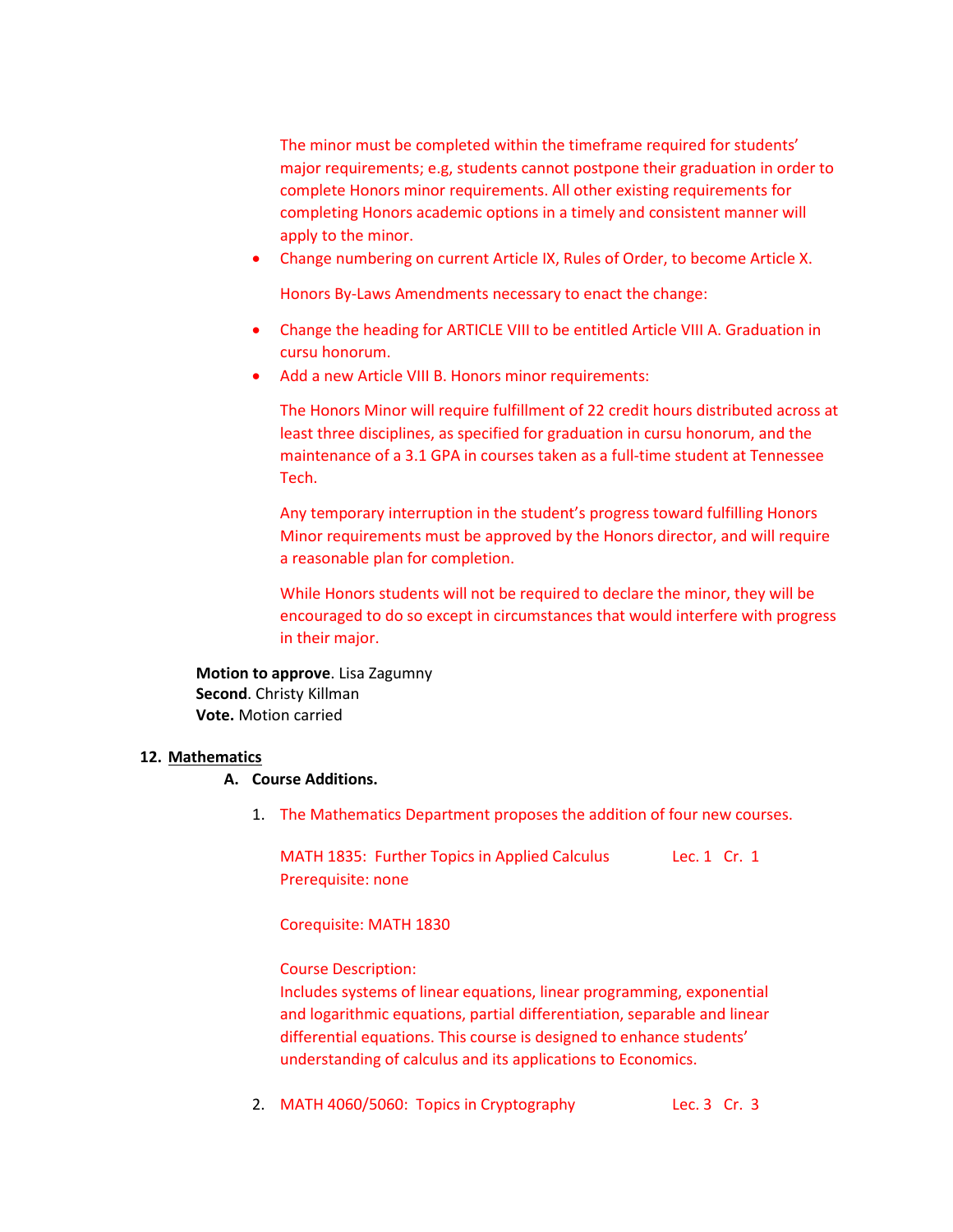Prerequisite: C or better in MATH 2010 and C or better in either MATH 3400 or CSC 2700.

Course Description:

Fundamental concepts of cryptography presented with mathematical background (including groups, fields, elements of number theory, probability and statistics). Special attention will be given to the RSA algorithm, Elliptic Curve Cryptography, the ElGamal public key cryptosystem, Diffie-Hellman key exchange and pseudo random number generators.

3. MATH 4550/5550: Mathematics of Investment I Lec. 3 Cr. 3

Prerequisite: C or better in MATH 1920 or consent of instructor.

Course Description:

Topics include examination of annuities, loans, bonds and other securities, portfolio, immunization, interest rate swaps.

4. MATH 4560/5560: Mathematics of Investment II Lec. 3 Cr. 3

Prerequisite: C or better in both MATH 4550/5550 and MATH 4470/5470, or consent of instructor.

Course Description:

Topics include derivative securities, mathematical models of financial risk management, and corporate finance.

# **B. Curriculum Changes.**

**A.** Add:

MATH 4050-MATH 4060 and MATH 4550-MATH 4560 to the list of Applied Mathematics Course Sequences in the BS in Mathematics curriculum.

**Motion to approve**. Lisa Zagumny **Second**. Christy Killman **Vote.** Motion carried

# **13. Art, Craft & Design**

# **A. Course Additions.**

1. ART 3540: Intermediate Wheel-Throwing, Stu.6. Credit 3. Pre-requisites: ART 2510: Introduction to Clay and ART 2540: Introduction to Wheel-Throwing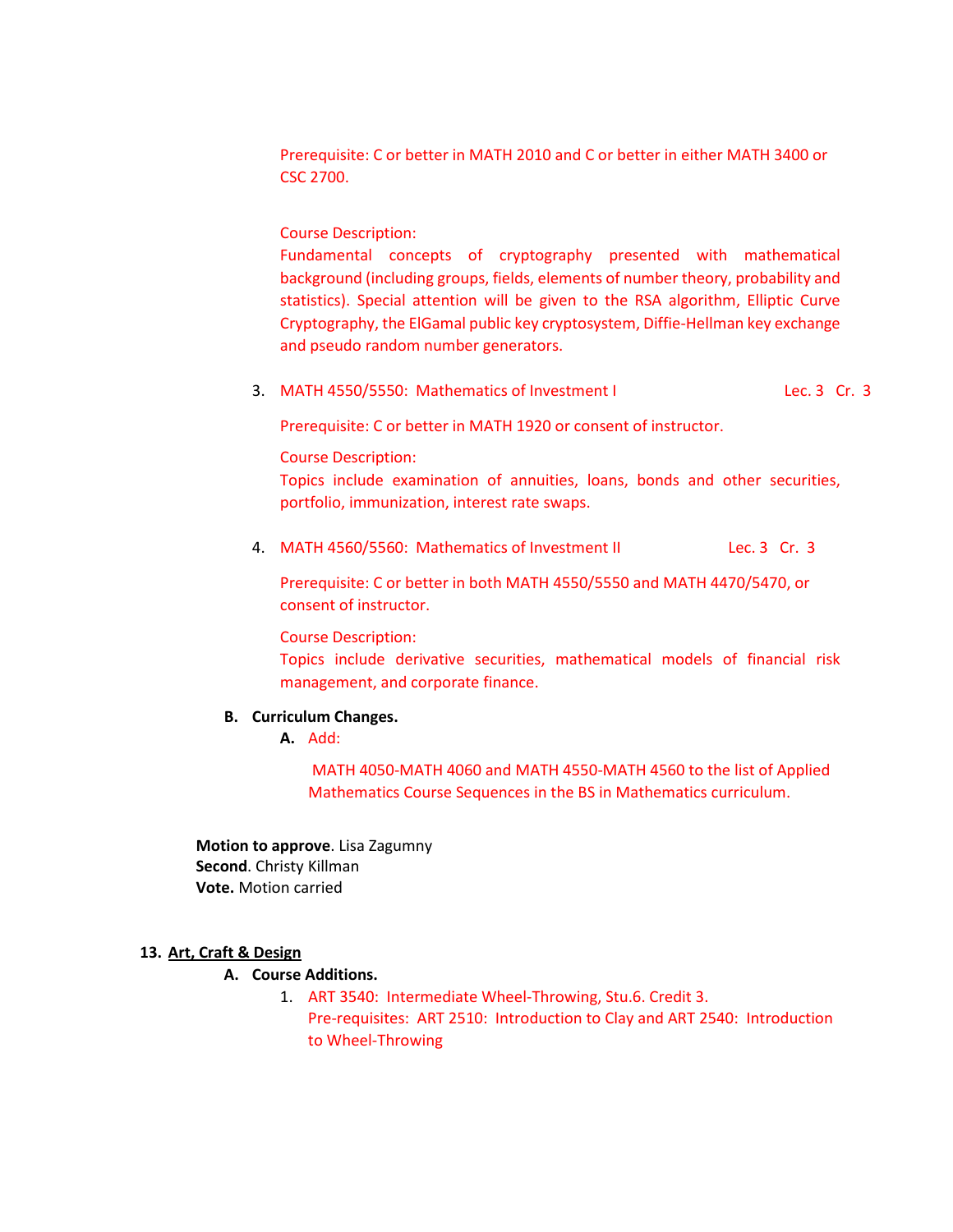Description: Continued advanced skill development of wheel-throwing techniques. Indepdent glaze formulation and testing introduction.

# **2. Course Changes.**

**a. From:** ART 3510-Clay on the Wheel

> **To:** ART 2540-Introduction to Wheel-Throwing

- **b.** ART 3820-Metals Studio-Blacksmithing Delete prerequisite: ART 2810-Introduction to Metals
- **c.** Add ART 3540: Intermediate Wheelthrowing , studio 6, credits 3.

Prerequisites: ART 2510: Introduction to Clay, ART 2540: Introduction to Wheelthrowing

Recommended completion of course in fall Sophomore year..

- **d.** MOVE ART 3510: Clay on the Wheel from fall Sophomore year to spring Freshman year and CHANGE course number and name to ART 2540: Introduction to Wheelthrowing, Studio 6, credits 3.
- **e.** Move ART 1250: Introduction to Digital Imaging from fall Sophomore year to spring Sophomore year, Studio 6, credits 3.
- **f.** Move ART 1350: Foundations Studio II from spring Freshman year to fall Sophomore year, Studio 6, credits 3.
- **g.** Remove ART 2810: Intro to Metals as prerequisite for ART 3820: Metals Studio-Blacksmithing Studio 6, credits 3.
- **h.** Change ART 3510: Clay on the Wheel to ART 2540: Introduction to Wheelthrowing Studio 6, credits 3.

**Motion to approve**. Lisa Zagumny **Second**. Christy Killman **Vote.** Motion carried

- **14. Civil & Environmental Engineering**
	- **A. Catalog Curriculum Changes.**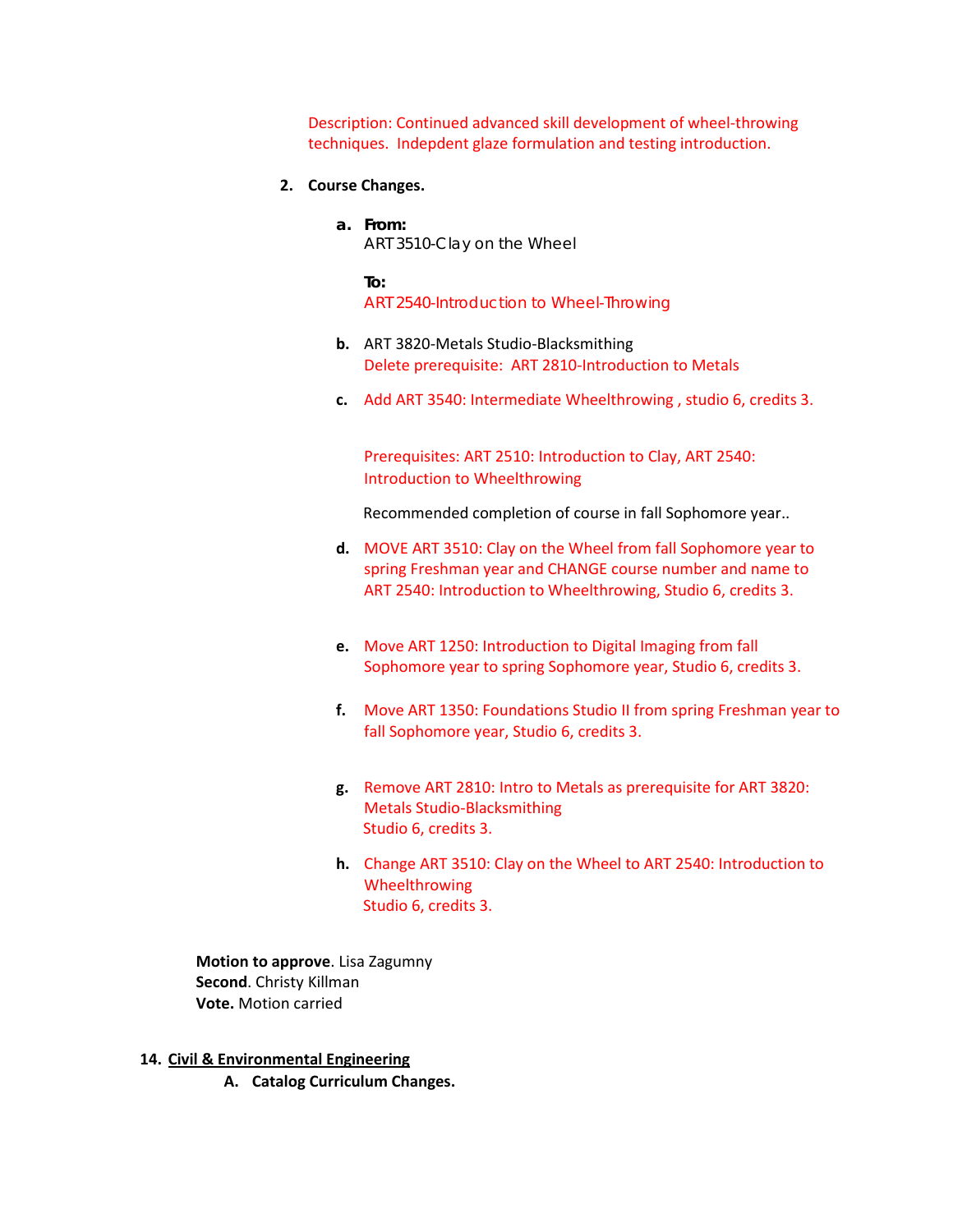1. Add CEE 4810 (5810) Foundation Engineering as a Structural Engineering sequence course, as indicated in Footnote 5.

# Approved CEE Sequences:

- [CEE 4130 \(5130\),](http://catalog.tntech.edu/preview_program.php?catoid=27&poid=3241&returnto=5394#tt2330) [CEE 4160 \(5160\),](http://catalog.tntech.edu/preview_program.php?catoid=27&poid=3241&returnto=5394#tt8537) [CEE 4190](http://catalog.tntech.edu/preview_program.php?catoid=27&poid=3241&returnto=5394#tt3509)  [\(5190\)](http://catalog.tntech.edu/preview_program.php?catoid=27&poid=3241&returnto=5394#tt3509)
- [CEE 4130 \(5130\),](http://catalog.tntech.edu/preview_program.php?catoid=27&poid=3241&returnto=5394#tt9321) [CEE 4350 \(5350\),](http://catalog.tntech.edu/preview_program.php?catoid=27&poid=3241&returnto=5394#tt8836) [CEE 4360](http://catalog.tntech.edu/preview_program.php?catoid=27&poid=3241&returnto=5394#tt9092)  [\(5360\),](http://catalog.tntech.edu/preview_program.php?catoid=27&poid=3241&returnto=5394#tt9092) [CEE 4380 \(5380\),](http://catalog.tntech.edu/preview_program.php?catoid=27&poid=3241&returnto=5394#tt1215) [CEE 4700 \(5700\),](http://catalog.tntech.edu/preview_program.php?catoid=27&poid=3241&returnto=5394#tt2182) CEE 4810 (5810)
- [CEE 4410 \(5410\),](http://catalog.tntech.edu/preview_program.php?catoid=27&poid=3241&returnto=5394#tt5499) [CEE 4420 \(5420\),](http://catalog.tntech.edu/preview_program.php?catoid=27&poid=3241&returnto=5394#tt3286) [CEE 4430](http://catalog.tntech.edu/preview_program.php?catoid=27&poid=3241&returnto=5394#tt7206)  [\(5430\),](http://catalog.tntech.edu/preview_program.php?catoid=27&poid=3241&returnto=5394#tt7206) [CEE 4440 \(5440\),](http://catalog.tntech.edu/preview_program.php?catoid=27&poid=3241&returnto=5394#tt6000) [CEE 4450 \(5450\)](http://catalog.tntech.edu/preview_program.php?catoid=27&poid=3241&returnto=5394#tt1752)
- [CEE 4600 \(5600\),](http://catalog.tntech.edu/preview_program.php?catoid=27&poid=3241&returnto=5394#tt8397) [CEE 4610 \(5610\),](http://catalog.tntech.edu/preview_program.php?catoid=27&poid=3241&returnto=5394#tt5646) [CEE 4630](http://catalog.tntech.edu/preview_program.php?catoid=27&poid=3241&returnto=5394#tt4613)  [\(5630\),](http://catalog.tntech.edu/preview_program.php?catoid=27&poid=3241&returnto=5394#tt4613) [CEE 4640 \(5640\),](http://catalog.tntech.edu/preview_program.php?catoid=27&poid=3241&returnto=5394#tt24) [CEE 4660 \(5660\)](http://catalog.tntech.edu/preview_program.php?catoid=27&poid=3241&returnto=5394#tt5867)
- Structural Mechanics
- Structural Engineering
- Environmental Engineering
- Transportation Engineering

**Motion to approve**. Lisa Zagumny **Second**. Christy Killman **Vote.** Motion carried

## **15. Computer Science**

### **A. Course Changes.**

**1. From:**

CSC 1310 - Data Structures and Algorithms Lec. 3. Lab. 2. Credit 4.

Prerequisite: C or better in CSC 1300; or C or better in CSC 2100 and CSC 2101. Abstract data types and fundamental data structures including stacks, queues, and trees; algorithms to search, sort, and manipulate data using such structures; and introduction to runtime analysis. Students complete a series of weekly laboratory exercises for developing proficiency in implementing and utilizing data structures.

#### **To:**

CSC 1310 - Data Structures and Algorithms Lec. 3. Lab. 2. Credit 4.

Prerequisite: C or better in CSC 1300; or C or better in CSC 2100 and CSC 2101; and MATH 1910. Abstract data types and fundamental data structures including stacks, queues, and trees; algorithms to search, sort, and manipulate data using such structures; and introduction to runtime analysis. Students complete a series of weekly laboratory exercises for developing proficiency in implementing and utilizing data structures. MATH 1910 may be taken concurrently.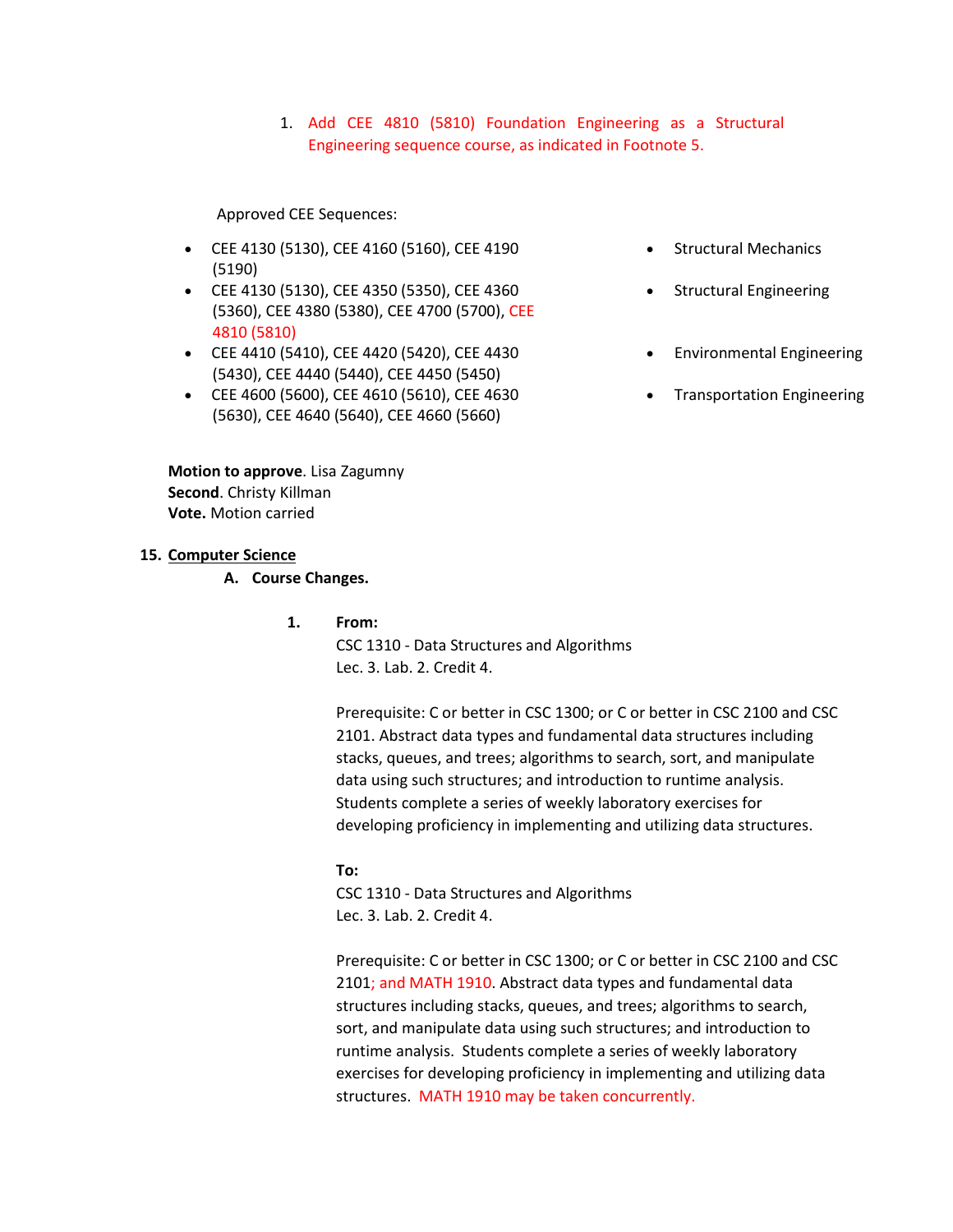# **2. From:**

CSC 3300 - Database Management Systems Lec. 3. Credit 3.

Prerequisite: Junior Standing; and C or better in CSC 1310 or both CSC 2110 and CSC 2111. Organization and management of large data files; data definition; database models; query languages; crash recovery; concurrency control; and case studies.

**To:** 

CSC 3300 - Database Management Systems Lec. 3. Credit 3.

Prerequisite: Junior Standing; and C or better in CSC 1310 or both CSC 2110 and CSC 2111; and either CSC 2700 or ECE 2110. Organization and management of large data files; data definition; database models; query languages; crash recovery; concurrency control; and case studies.

### **3. From:**

CSC 4040 - Undergraduate Computing Research Experience Credit 3.

Prerequisite: C or better in CSC 3040 and consent of instructor. This course combines instruction on how to perform computing research with a faculty-mentored research project.

#### **To:**

CSC 4040 - Undergraduate Computing Research Experience Credit 3.

Prerequisite: Cor better in CSC 3040 and consent of instructor. This course combines instruction on how to perform computing research with a faculty-mentored research project.

# **4. From:**

CSC 4990 - Computer Science Internship Credit 3 or 6.

Prerequisite: Department approval, C or better in CSC 3030, CSC 3550, and CSC 3300. Part-time employment in a professional or institutional situation related to the student's area of concentration in Computer Science. This course may be taken as two 3-hour courses or one 6-hour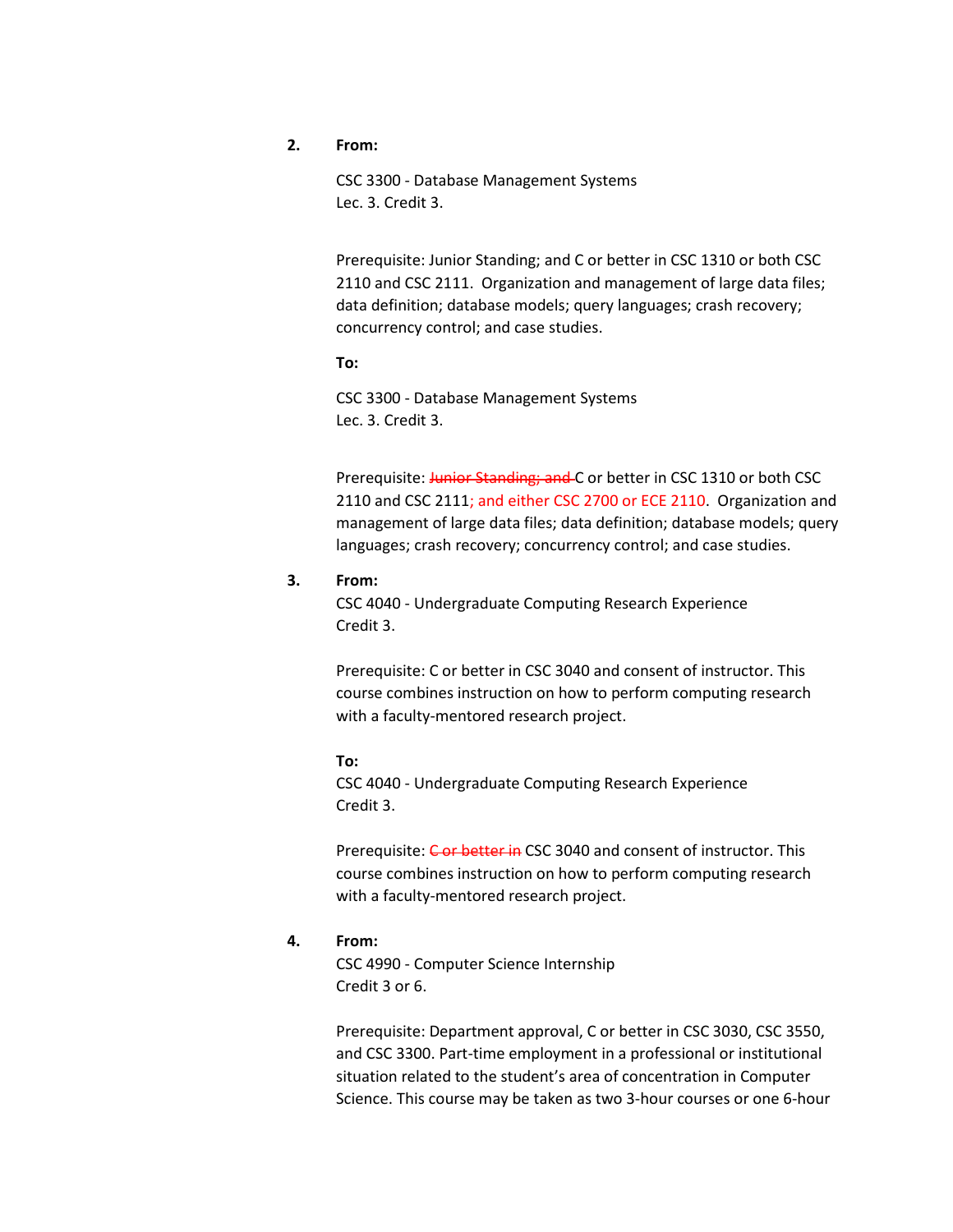course. The 6-hour option will be approved in only very limited circumstances.

**To:** CSC 4990 - Computer Science Internship Credit 3 or 6.

Prerequisite: Department approval, C or better in CSC 3030, CSC 3550, CSC 3040 and CSC 3300. Part-time employment in a professional or institutional situation related to the student's area of concentration in Computer Science. This course may be taken as two 3-hour courses or one 6-hour course. The 6-hour option will be approved in only very limited circumstances.

# **B. Course Changes.**

# **1. From:**

CSC 4220 - Data Mining and Machine Learning Credit 3. Lec. 3. Credit 3.

Prerequisite: C or better in CSC 2400 and CSC 3220. Introduction to a solid grounding in machine learning concepts as well as practical advice on applying machine learning tools and techniques in real-world data mining situations, including preparing inputs, interpreting outputs, evaluating results, and the algorithmic methods at the heart of successful data mining. Students will also be introduced to the latest advances in the field, including data transformations, ensemble learning, massive data sets, multi-instance learning, with an application towards the leading edge of contemporary research.

**To:** CSC 4220 - Data Mining and Machine Learning Credit 3.

Prerequisite: Cor better in CSC 2400 and CSC 3220. Introduction to a solid grounding in machine learning concepts as well as practical advice on applying machine learning tools and techniques in real-world data mining situations, including preparing inputs, interpreting outputs, evaluating results, and the algorithmic methods at the heart of successful data mining. Students will also be introduced to the latest advances in the field, including data transformations, ensemble learning, massive data sets, multi-instance learning, with an application towards the leading edge of contemporary research.

**2. From:**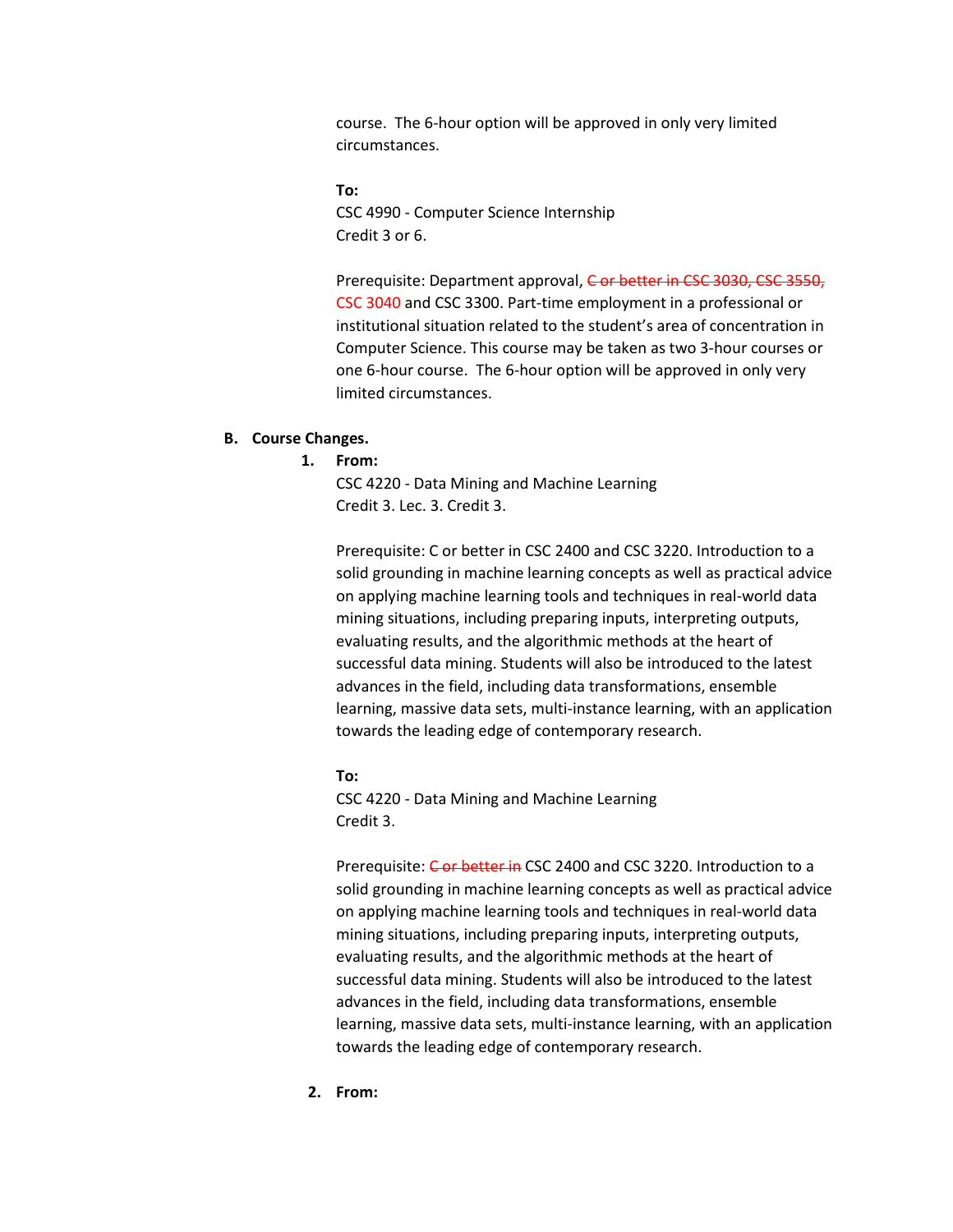CSC 4760 (5760) - Parallel Programming Credit 3. Lec. 3. Credit 3.

Prerequisite: C or better in CSC 2400 and CSC 2500. Foundations of parallel computing including the parallel computer architectures, principles of parallel algorithm design, OpenMP and MPI programming models for shared- and distributed-memory systems, along with numerical and non-numerical algorithms for parallel systems.

**To:**

CSC 4760 (5760) - Parallel Programming Credit 3. Lec. 3. Credit 3.

Prerequisite: Cor better in CSC 2400 and C or better in CSC 2500. Foundations of parallel computing including the parallel computer architectures, principles of parallel algorithm design, OpenMP and MPI programming models for shared- and distributed-memory systems, along with numerical and non-numerical algorithms for parallel systems.

**Motion to approve**. Lisa Zagumny **Second**. Christy Killman **Vote.** Motion carried

# **16. Electrical & Computer Engineering**

# **A. Course Additions and Changes**.

- **1.** ECE 2851. Principles of Electric Circuits Lab. Lab. 3. Credit 1. Prerequisites: C or better in MATH 1920, C or better in MATH 2010, C or better in MATH 2120, either C or better in CSC 1300 or C or better in ENGR 2121, and either C or better in ECE 2010 or C or better in ECE 2850 (ECE 2010, ECE 2850, and/or MATH 2120 may be taken concurrently). Introduction to electrical and electronic components, dcand ac-circuits, test equipment, and measurement techniques. Will not count for credit for Electrical Engineering or Computer Engineering majors.
- **2.** ECE 3850. Intermediate Principles of Electric Circuits. Lec. 3. Credit 3. Prerequisites: C or better in ENGR 1120, C or better in ECE 2850, C or better in ECE 2851, C or better in MATH 2010, C or better in MATH 2120, and C or better in ENGR 2121 (ECE 2851 may be taken concurrently). Continuation of ECE 2850. Additional circuit analysis, additional Laplace transform methods for electric circuit analysis, additional circuit simulation with SPICE. Will not count for credit for Electrical Engineering or Computer Engineering majors.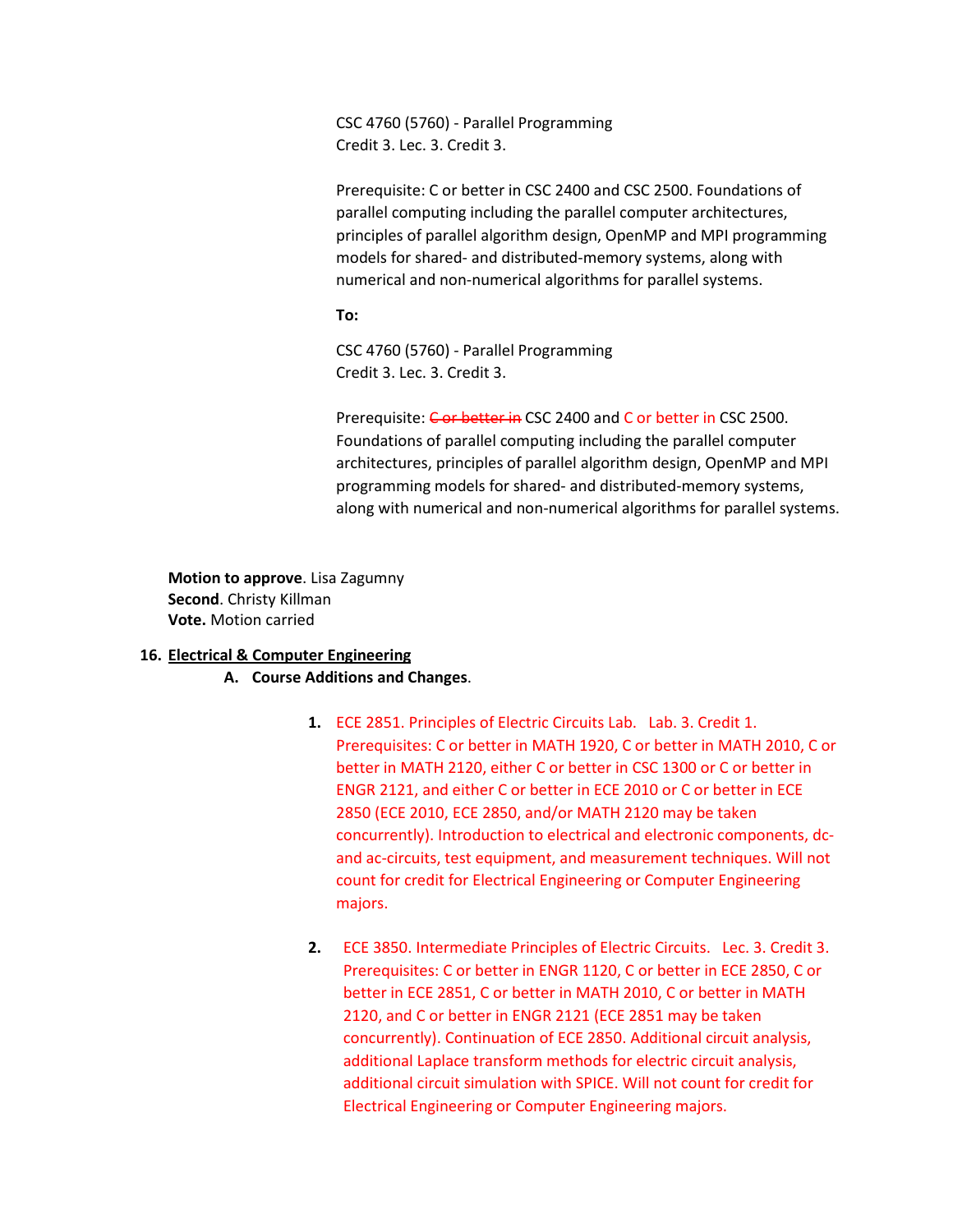# **3. From:**

ECE 2001. Computer-Aided Engineering in ECE. Lec. 1. Credit 1. Prerequisite: C or better in CSC 1300, C or better in ECE 2010, and C or better in MATH 2010 (ECE 2010 may be taken concurrently). Engineering problem formulation for computer calculations. Computer aided engineering software with applications in electrical and computer engineering.

# **To:**

ECE 2001. Computer-Aided Engineering in ECE. Lec. 1. Credit 1. Prerequisite: C or better in CSC 1300, C or better in ECE 2010, C or better in MATH 1920, and C or better in MATH 2010, and C or better in MATH 2120 (ECE 2010 and/or MATH 2120 may be taken concurrently). Engineering problem formulation for computer calculations. Computer aided engineering software with applications in electrical and computer engineering.

# **4. From:**

ECE 3010. Signals and Systems. Lec. 3. Credit 3. Prerequisite: C or better in ECE 2001 and C or better in ECE 2020. Time-domain and frequency-domain analysis of signals and systems, applications of Fourier series, Fourier transform, and Laplace transform in circuits and systems; Analog filters.

# **To:**

ECE 3010. Signals and Systems. Lec. 3. Credit 3.

Prerequisite: C or better in either ECE 2001 or ENGR 1120, and C or better in either ECE 2020 or ECE 3850. Time-domain and frequencydomain analysis of signals and systems, applications of Fourier series, Fourier transform, and Laplace transform in circuits and systems; Analog filters.

# **5. From:**

ECE 3300. Electronics I. Lec. 3. Credit 3.

Prerequisite: C or better in ECE 2011, C or better in ECE 2020, and C or better in ECE 3010 (ECE 3010 may be taken concurrently). Introduction to semiconductor junction devices and their physical operation, midband equivalent circuits, single and multi-stage amplifiers, and SPICE simulation.

## **To:**

ECE 3300. Electronics I. Lec. 3. Credit 3.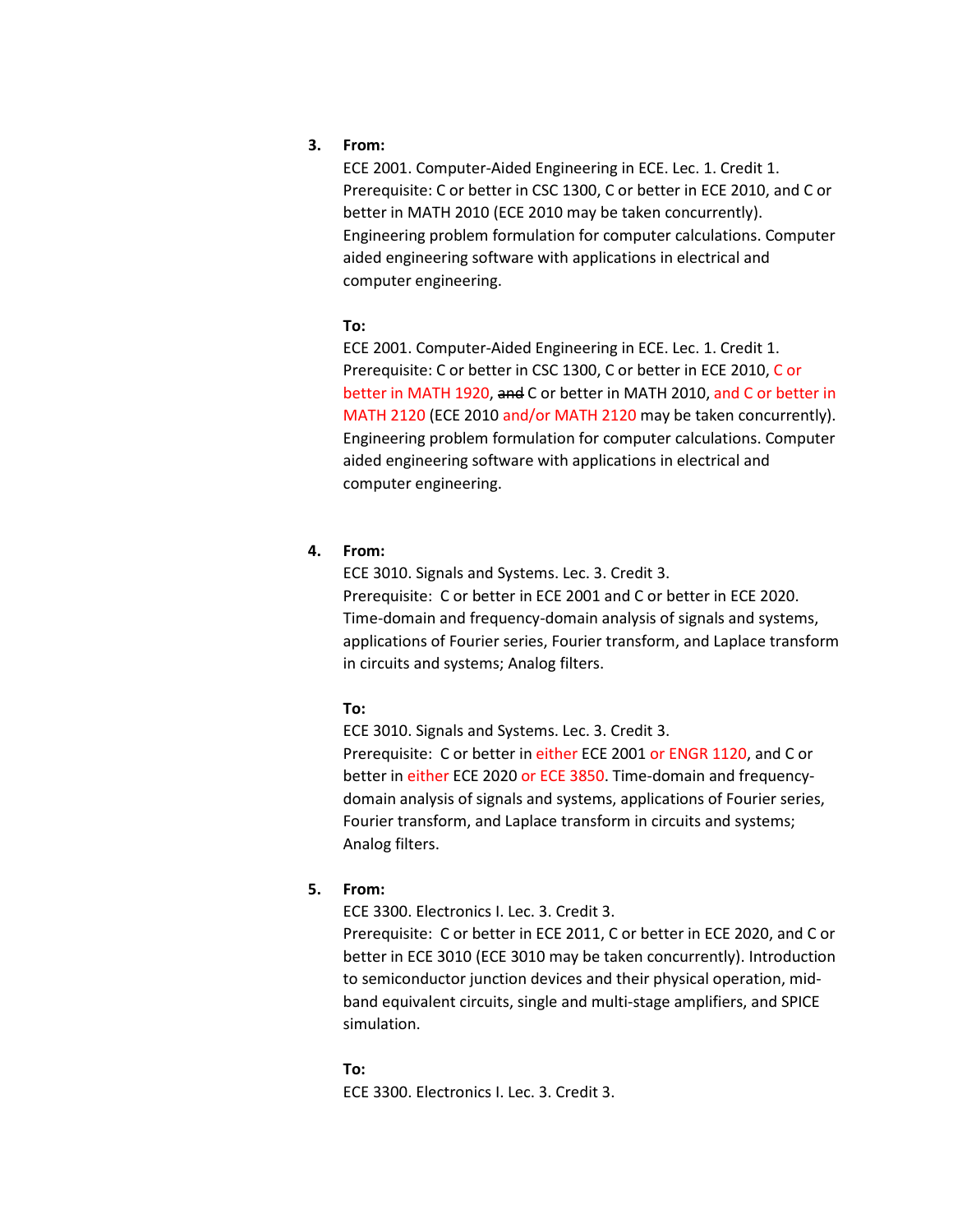Prerequisite: C or better in either ECE 2011 or ECE 2851, C or better in either ECE 2020 or ECE 3850, and C or better in ECE 3010 (ECE 3010 may be taken concurrently). Introduction to semiconductor junction devices and their physical operation, mid-band equivalent circuits, single and multi-stage amplifiers, and SPICE simulation.

### **6. From:**

ECE 4610. Power System Analysis. Lec. 3. Credit 3. Prerequisite: C or better in ECE 3610.

Power system components modeling in steady state, per unit calculations, transmission line steady state operation, power flow analysis, applications of commercial software.

#### **To:**

ECE 4610. Power System Analysis. Lec. 3. Credit 3. Prerequisite: C or better in ECE 3610. Power system components modeling in steady state, per unit calculations, transmission line steady state operation, power flow analysis, economic dispatch, applications of commercial software.

# **7. From:**

ECE 4620. Power System Operation and Control. Lec. 3. Credit 3. Prerequisite: C or better in ECE 4610 (5610). Symmetrical components, fault analysis, system protection, transient stability, power system controls including: automatic generation control, voltage regulation, and economic dispatch.

#### **To:**

ECE 4620. Power System Operation and Control. Lec. 3. Credit 3. Prerequisite: C or better in ECE 4610 (5610). Symmetrical components, fault analysis, system protection, transient stability, power system controls including: automatic generation control, and voltage regulation, and economic dispatch.

**Motion to approve**. Lisa Zagumny **Second**. Christy Killman **Vote.** Motion carried

### **17. General & Basic Engineering**

# **A. Course Changes.**

# **1. From:**

ENGR 2121: Engineering Applications in C Catalog Data: Lec. and Lab. 2. Cr. 1. Prerequisite: ENGR 1120. Corequisite: MATH 1920. C language programming for engineering applications. Effective use of functions,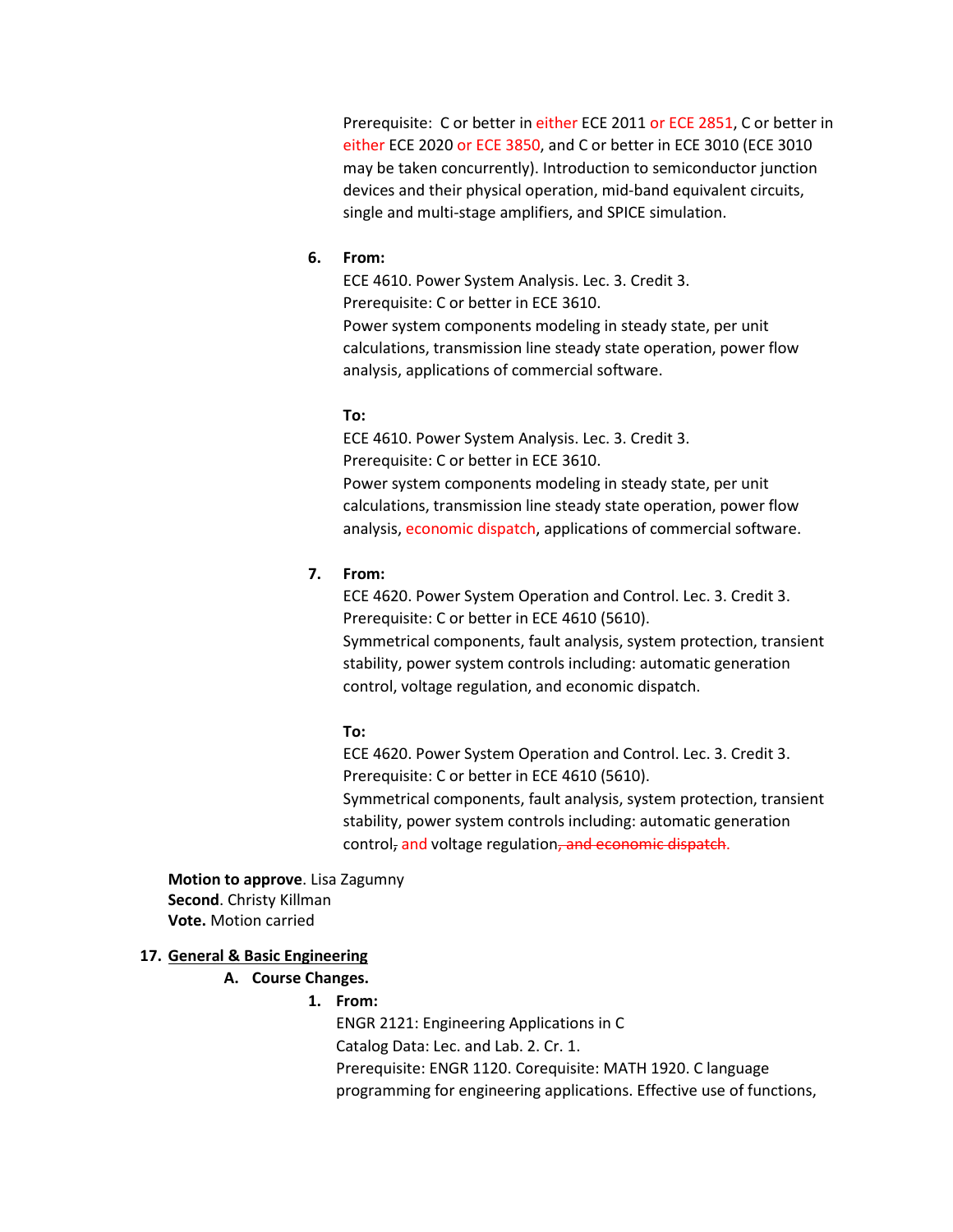arrays, pointers, and data structures. Modular program design. Program validation and documentation.

**To:**

ENGR 2121: Engineering Applications in C++ Catalog Data: Lec. and Lab. 2. Cr. 1. Prerequisites: ENGR 1120. C++ language programming for engineering applications. Effective use of functions, arrays, pointers, and data structures. Modular program design. Program validation and documentation.

**2.** Add:

ENGR 1210 Introduction to Engineering (1 cr. hr.) to the program of study for Basic Engineering

# **B. Curriculum Changes to BSE Program.**

- **1.** Remove ENGR 1020 Connections to Engineering and Technology (1 cr. hr.) from the 128 cr. hr. BSE Program. ENGR 1020 will still be required, but it will be outside of the 128 cr. hrs.
- **2.** Add ENGR 2121 Engineering Applications in C++ (1 cr. hr.) to the BSE Program.
- **3.** Remove ENGR 4500 Reliability and Quality Engineering (3) from technical elective list.
- **4.** Remove ETSU ENTC 4060 Project Scheduling (3) from the technical elective list.
- **5.** Remove ETSU MGMT 3100 Production/Operations Management (3) from the technical electives list.
- **6.** Add ETSU ENTC 4257 Plant Layout and Materials Handling (3) to the technical elective list.
- **7.** Add ETSU ENTC 4237 Ergonomics and Process Optimization (4) to the technical elective list.
- **8.** Add ECE 3010 Signals and Systems (3) to the technical elective list.
- **9.** Add ECE 3210 Control System Analysis (3) to the technical elective list.
- **10.** Remove ENGR 2810 Electrical Engineering Fundamentals I (3), ENGR 2820 Electrical Engineering Fundamentals II (3), and ENGR 2821 Electrical Engineering Fundamentals Lab (1).
- **11.** Add ECE 2850 Principles of Electric Circuits (3), ECE 2851 Principles of Electric Circuits Lab (1), and ECE 3850 Intermediate Principles of Electric Circuits (3).

**Motion to approve**. Lisa Zagumny **Second**. Christy Killman **Vote.** Motion carried

## **18. Chemical Engineering**

**A. Course Additions.** 

1. CHE 4340 – Introduction to Rheology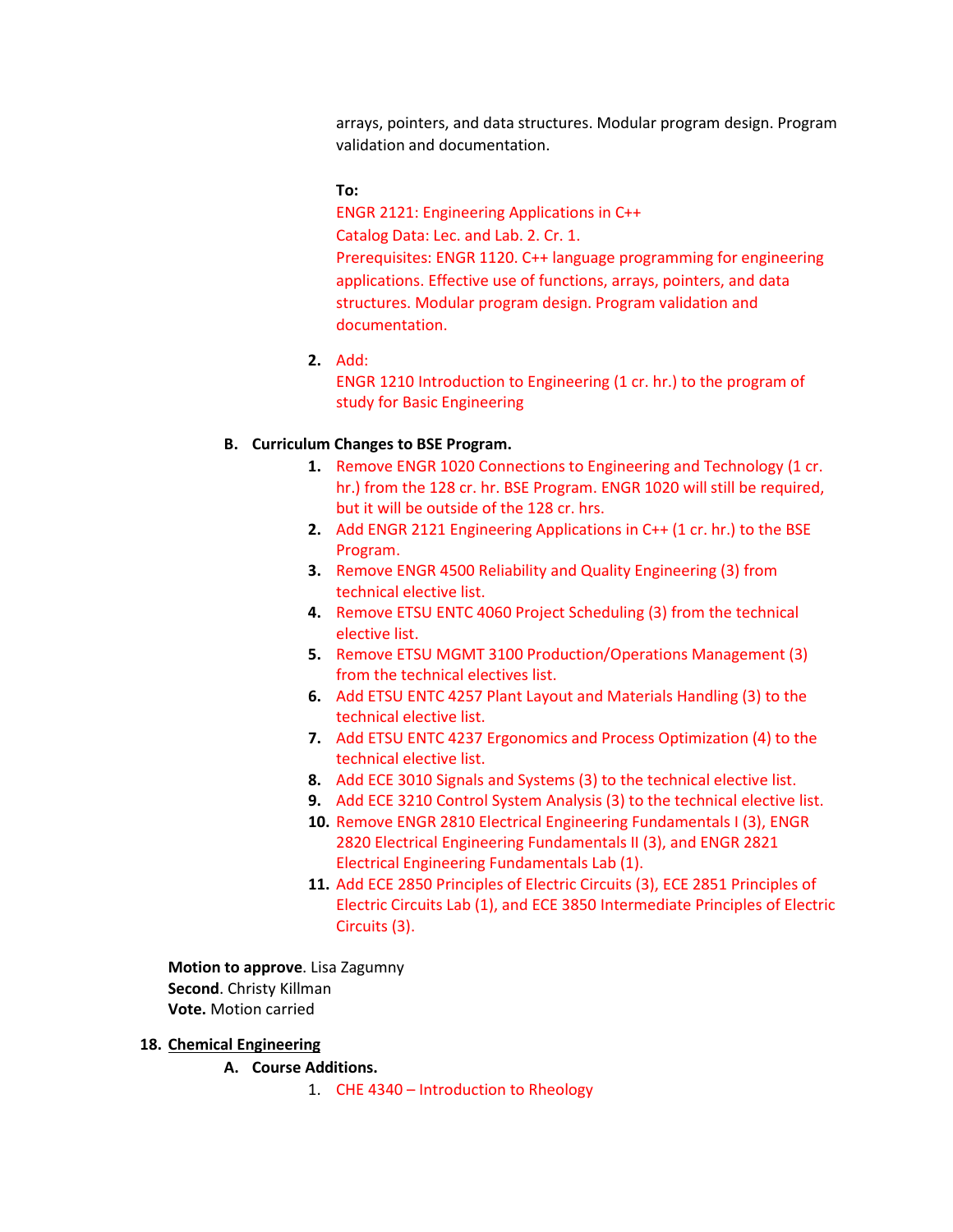Lec. 3 Credits 3 Prerequisites: CHE 3121

## **Catalog Description:**

This course introduces the science of Rheology and its applications in chemical and petrochemical, food, pharmaceutical, and polymer industries. The concepts of Non-Newtonian behavior and continuous deformation are followed by discussions of viscosity and factors affecting viscosity of fluids, viscosity measurements and rheometers, shear diagrams, rheological equations of state, Bingham materials, shear thinning and shear thickening fluids, thicksotropy & time dependency, dilatent materials, viscoelastic materials, as well as various governing rheological and fluid flow equations and their applications. Industrial Applications are discussed via case studies of topics selected by students and presented to class.

2. CHE 4560 - Agile Manufacturing Lec. 3 Credits 3 Prerequisites: CHE 4410

#### **Catalog Description:**

This course provides an introductory overview of several manufacturing strategies. It starts with a review of the characteristics of Mass Manufacturing and Lean Manufacturing and introduces the concept of Agile Manufacturing. It is proposed that the businesses practicing 'mass manufacturing' tend to invest funds in equipment and facilities as opposed to technology, people and information systems. Businesses practicing 'lean manufacturing' become cost efficient producers of goods and services by reducing waste and investing in technology. However, businesses practicing 'agile manufacturing' invest in people and information systems, respond quickly to market changes and anticipate the future demands of customers. The course covers the differences among the various modes of manufacturing as well as the advantages and disadvantages that each offers and introduces students to topics, such as: concept-to-cash time, virtual organizations, rapid Response to unanticipated changes, customer-focus approach, supply chain management, and innovation and implementation of advanced technologies. Additionally, brief discussions of 'event-oriented thinking' versus 'systems-thinking' will be included. The lectures will be followed by several case studies. Students will be asked to research individual cases involving real companies, based on publicly available literature, evaluate them, based on agile manufacturing criteria that they have learned in class, and regularly present their findings and conclusions in form of reports and presentations to the class as a whole.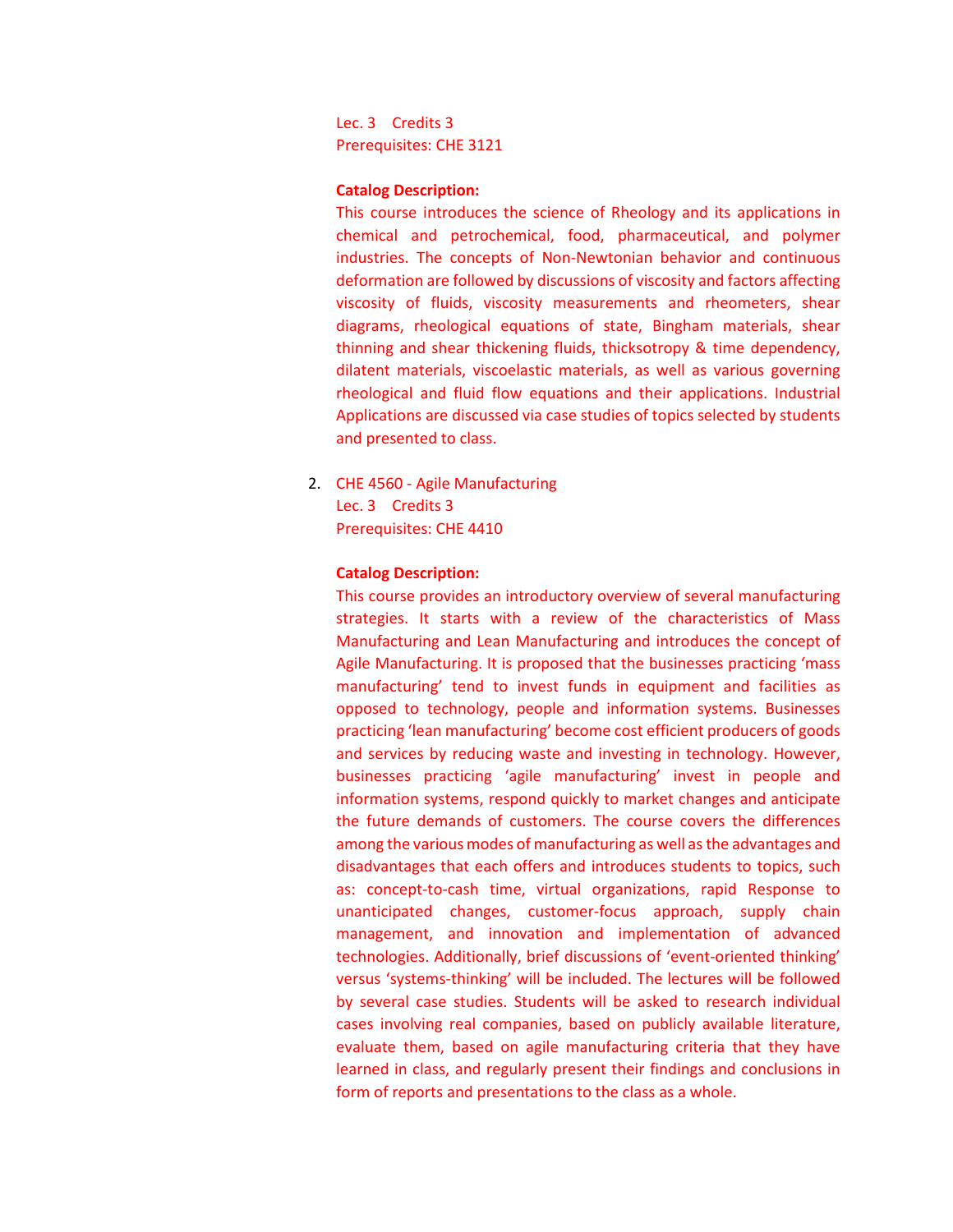**Motion to approve**. Lisa Zagumny **Second**. Christy Killman **Vote.** Motion carried

### **19. Business**

# **A. Curriculum changes.**

For many years, all students who wanted to pursue a major or concentration leading to the Bachelor of Science in Business Administration were required to first complete the 60-credit hours of the Basic Business major, a non-degree-granting major. Upon completion, they would then matriculate into the major or concentration of their choice and complete the remaining 60-credit hours specific to that area.

In Fall 2019, the College of Business removed that requirement, and students may now be admitted to the major or concentration of their choice as freshmen. The Basic Business major continues to function as a first-step for students who know they want to major in business but still need time to select their specific path. However, we want students to select their major in a shorter amount of time.

This proposal recommends the reduction of the Basic Business major from 60-credit hours to 30-credit hours. This change will not affect transfer agreements or Tennessee Transfer Pathway programs associated with Tennessee community colleges.

**Motion to approve**. Lisa Zagumny **Second**. Christy Killman **Vote.** Motion carried

### **20. Decision Sciences and Management**

# **A. Course Additions and Changes.**

# **1. DS3865 (3 hours) Business Database Management 2**

Prerequisite: DS3860 or consent of instructor. Developing database systems using Structured Query Language (SQL)

#### **2. DS4230 (3 hours) Advanced Business Analytics 2**

Prerequisite: DS3620 or consent of instructor. Students will be introduced to data analytics using Python. The course will cover the basics of Python programming using Jupyter Notebook as the preferred environment. We will also discuss data manipulation and cleaning techniques using pandas library and data structures using Series and DataFrame. By the end of the course, students will be able to use Python for acquiring, cleaning, analyzing, exploring, and visualizing data for the purpose of making data-driven decisions, while effectively communicating the results.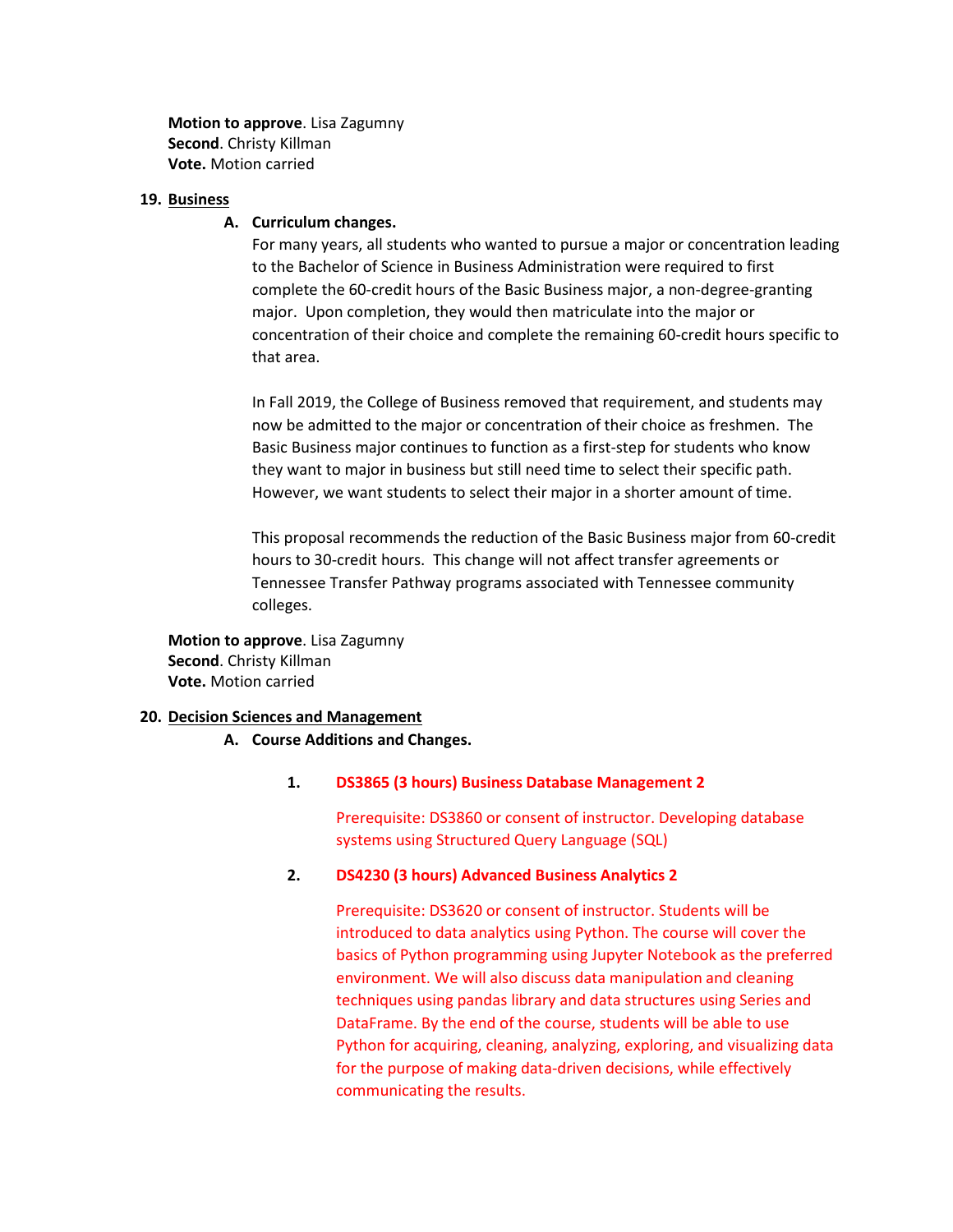- **3. DS4210 Business Intelligence** Change from: Prerequisite DS3860 Change to: Pre/Co-requisite DS3860
- **4. DS4330 Management Systems Analysis** Change from: Prerequisite DS3860 Change to: Pre/Co-requisite DS3865
- **5. DS4510 Business Intelligence and Analytics Capstone** Change from: DS4210 and Pre/Co-requisite DS4220 Change to: Pre/Co-requisite DS4210, DS4220, DS4230

# **B. Change Concentration to a Major.**

The Business Information & Technology (BIT) Concentration has a long history at Tennessee Tech, but as a concentration, it does not appear on the university's list of majors. In the new TTU Strategic Plan, the university boldly identifies itself as "Tennessee's technological university." As the university further distinguishes itself as a premier technological university, the BIT Concentration needs greater visibility to attract good students, attract good faculty, and establish the College of Business as a primary provider of BIT graduates.

The BIT Concentration at Tennessee Tech supplies the workforce with skilled employees who perform a variety of important functions. The need for these employees is increasing nationwide and within Tennessee. Projections Managing Partnership (PMP) predicts an increase of 26.9% in the need for Computer and Information Systems Managers by 2026 in Tennessee. Only 4 states are projected to have higher growth for this occupation. PMP projects similar growth for other occupations in Tennessee supplied by the BIT Concentration. The demand for Computer Network Specialists in Tennessee, for example, is projected to increase by 21.3% (4th highest in the US) and the demand for Database Administrators is projected to increase by 22.5% (6th highest in the US). Changing this concentration to a major will increase the visibility of the program and help us better meet the needs of the workforce.

**Motion to approve**. Lisa Zagumny **Second**. Christy Killman **Vote.** Motion carried

#### **21. Economic, Finance and Marketing**

## **A. Prerequisite Change.**

1. Change the prerequisite for ECON 4510 (5510)

**From:** ECON 4510 (5510) International Trade and Finance Lec. 3. Credit 3.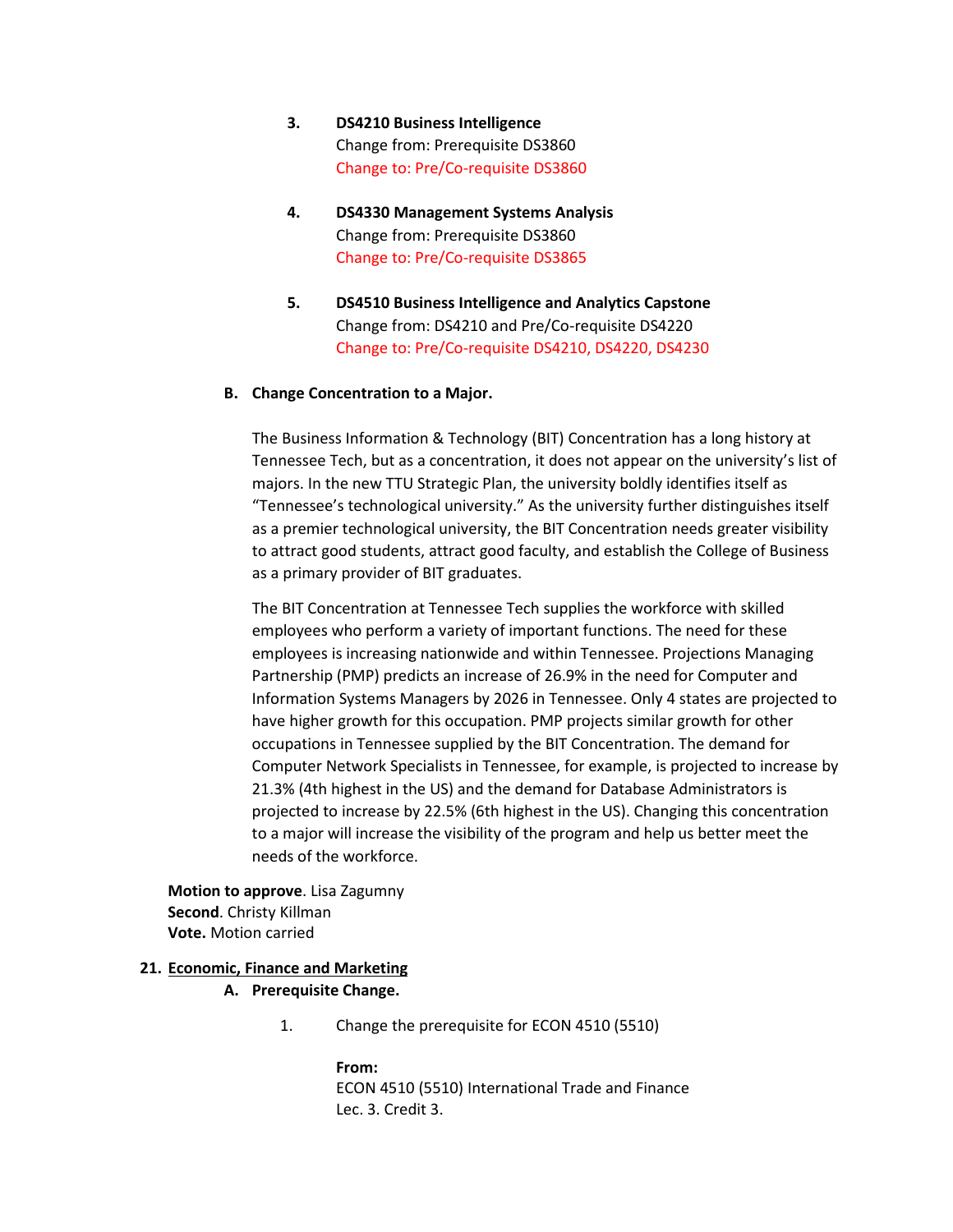Prerequisite: ECON 2010, ECON 2020, and one of the following: ECON 3320, ECON 3810, or ECON 3820.

**To:**  ECON 4510 (5510) International Trade and Finance Lec. 3. Credit 3. Prerequisite: ECON 2010 and ECON 2020.

# **B. Catalog Changes.**

1. Remove FIN 4510 International Trade and Finance from catalog

# **C. Program Changes.**

1. Change the BSBA in Economics program **From:**  BSBA in Economics

# **To:**

BS in Economics

- a. Remove ECON3320, BMGT3720, DS3520, DS3620 and DS3841 from the 120 hours needed for graduation.
- b. Add ECON3630 and ECON4640/5640 to Economics major requirements.
- c. Change BMGT4930 to 'BMGT4930 or ECON4900/5900' in Economics major requirements.
- d. Add 9 hours of ECON-related Directed electives. ECON-related Directed electives includes any business class 3000 and above and/or math classes above 1830 approved by advisor or social science classes approved by advisor].

# 2. PROPOSED CURRICULUM BACHELOR OF SCIENCE IN ECONOMICS (120 hours total):

- 1. Gen Ed (41 hours) ENGL1010, ENGL1020, PC2500, HIST2010, HIST2020, NAT SCIENCE (8 hours), HUFA (9 hours), MATH1130, Social Science (6 hours): ECON2010, ECON2020
- 2. General Business (27 hours) ACCT2110, ACCT2120 BMGT3510 DS2810 FIN3210, LAW2810, MKT3400 ECON3610 BUSINESS ELECTIVE (3 hours)
- 3. Major (42 hours)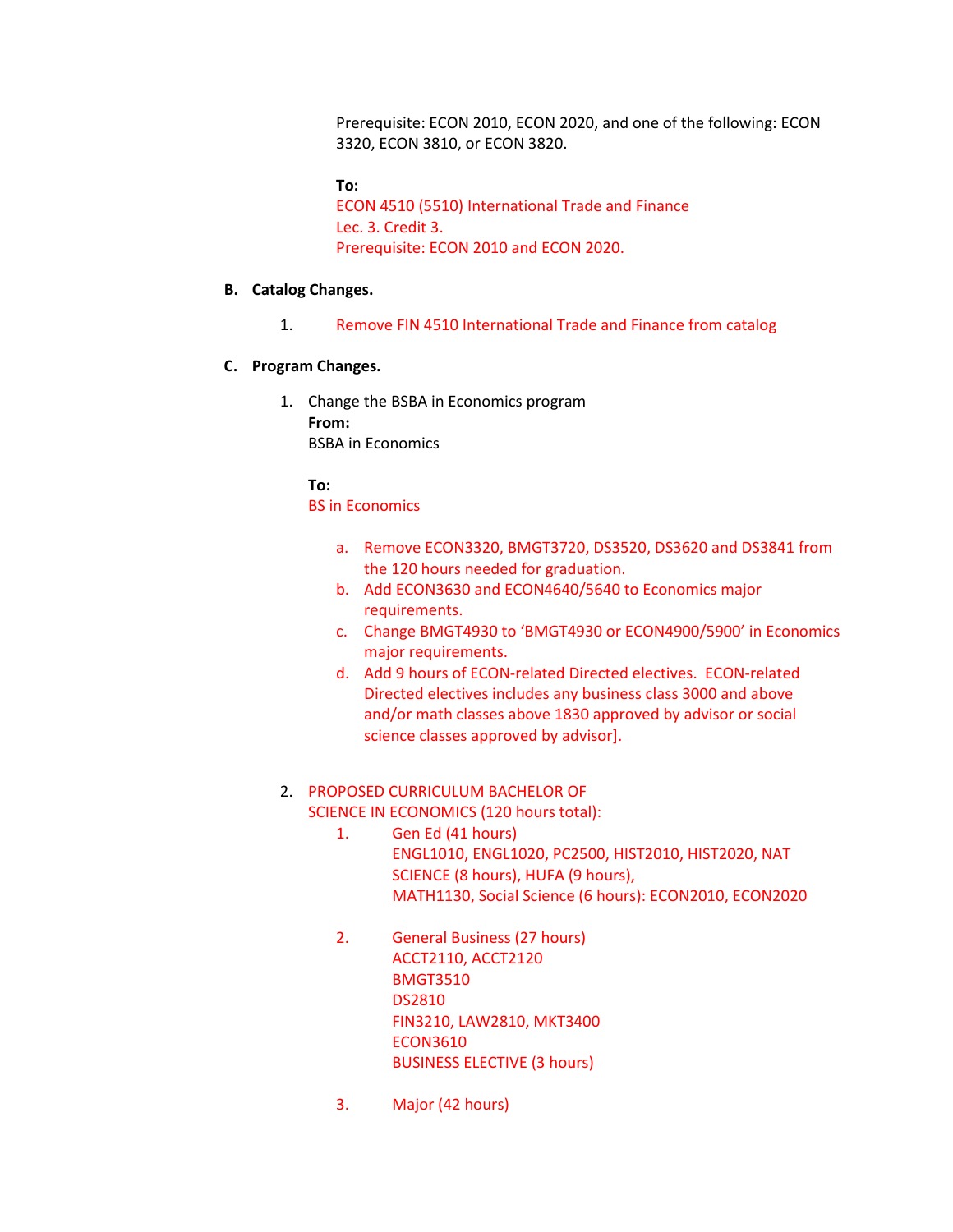MATH 1830 ECON3810, ECON3820 ECON4510/FIN4910 ECON3630 (Business Stat II) ECON4640/5640 (Econometrics) ECON ELECTIVES (12 hours) Directed ELECTIVES (9 hours) ECON 4900/5900 or BMGT 4930

# 3. ELECTIVES (10 hours)

**Motion to approve**. Lisa Zagumny **Second**. Christy Killman **Vote.** Motion carried

# **22. Mechanical Engineering**

# **D. Curriculum Changes, Additions and Deletions.**

1. **From:**

MET 3060 – Computer Numerical Control Machining Practices Catalog Data: Lec. 2, Lab 3, Cr. 3.

Prerequisite: MET 2065.

Theory of numerical control equipment and programming for machine setup and operation of CNC equipment.

#### **To:**

MET 3060 – Computer Numerical Control Machining Practices Catalog Data: Lec. 2, Lab 32, Cr. 3.

Prerequisite: ENGR 1120 and MET 2065. Theory of numerical control equipment and programming for machine setup and operation of CNC equipment.

# 2. **From:**

MET 2065 – Metal Manufacturing Technology Catalog Data: Lec. 1, Lab 3, Cr. 2.

Prerequisite: ENGR 1110, MET 1100 and MATH 1730 or (MATH 1710 +MATH 1720). Machine tool functions, use of hand tools, precision measurement, welding and fabrication of metals.

#### **To:**

MET 2065 – Metal Manufacturing Technology Catalog Data: Lec. 1, Lab 2, Cr. 2.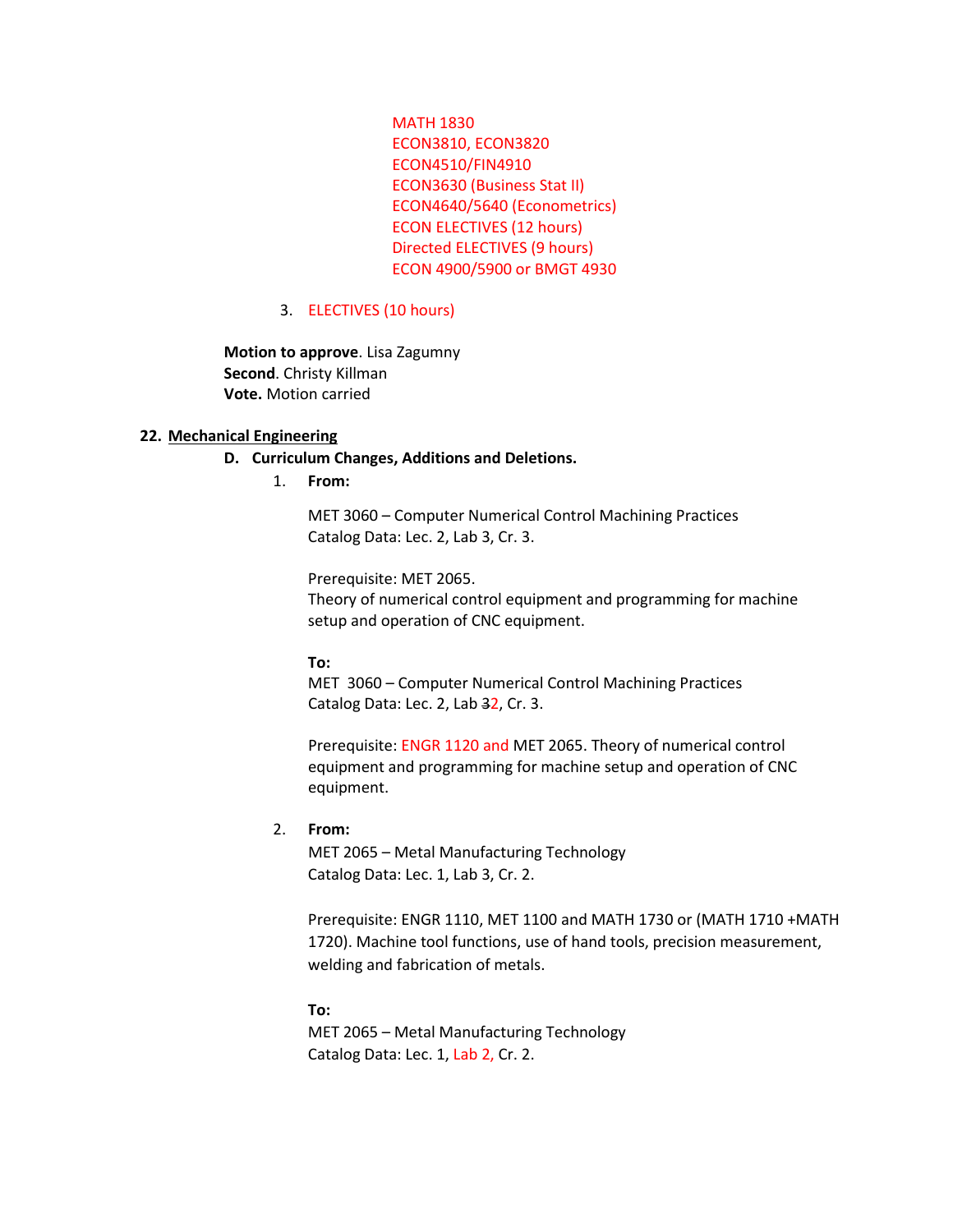Prerequisite: ENGR 1110, MET 1100 and MATH 1730 or (MATH 1710 MATH 1720). Machine tool functions, use of hand tools, precision measurement, welding and fabrication of metals.

# 3. **Delete:**

MET 2310 – Applied Fluid Power

Catalog Data: Lec. 2, Cr. 2. Prerequisite: MATH 1730 or (MATH 1710 + MATH 1720). This course covers the basic of pneumatic, electro-pneumatic and hydraulic control circuits in automated systems.

# 4. **Delete:**

MET 3000 - Principles of Metal Casting Catalog Data: Lec. 1, Lab 2, Cr. 2. Prerequisite: ENGR 1110, MET 1100 and ME 3110 or MET 3100. Co-requisite: ME 3110 or MET 3100. Principles of molding and casting aluminum, brass and gray iron. Use of cores, patterns and machine molding included.

# 5. **Delete:**

MET 3301 – CAD for Technology Catalog Data: Lec. 1, Lab 2, Cr. 2. Prerequisite: ENGR 1110. CAD techniques for industrial applications with laboratory experiences.

# 6. **Delete:**

MET 3700 – Manufacturing Cost Estimating Catalog Data: Lec. 2, Cr. 2. Prerequisite: Junior Standing. This is an experiential learning course where the students participate in solving an industrial problem. This course requires the application of computer aided design, bill of materials, manufacturing processes, process design, writing a report, and presentation of results.

# 7. **Delete:**

MET 3710 – Methods Design and Work Measurement Catalog Data: Lec. 2, Cr. 2. Prerequisite: Junior Standing. Introduction to concepts and the practice of methods improvement and work measurement for lean manufacturing.

# 8. **Add:**

MET 3003 - Principles of Metal Casting

This 3-credit course replaces MET 3000 (2 credits). The following catalog information for MET 3003 shows the changes from MET 3000 in red.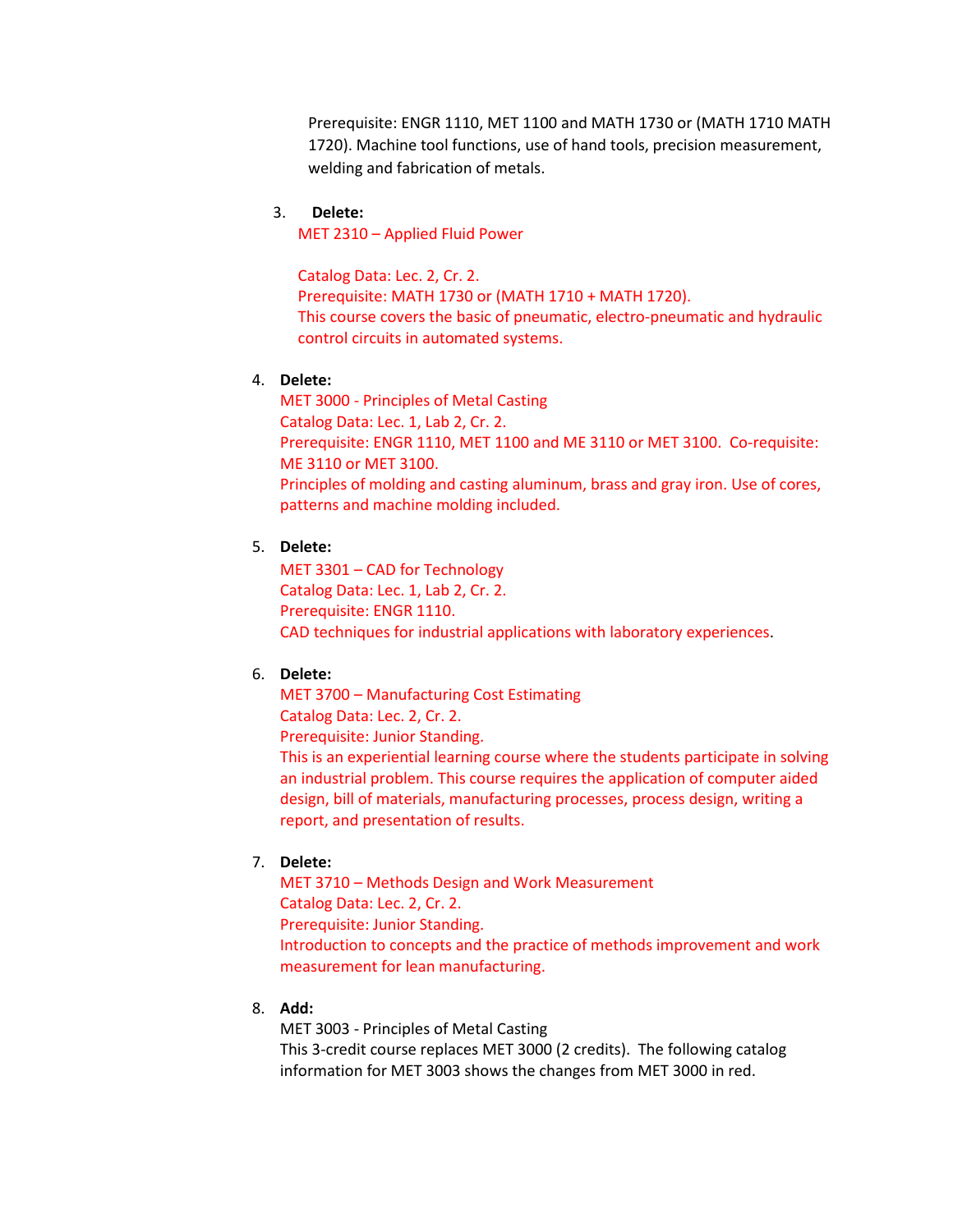Catalog Data: Lec. 2, Lab 2, Cr. 3.

Prerequisite: ENGR 1110, MET 1100, and ME 3010 or MET 3100. ME 3010 or MET 3100 may be taken concurrently.

Principles of molding and casting aluminum, brass and gray iron. Use of cores, patterns, machine molding, and solidification modeling.

### 9. **Add:**

MET 3303 – CAD for Technology This 3-credit course replaces MET 3301 (2 credits). The following catalog information for MET 3303 shows the changes from MET 3301 in red.

Catalog Data: Lec. 2, Lab 2, Cr. 3.

Prerequisite: ENGR 1110.

2D CAD and 3D Solid Modeling techniques for industrial applications with laboratory experiences.

# 10. **Add:**

MET 3703 – Manufacturing Cost Estimating This 3-credit course replaces MET 3700 (2 credits). The following catalog information for MET 3703 shows the changes from MET 3700 in red.

Catalog Data: Lec. 2, Lab. 2, Cr. 3.

Prerequisite: MET 2065 and MET 2615.

This is an experiential learning course where the students participate in solving an industrial problem. This course requires the application of computer aided design, bill of materials, manufacturing processes, process design, writing a report, and presentation of results.

# 11. **Add:**

MET 3713 – Methods Design and Work Measurement This 3-credit course replaces MET 3710 (2 credits). The following catalog information for MET 3713 shows the changes from MET 3710 in red.

Catalog Data: Lec. 2, Lab. 2, Cr. 3.

Prerequisite: MET 2000 MET 2065, and MET 2615. Introduction to concepts and the practice of methods improvement and work measurement for lean manufacturing.

12. **Curriculum Changes:**

**Deletions from Curriculum**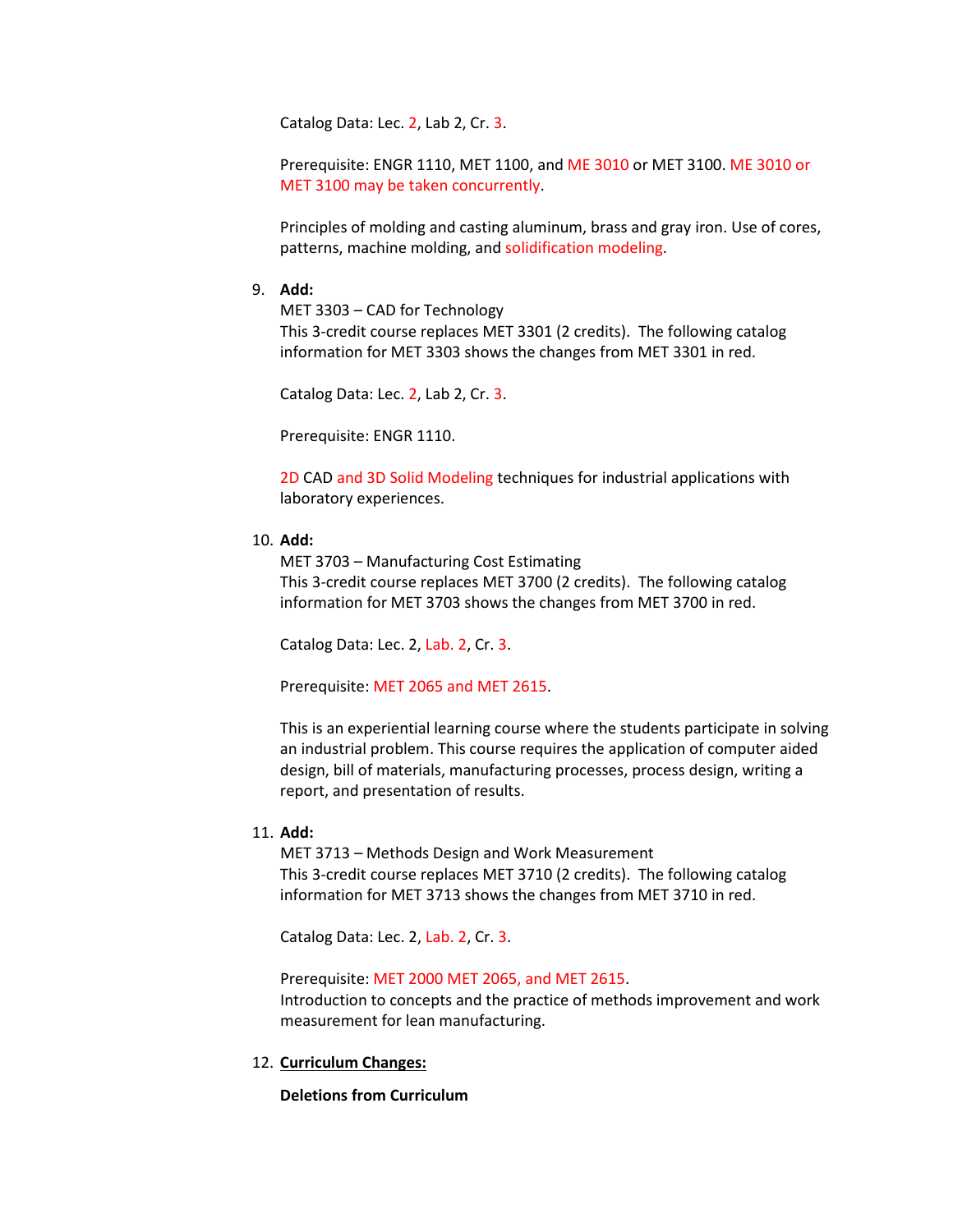MET 2310 – Applied Fluid Power, Credit 2.

MET 3000 – Principles of Metal Casting, Credit 2.

MET 3301 – CAD for Technology, Credit 2.

MET 3700 – Manufacturing Cost Estimating, Credit 2.

MET 3710 – Methods Design and Work Measurement, Credit 2.

MET 4310 – Plant Layout and Materials Handling, Credit 3.

ME 3010 – Materials and Process in Manufacturing, or ME 3110 – Physical

Metallurgy and Heat Treatment, or MET 3100 – Applied Physical Metallurgy, Credit 3.

CSC 1300 – Introduction to Problem Solving and Computer Programming, Credit ECON 2010 Principles of Microeconomics or ECON 2020 Principles of Macroeconomics, Credit 3.

DS 3520 – Operations Management, Credit 3.

Business Elective: BMGT 3630, BMGT 4520 (5520), DS 3620, DS 3540, FIN 3210, LAW 2810, or MKT 3400. Credit 3.

# 13. **Additions to Curriculum:**

ENGR 1120 – Programming for Engineers, Credit 2. MET 3003 – Principles of Metal Casting, Credit 3. MET 3303 – CAD for Technology, Credit 3. MET 3713 – Methods Design and Work Measurement, Credit 3. ME 3010 – Materials and Process in Manufacturing, or MET 3100 – Applied Physical Metallurgy, Credit 3. ECON 2010 – Principles of Microeconomics, Credit 3. ECON 2020 – Principles of Macroeconomics, Credit 3. FIN 3210 – Principles of Managerial Finance, Credit 3. LAW 2810 – Business Legal Environment and Ethics, Credit 3. MKT 3400 – Principles of Marketing, Credit 3.

## 14. **Changes in Concentration I**

# **From:**

Concentration I – Mechatronics Engineering Technology

MET 3060, MET 3260, ECE 3270, MET 4250 (5250) and select two courses from: MET 3460, MET 4000,MET 4060 (5060), MET 4210 (5210), MET 4220 (5220), MET 4300 (5300), MET 4400 (5400), MET 4450 (5450), MET 4500 (5500), MET 4550 (5550), MET 4600 (5600), MET 4650 (5650), MET 4700, MET 4750 (5750), MET 4990 (5990).

#### **To:**

Concentration I – Mechatronics Engineering Technology

Required: MET 3060, MET 3260, ECE 3270, and MET 4250.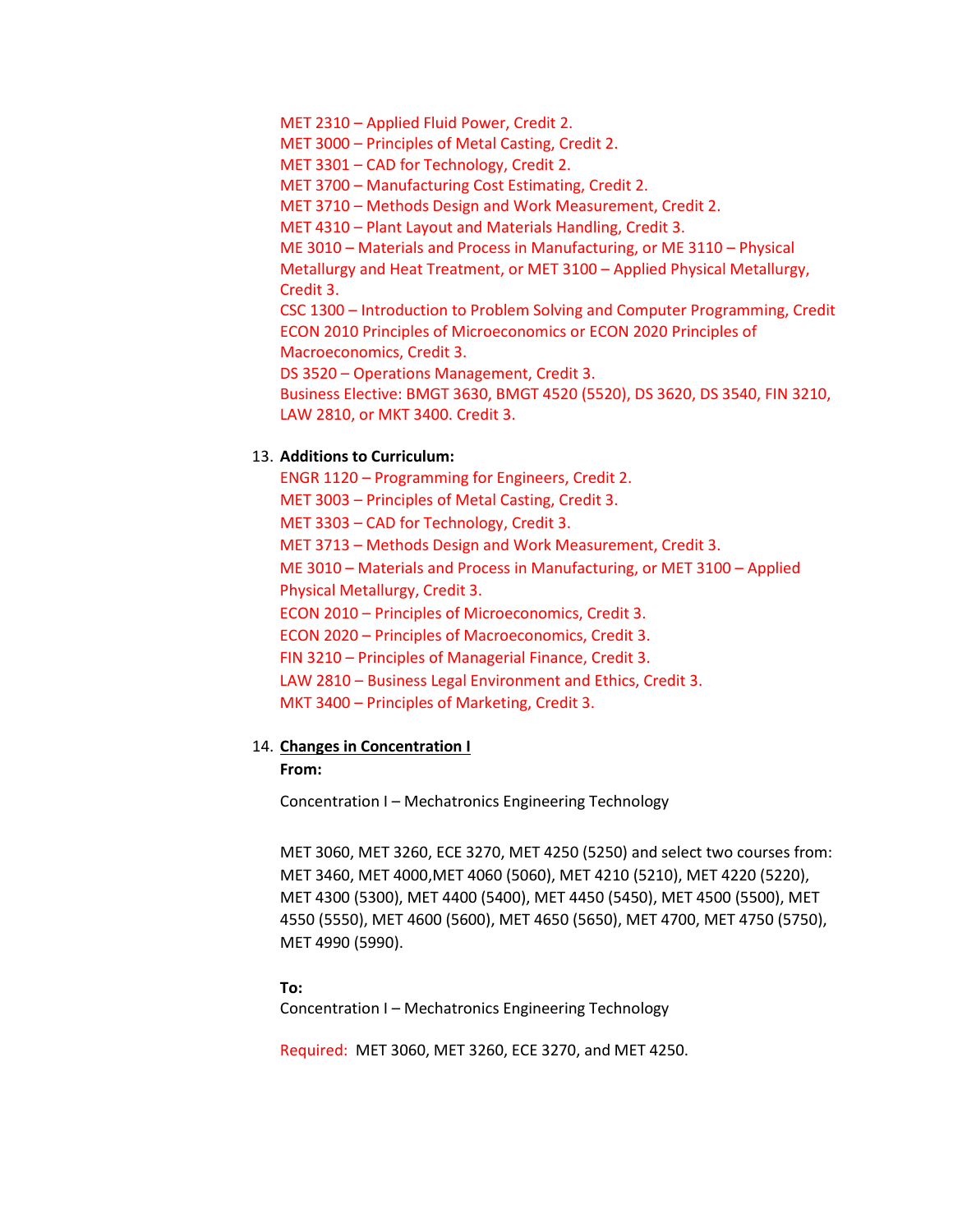Select two from the following: - MET 3460, MET 4000, MET 4060 (5060), MET 4210 (5210), MET 4220 (5220), MET 4300 (5300), MET 4400 (5400), MET 4450 (5450), MET 4500 (5500), MET 4550 (5550), MET 4600 (5600), MET 4650 (5650), MET 4700, MET 4750 (5750), MET 4990 (5990).

### 15. **Changes in Concentration II**

**From:** Concentration II - Engineering Technology Management

MET 4550 (5550), MET 4650 (5650) and select three courses from: BMGT 3600, BMGT 3630, BMGT 4520 (5520), DS 3620, DS 3540, FIN 3210, LAW 2810,

BMGT 4930 (5930), MET 4430 (5430), MET 4600 (5600), MKT 3400, PSY 3400.

#### **To:**

Concentration II - Engineering Technology Management

Required: MET 4310, MET 4550 (5550), and MET 4650 (5650).and select three courses from:

Select two from the following: BMGT 3600, BMGT 3630, BMGT 4520 (5520), DS 3620, DS 3540, FIN 3210, LAW 2810, BMGT 4930 (5930), MET 4430 (5430), MET 4310 (5310), MET 3703, MET 4600, and MET 4990, MKT 3400, PSY 3400.

#### 16. **Changes in Minor in Business (for MET majors)**

#### **From:**

University Undergraduate Catalog 2019-2020 Page 41. A minor in Business for Manufacturing and Engineering Technology consists of ECON 2010, ECON 3610; BMGT 3510, DS 3520, ACCT 3720 and BMGT 3630 or BMGT 4520 (5520) or DS 3620 or DS 3540 or MKT 3400.

### **To:**

A minor in Business for Manufacturing and Engineering Technology consists of ECON 2010, ECON 2020, ECON 3610; BMGT 3510, FIN 3210, LAW 2810, DS 3520, ACCT 3720 and BMGT 3630 or BMGT 4520 (5520) or DS 3620 or DS 3540 or MKT 3400.

Justification: This business minor is based upon on the recommendation of the College of Business. This new minor will reduce or eliminate exceptions since it is following the university business minor requirement.

**Motion to approve**. Lisa Zagumny **Second**. Christy Killman **Vote.** Motion carried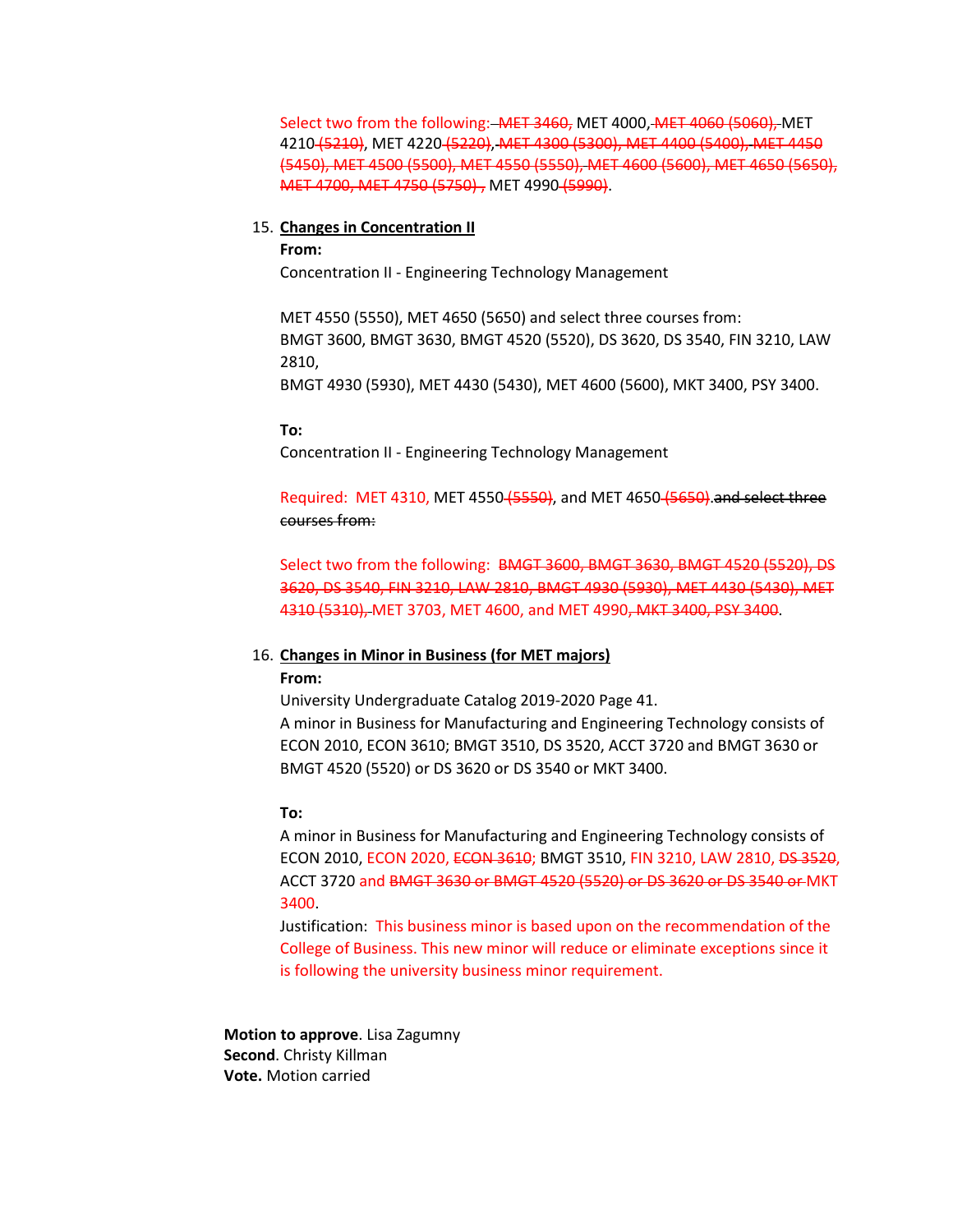# **23. Agriculture**

# **A. Course Addition.**

1. AGR 2020, Strategies for Success

This is a new course designed to provide students with the tools needed to persist and succeed in the College of Agriculture and Human Ecology at Tennessee Tech University. Topics to be covered include: learning styles, study techniques, note-taking, test-taking, personal wellness and finance, effective writing and reading, time management, career and educational planning, and interpersonal skill development.

The primary goal of this course is to develop a "tool box" of strategies designed to make the student educational experience in the College of Agriculture and Human Ecology a successful means to reaching his/her personal educational goals.

# **B. Course Additions, Deletions, and Changes.**

1. The changes requested will result in 58 credit hours taught in CAHE. The Primary Concentration Emphasis is 15 credit hours with 6 upper division hours. This does NOT include the 3-4 credit hours of the required core class in that discipline (Ag Business, Soil, Plant, Animal, Ag Engineering).

There are another 12 Upper Division Agriculture Elective credit hours with potential for an additional 6 hours of Agriculture Electives and 9 Upper Division Agriculture Elective credit hours. These 15 credit hours are NOT specified as Agriculture Electives to provide flexibility for the student.

# **Additions**:

AGHE 2022 – Professionalism in Ag and Human Ecology – 1 hr DS 2810- Computer Applications in Business 3 hrs Electives (9 hrs upper division) 15 hrs

2. Changes:

```
From:
```
AGHE 3000 Leadership and Service (3 hrs) or AGED 3010 Professional Leadership Development (3 hrs)

# **To:**

AGHE 3000 Leadership and Service (3 hrs) or AGED 3010 Professional Leadership Development (3 hrs) or AGHE 3275 Research (3 hrs) or AGHE 3200 Study Abroad (3 hrs)

**3. From:**

Ag Topics 4950, 4960, 4970 (1 hour if taking AGRN 2310) credit hours 2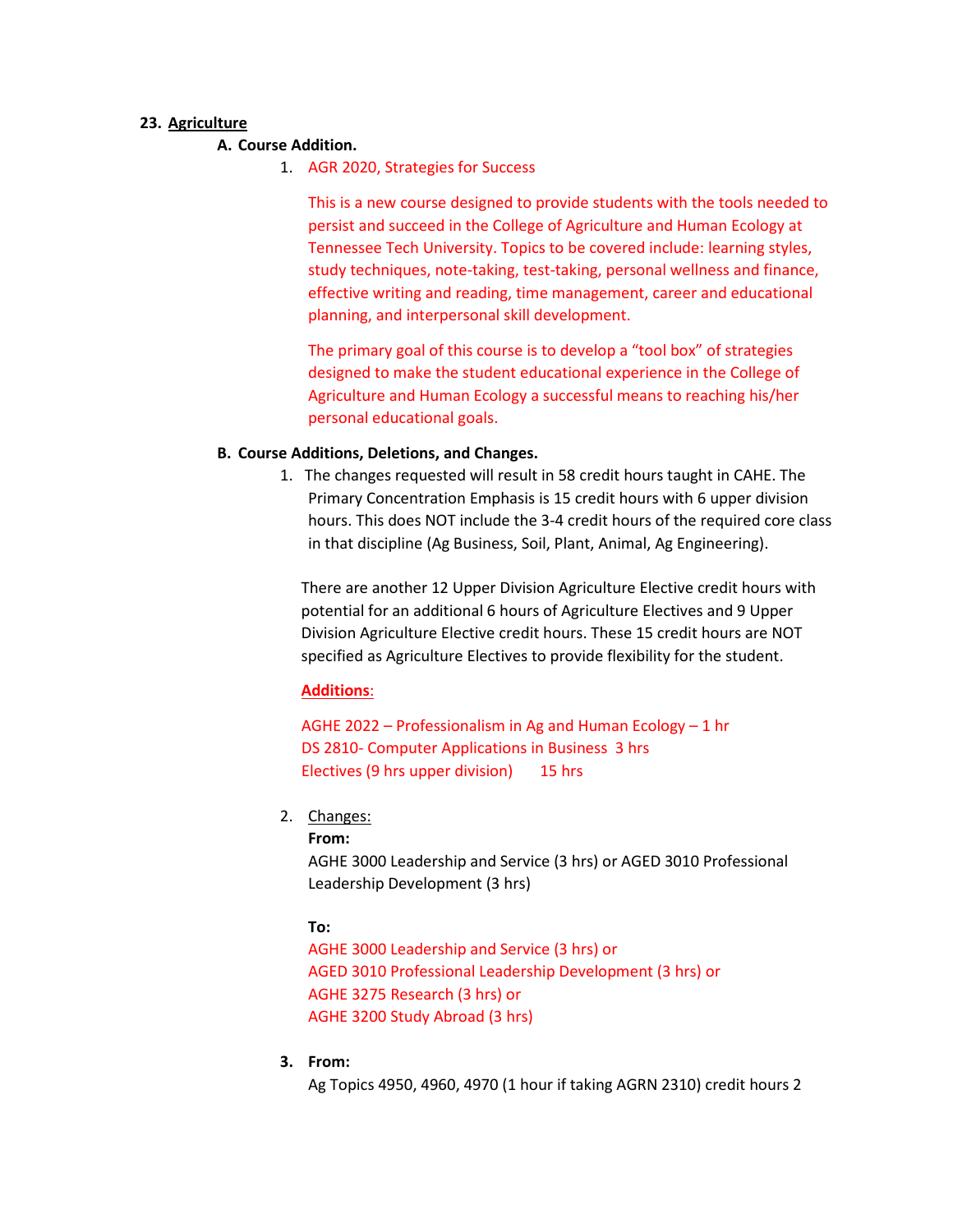# **To:**

Ag Topics 4940, 4950, 4960, 4970, 4980 (2 hour if taking AGRN 3000) credit hours 2 to 3

# **4. From:**

AGRN 2000 – Soil and the Environment (3 hrs)

**To:**

AGRN 2000 Soil and the Environment (3 hrs) or AGRN 3000 Soils (4 hrs)

**5. From:**

Primary Ag Concentration (6 hrs)

**To:** Primary Ag Concentration (9 hrs)

# **6. From:**

Primary Ag Concentration (4000 level) 3 hrs

**To:**

Primary Ag Concentration (upper division) 6 hours

# **7. From:**

Agriculture Electives – Upper Division (18 hrs)

# **To:**

Agriculture Electives – Upper Division (12 hrs)

# **8. Deletions:**

AGHE 4500 – Senior Seminar 1 credit hour

Choose one of the following: ( 9 hrs) Directed Electives – Science Directed Electives – Social Science

# **Science options –**

BIOL 1123 BIOL 2310 BIOL 3130 BIOL 3330 CHEM 3010 CHEM 3005 ESS 3710 GEOL 3010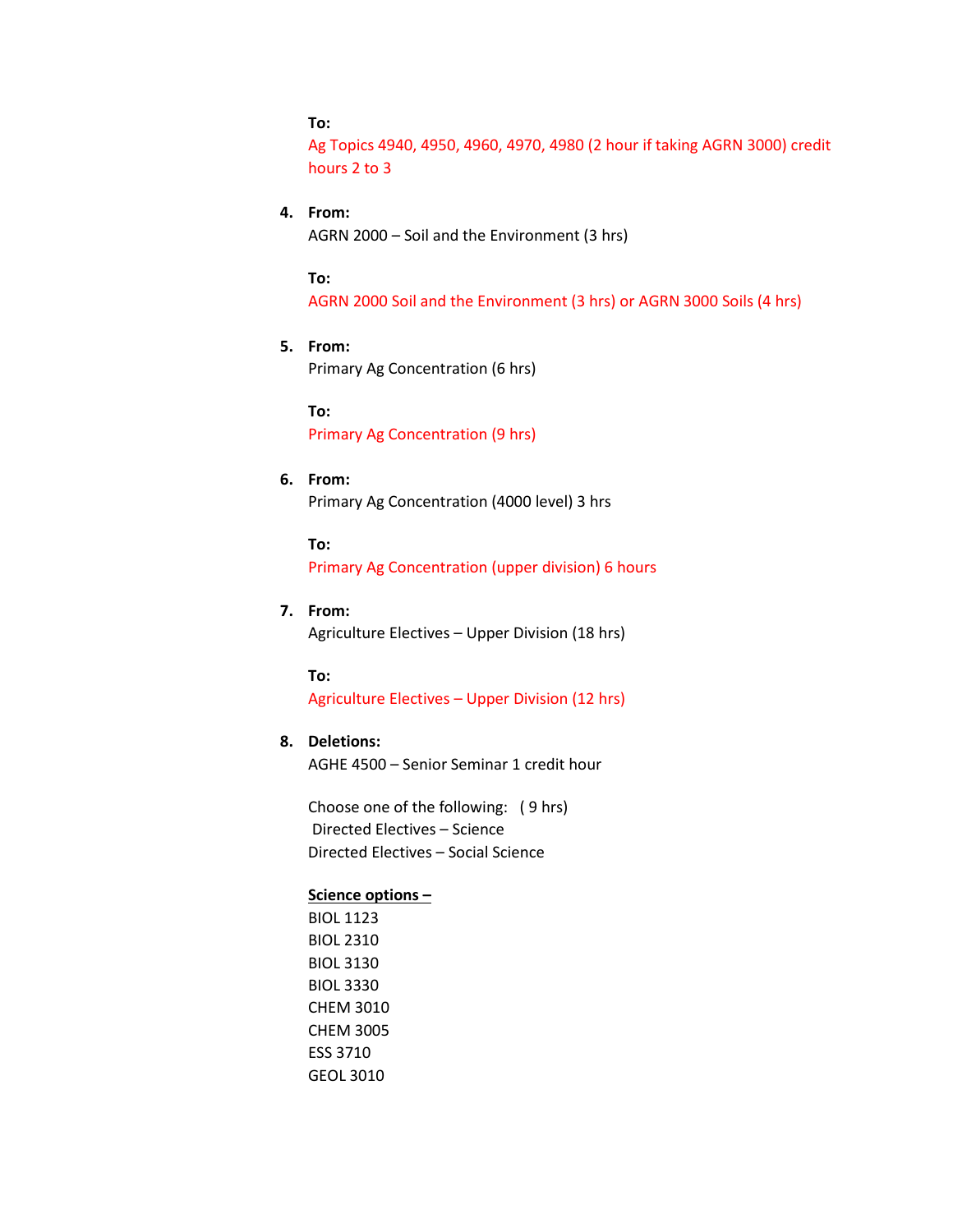#### **Social Science options -**

AGBE 4120 AGBE 3110 AGRN 3610 AGRN 3620 AGRN 3630 ESS 3000 HEC 1030 MKT 3400 PSY 3000

**Motion to approve**. Lisa Zagumny **Second**. Christy Killman **Vote.** Motion carried

## **24. Human Ecology**

# **A. Course Deletions.**

**1.** HEC 3520 Parent Education and Child Guidance 2 credit Justification: Replacing with HEC 3525 see below

# **B. Course Additions.**

**1.** HEC 3525 Parent-Child Relationships Lec 3. Credit 3.

Prerequisite: HEC 1010 or HEC 2200 with a grade of C or better. Parental involvement in the teaching, influence and guidance of children and adolescents; including the changing nature, dynamics, and needs of parent and child relationships throughout the lifespan.

**2.** HEC 3025 Professionalism in the Workplace Lec 1. Credit 1.

Prerequisite: Minimum sophomore standing. Review of social and professional standards of behavior appropriate to the work place and community settings.

**3.** HEC 3275 Research in Family Sciences Lec 3. Credit 3.

Prerequisite: Junior or Senior Standing. Comprehensive overview of research methodologies, ethics in research, and research presentation techniques. Review of research trends influencing Family and Consumer Sciences.

**4.** HEC 2035 Enrichment and Success Skills Lec 1. Credit 1.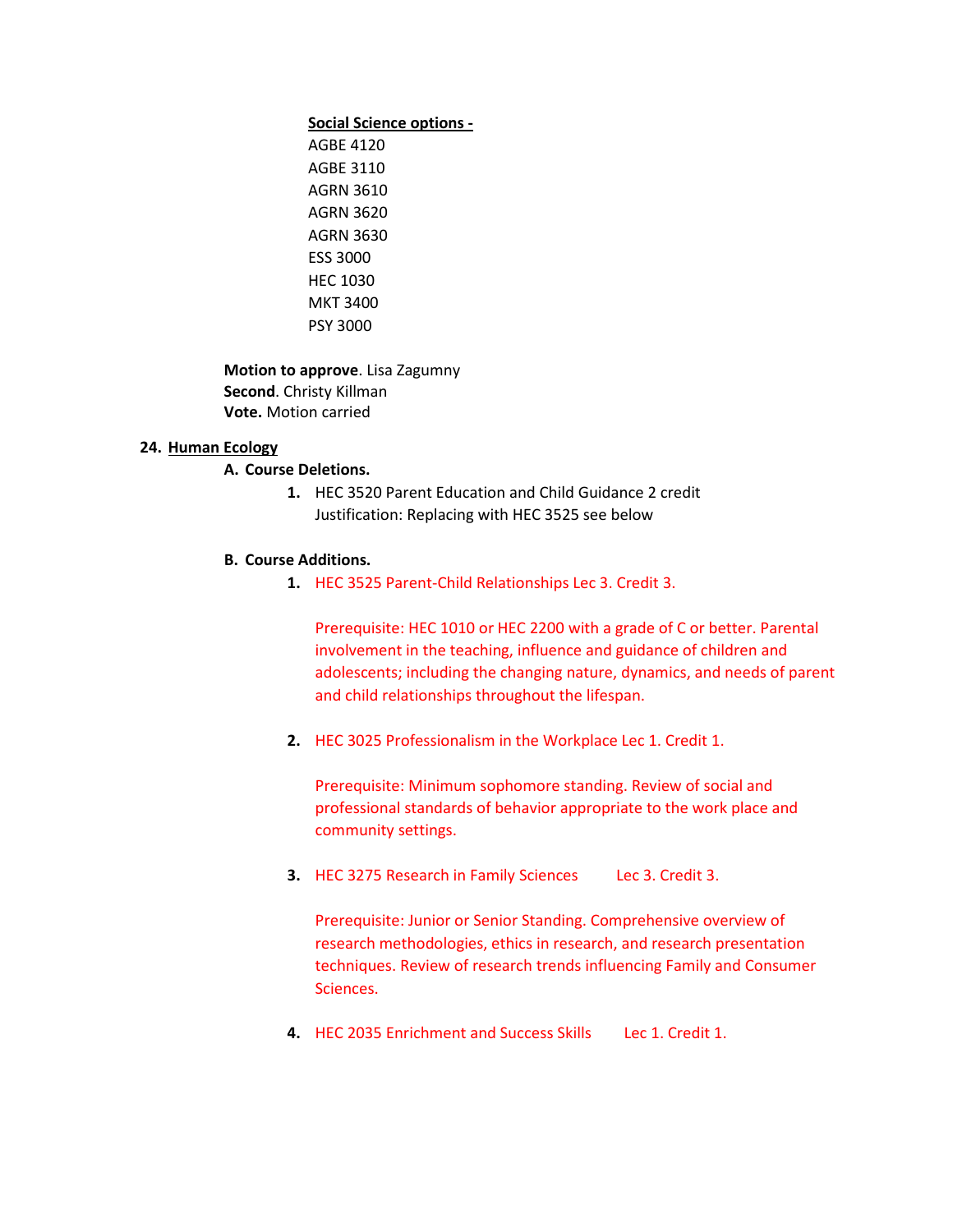Enrichment and success skills for students who are on academic warning, readmitted on probation or after suspension; or any student needing to improve academic skills.

**5.** HEC 1020 Connections in Human Ecology Lec 1. Credit 1.

First year connections class for new freshmen. Promote connections between the University and School of Human Ecology to foster student success. Develop and apply academic success skills through a variety of learning activities.

### **B. Curriculum Changes.**

**1. From:** 

Regarding the new "Family Sciences" minor approved at the February 2020 University Curriculum meeting: HEC 3520 Parent Education and Child Guidance was an option class listed under the "Choose 9 credits".

#### **To:**

Regarding the new "Family Sciences" minor approved at the February 2020 University Curriculum meeting: Replace HEC 3520 Parent Education and Child Guidance with HEC 3525 Parent-Child Relationships (3 credits) in the Choose 9 hours list of courses. Remove HEC 4055 Developing Professional Resilience (1 credit) as a choice.

### **2. From:**

Regarding the new "Child and Family Trauma Informed Care" Certificate approved at the February 2020 University Curriculum meeting: HEC 3520 Parent Education and Child Guidance was an option class listed under the Choose 2 (6 credit hours) list of courses.

### **To:**

Regarding the new "Child and Family Trauma Informed Care" Certificate approved at the February 2020 University Curriculum meeting: Replace HEC 3520 Parent Education and Child Guidance with HEC 3525 Parent-Child Relationships as an option class listed under the Choose 2 (6 credit hours) list of courses. Remove HEC 4055 Developing Professional Resiliency as an option. A new THEC form is attached.

# **3. From:**

Human Ecology minor: AGHE 2022 Professionalism in Agriculture or Human Ecology; HEC 1010 Lifespan Development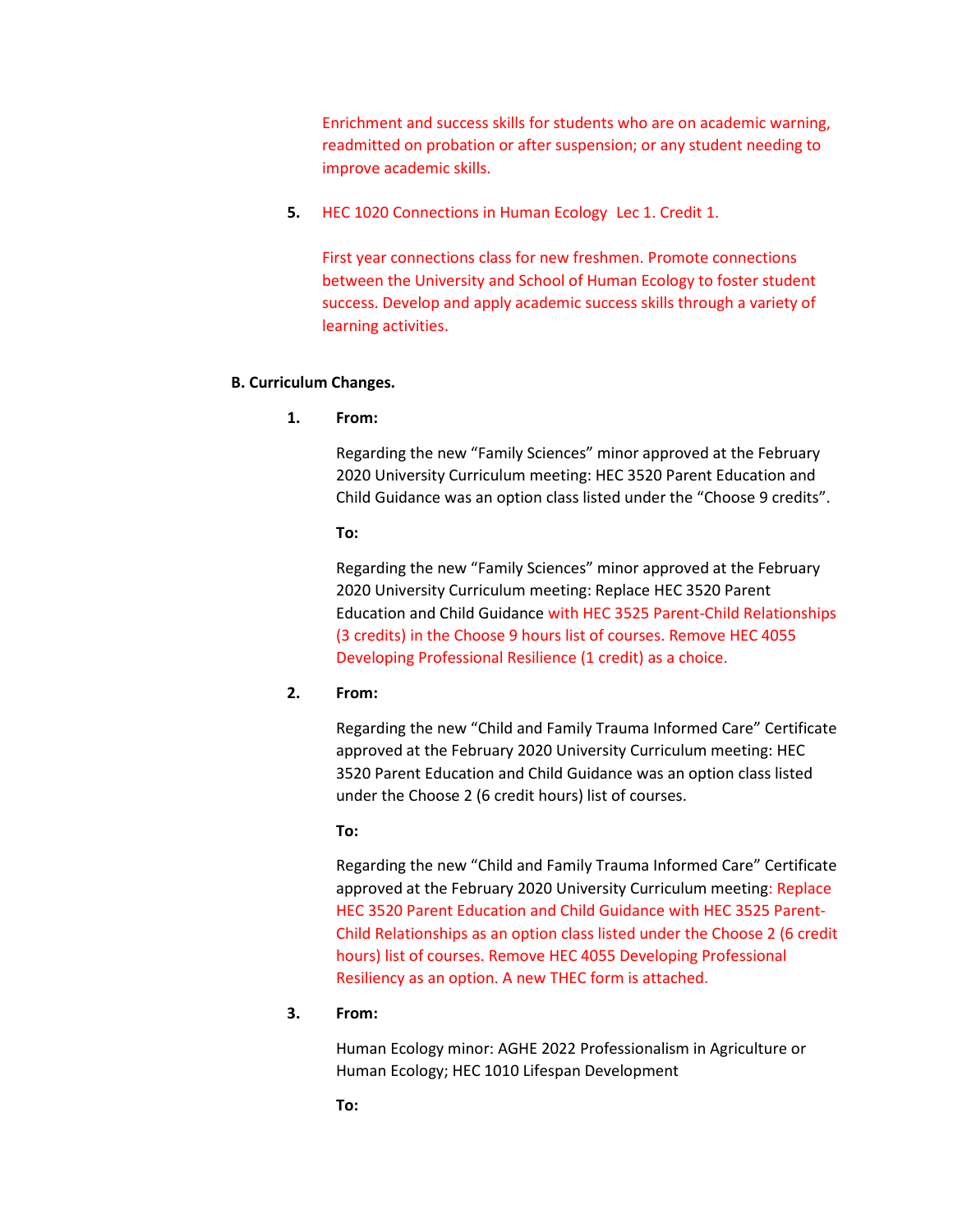Human Ecology minor: Replace AGHE 2022 with HEC 3025 Professionalism in the Workplace; HEC 1010 Lifespan Development or HEC 2065 Families in Society

**4. From:**

All Human Ecology concentrations, AGHE 1020 Connections in Agriculture and Human Ecology 1 credit

**To:**

All Human Ecology concentrations, Replace AGHE 1020 with HEC 1020 Connections in Human Ecology

### **Child Life Concentration**

**5. From:**

Freshman Year: HEC 1010 Life Span Development; Fall Credits 16 credits, Spring credits 13 credits

# **To:**

Freshman Year: Remove HEC 1010 Life Span Development from Freshman Year; Second semester of Freshman Year move COMM 2025 or PC 2500 to this semester. Credits in Fall of Freshman Year: 13; Spring of Freshman Year: 16; Total Credits Freshman Year: 29 credits

# **6. From:**

Sophomore Year: AGHE 2022 Professionalism; HEC 2020 Nutrition for Health Sciences, credits 15 in fall semester

#### **To:**

Sophomore Year: Remove AGHE 2022 Professionalism; Remove HEC 2020 Nutrition for Health Sciences; Move ENGL 2130/2235/2330 (3 credits) to Fall Semester of Sophomore Year; credits for fall semester 14; Total credits Sophomore Year: 30 credits

# **7. From:**

Junior Year Fall: AGHE 3275 Research in Agriculture and Human Ecology; HEC 3520 Parent Education and Child Guidance, Fall semester credits: 16. Junior Year Spring: COMM 2025/PC 2500, ENGL 2130/2235/2330 spring semester credits: 19

**To:**

Junior Year Fall: Replace HEC 3520 with HEC 3525 Parent-Child Relationships (3 credits); Add HEC 3100 Cultural Competence for Professionals (3 credits). Fall semester credits: 17. Junior Year Spring: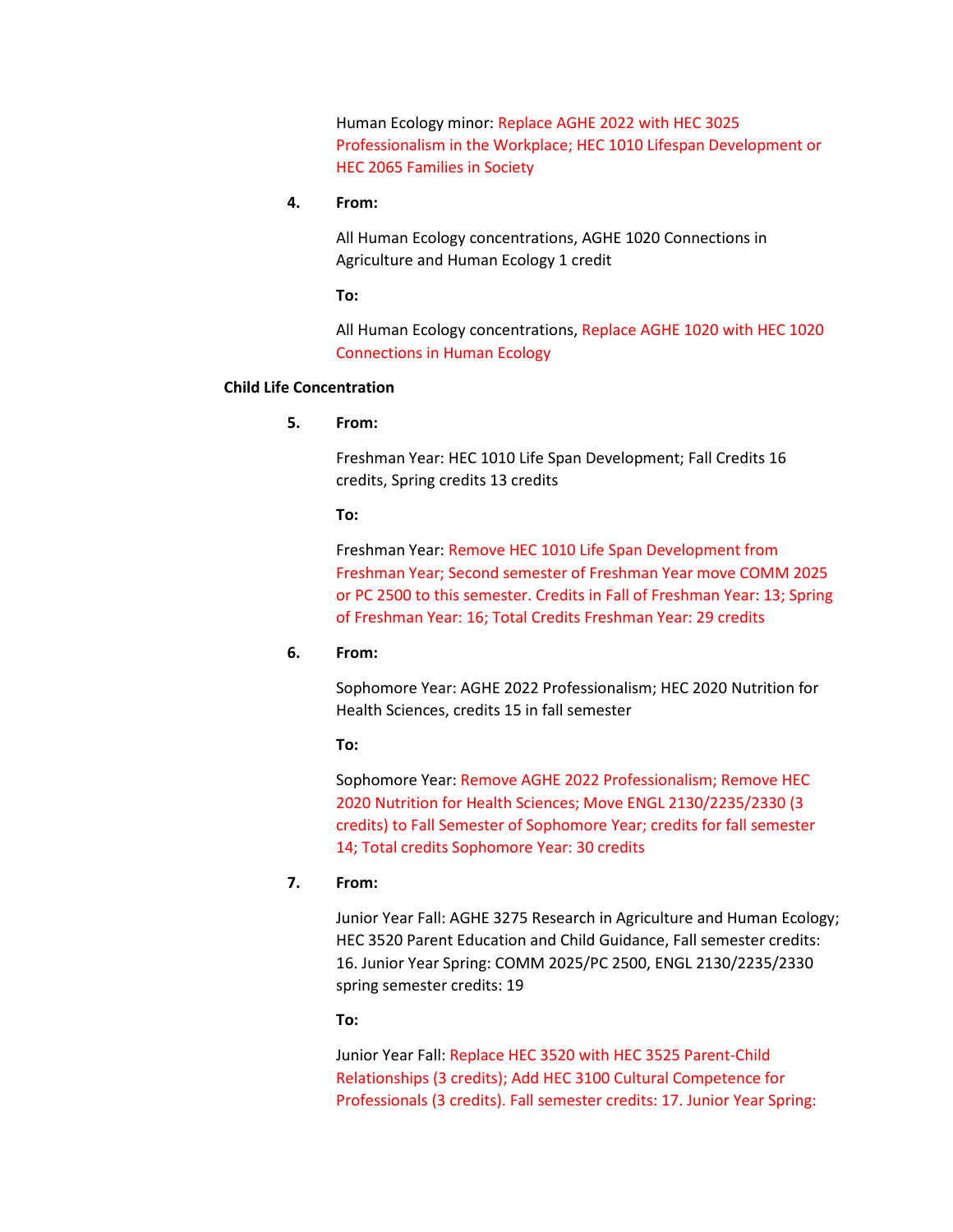Replace AGHE 3275 with HEC 3275 Research in Family Sciences (3 credits); Add HEC 3066 Family Violence across the Lifespan (3 credits); Move COMM 2025/PC 2500, and ENGL 2130/2235/2330 to Freshman and Sophomore years (see above); Spring semester credits remain at 19 credits. Total credits Junior Year: 36 credits

# **8. From:**

Senior Year Fall: AGHE 4500 Senior Seminar, credits 14

**To:**

Senior Year Fall: Remove AGHE 4500 Senior Seminar; credits 13. Total Credits for Senior Year: 25

## **Child Development and Family Relations Concentration**

**9. From:**

Freshman Year, spring semester 14 credits, HEC 1010 Lifespan Development

## **To:**

Freshman Year, spring semester: move Humanities/Fine Arts Elective Credit 3 here from Junior Year; Remove HEC 1010; Add Guided Electives 3 credits; Spring semester credits become 17 credits; Total Credits Freshman Year: 33 credits (Add note # 4 to Guided Electives) Add Note #4 to Notes Section: Guided Electives: HEC 2250 or HEC 2550 or HEC 1010 or Advisor Approved Course

#### **10. From:**

Sophomore year, Fall semester AGHE 2022, 16 credits. Sophomore year, Spring semester, 12 credits

**To:**

Sophomore year, Fall semester Remove AGHE 2022, credits in fall semester 15 credits. Sophomore year, Spring semester, Add Guided Electives 3 credits; credits in spring semester 15 credits; Total credits Sophomore Year: 30 credits

## **11. From:**

Junior year, Fall semester: Humanities/Fine Arts; AGHE 3000/3200/3275 (3 credits), credits 18. Junior year, Spring semester: HEC 3290, HEC 3520, Credits 17

**To:**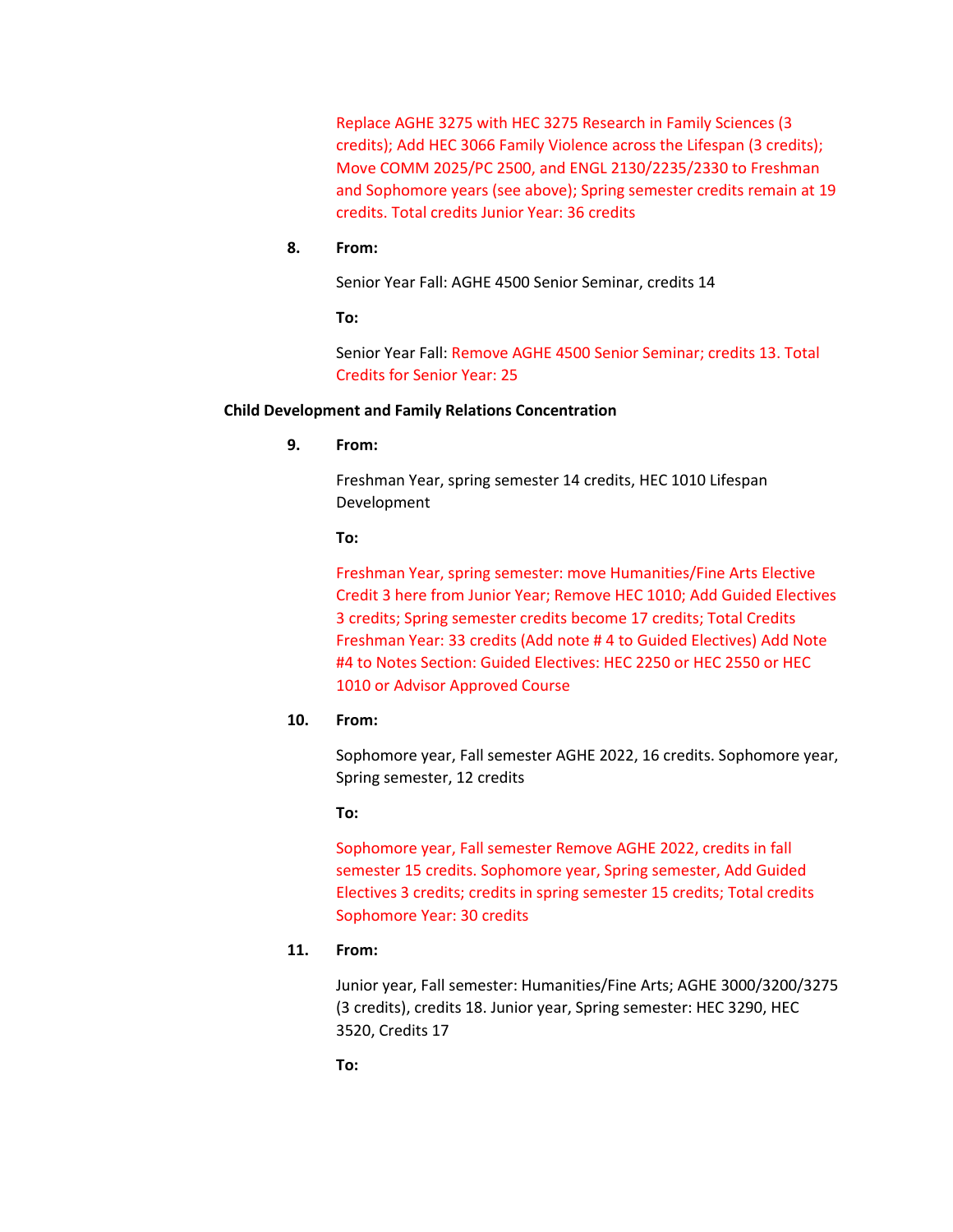Junior year, Fall semester: Move Humanities/Fine Arts to Freshman Year (see above); Replace HEC 3520 with HEC 3525 Parent Child Relationships (3 credits), credits 15**.** Junior year, Spring semester: Remove HEC 3290 and add Elective 3 credits.

Replace AGHE 3000/3200/3275 with HEC 3275 Research in Family Sciences (3 credits) or Guided Elective 3 credits; Add HEC 3025 Professionalism in the Workplace; credits 16; Total Credits Junior Year: 31

### **12. From:**

Senior year, Fall semester AGHE 4500, total credits 13. Senior year, Spring semester elective credit 2, upper division elective credit, total credits 14

**To:** 

Senior year, Fall semester Remove AGHE 4500; Add HEC 4055 Developing Professional Resiliency (1 credit), Add Elective Credit 1; Move ECSP Assessment of Young Children to Spring semester; Add HEC 4075 to Fall Semester Total Credits 14

Senior year, Spring semester Add ECSP 4300 to Spring semester (3 credits), Remove Elective credit and Upper Division Credit, Total Credits 12; Total Credits Senior Year 26 credits

#### **Family and Consumer Sciences Education Concentration**

#### **13. From:**

Freshman Year, Spring semester: AGHE 2022 Professionalism (1 credit); credits 15

**To:**

Freshman Year, Remove AGHE 2022 total credits spring semester 14; Total Credits Freshman year 31 credits

#### **14. From:**

Junior year, Fall semester, HEC 2421, AGHE 4500, credits 14. Junior year, Spring semester. HEC 3520, credits 13

#### **To:**

Junior year, Fall semester, Remove AGHE 4500, Remove HEC 2421; Add HEC 4055 Developing Professional Resilience (1 Credit); Add HEC 4075 Trauma Informed Care; Total Credits 14. Junior year, Spring semester, Replace HEC 3520 with HEC 3525 Parent Child Relationships (3 credits); total credits 14; Total credits Junior Year 28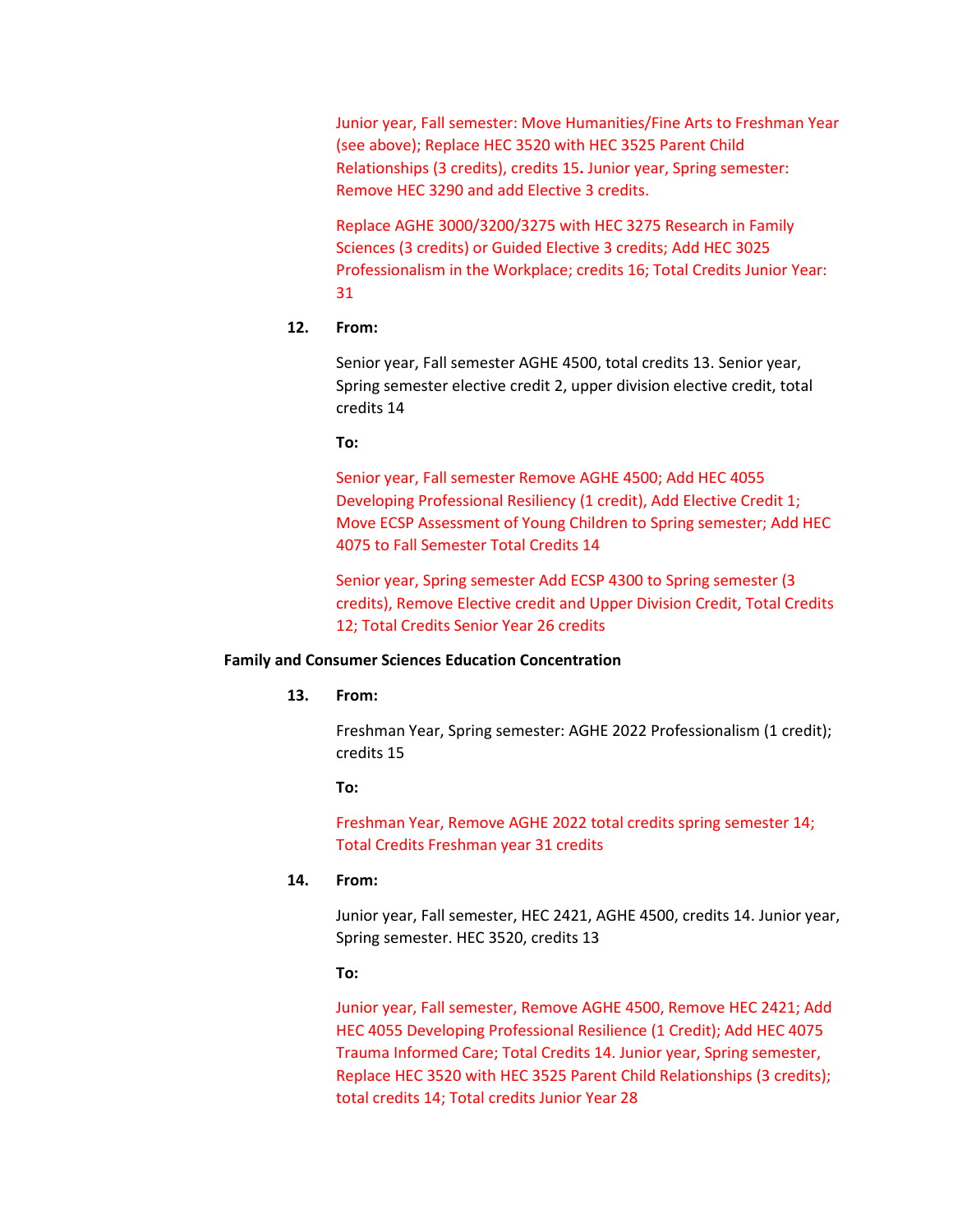### **Merchandising and Design Curriculum**

**15. From:**

Sophomore year: Fall Math 1530 3 credits, AGHE 2022

**To:**

Sophomore year: Fall Remove Math 1530, Remove AGHE 2022; Add Elective 3 credits. Credits: 15

### **16. From:**

Junior year: Fall MKT 3400, credits 15. Junior year: Spring AGHE 3000/3200/3275 3 credits, Apparel course credit 6, Note 3; Elective credit 5.

#### **To:**

Junior year: Fall Remove MKT 3400, Add Elective 3 credits; Add HEC 3025 Professionalism in the Workplace 1 credit; Credits 16. Junior Year: Spring Remove AGHE 3000/3200/3275; List HEC 3275 OR Guided Elective 3 credits; Remove Apparel Course credit 6, Add Apparel or Design Based Course 6 credits; Elective Credit 6. Credits 18; Total credits 34

# **17. From:**

Senior year: Spring AGHE 4500 Senior Seminar, 13 credits

**To:**

Senior Year: Spring Remove AGHE 4500, 12 credits, total credits senior year 27

## **18. From:**

Note 3: Select two. HEC 2300, HEC 3300, HEC 4300, HEC 4301.

**To:**

Note 3: Select 6 credits from Advisor Approved Apparel or Design Based Courses. Add Note 4 to HEC 4990: Note 4: Internship course is preferred to be completed during summer term to offer the most options for out of town placements.

#### **Housing and Design Curriculum**

### **19. From:**

Sophomore Year: Fall (already added HEC 1110 in a previous curriculum memo) Sophomore Year: Spring (already added HEC 1150 in a previous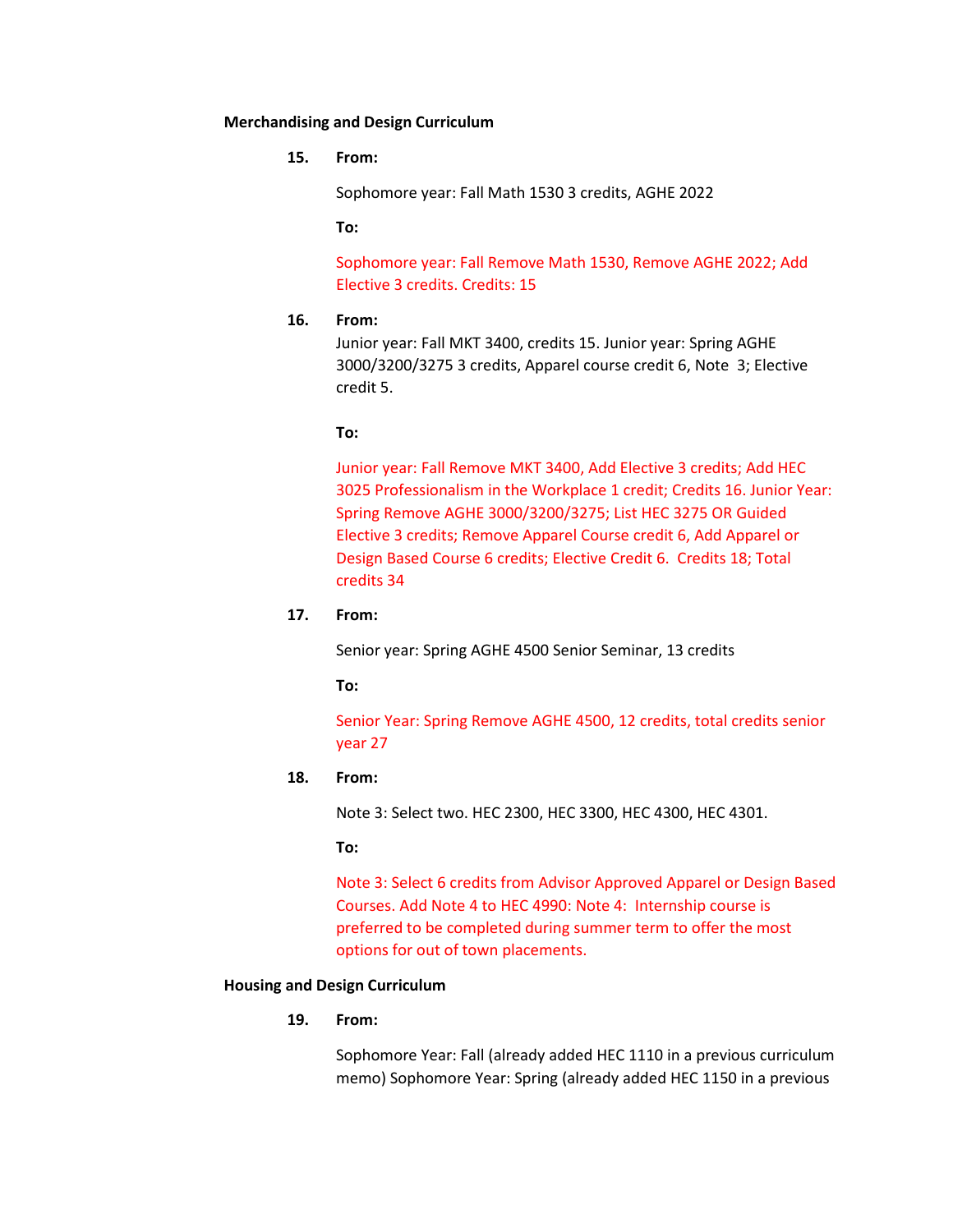curriculum memo); AGHE 2022 (already removed HEC 2411 in a previous memo)

**To:**

Sophomore year, Fall, HEC 1110, move HEC 2065 to Spring semester, total credits 15. Sophomore year, Spring, HEC 1150, HEC 2065, Remove AGHE 2022, total credits 15. Total Credits Sophomore Year 30 credits

## **20. From:**

Junior year, spring, (already removed HEC 2460 in a previous curriculum memo), AGHE 3000/3200/3275 credits 15

**To:**

Junior year, spring, Add HEC 3025 Professionalism in the Workplace (1 credit); Remove AGHE 3000/3200/3275; Add Elective Credit 4; total credits 17. Total Credits Junior year 32 credits

# **21. From:**

Senior year, fall, Elective Credit 3, HEC 4460. Senior year, spring, AGHE 4500, Upper division Human Ecology Electives Credit 6, credits 13

#### **To:**

Senior year, Fall, Remove Elective Credit and replace with HEC 4320 Merchandise Promotion and Advertising OR HEC 3275 Research in Family Sciences (3 credit), HEC 4460 OR HEC 4340 History of Furnishings and Dress 3 credits, credits remain 15. Senior year, spring, Remove AGHE 4500; Upper Division Human Ecology Electives credit 6 OR HEC 4990 Internship 6 credits; credits become 12. Total credits Senior Year 27 credits

#### **Nutrition and Dietetics Curriculum**

**22. From:** 

Sophomore year, spring semester AGHE 2022

# **To:**

Sophomore year, spring semester, remove AGHE 2022 and replace with Elective Credit 1 (move from Senior year) Credits remain 12, and total credits for Sophomore year remain 29

# **23. From:**

Junior year, fall, AGHE 3000/3200/3275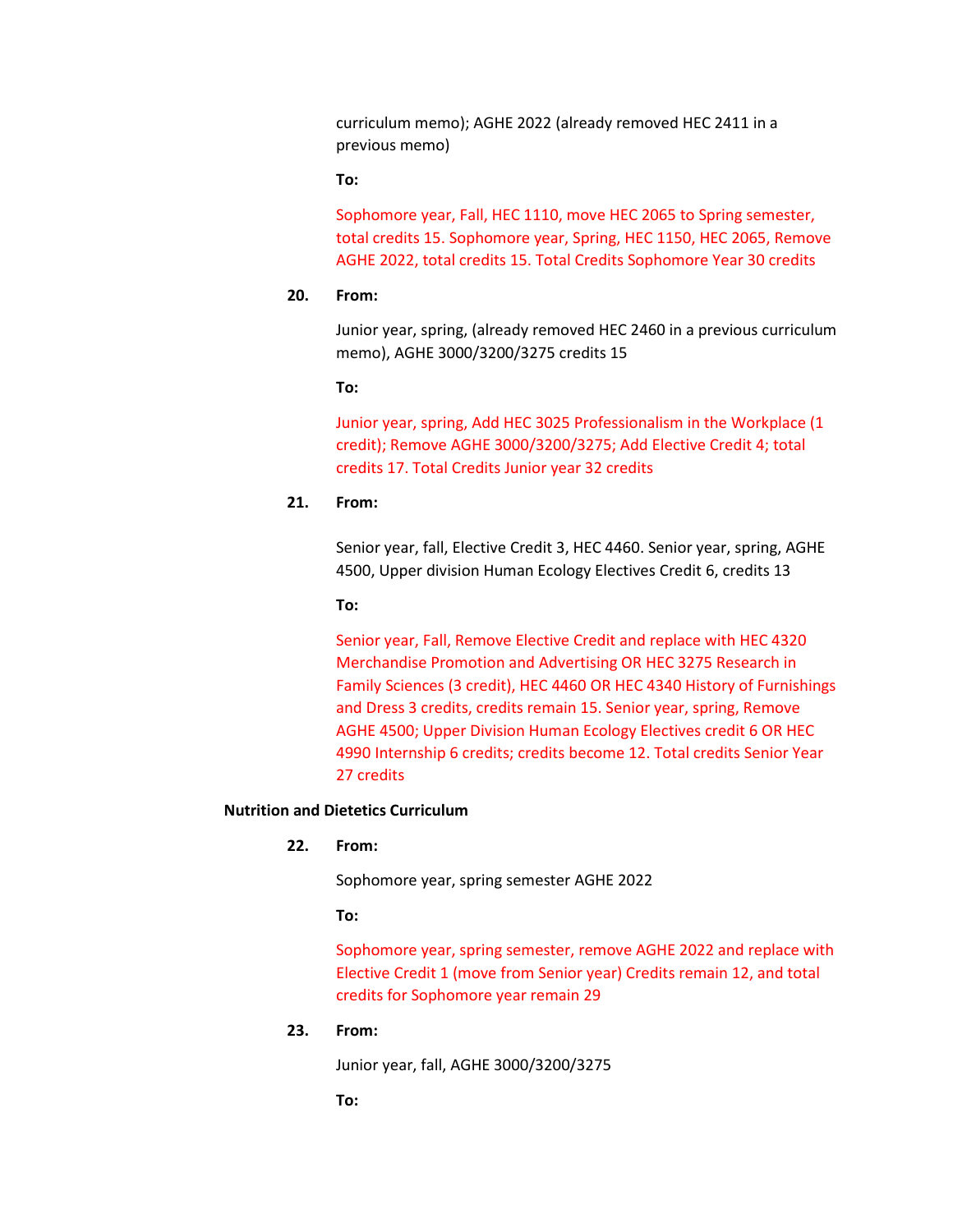Junior year, fall, Remove AGHE 3000/3200/3275 and replace with HEC 3275 Research in Family Sciences 3 credits, credits remain the same at 18 credits

# **24. From:**

Senior year, Fall, AGHE 4500 Senior Seminar. Senior year, Spring, Elective credit 1, credits 15

**To:**

Senior year, Fall, Remove AGHE 4500 Senior Seminar and replace with HEC 3025 Professionalism in the Workplace (1 Credit); credits remain at 13. Senior year, Spring, Move Elective Credit 1 to Sophomore year, credits 14. Total Credits Senior Year 27 credits

### **25. From:**

Note: In order to become a Registered Dietitian/Nutritionist (RDN) and to practice as an RDN, the following steps must be completed:

- 1. After successful graduation from TTU's DPD program, gain acceptance and complete an accredited supervised practice program (Dietetic Internship).
- 2. Pass the Academy of Nutrition and Dietetics Registration Exam
- 3. Obtain appropriate licensure in the state in which you will practice.

#### **To:**

Note: In order to become a Registered Dietitian/Nutritionist (RDN) and to practice as an RDN, the following steps must be completed:

- 1. After successful graduation from Tennessee Tech's DPD (Nutrition and Dietetics) program, gain acceptance and complete an accredited supervised practice program.
- 2. Pass the Academy of Nutrition and Dietetics Registration Exam
- 3. Obtain appropriate licensure in the state in which you will practice.

**Motion to approve**. Lisa Zagumny **Second**. Christy Killman **Vote.** Motion carried

### **25. Interdisciplinary Studies**

# **A. Course Additions.**

**1.** LIST 4994– Introduction to Capstone Lec 1, Credit 1

Course Description: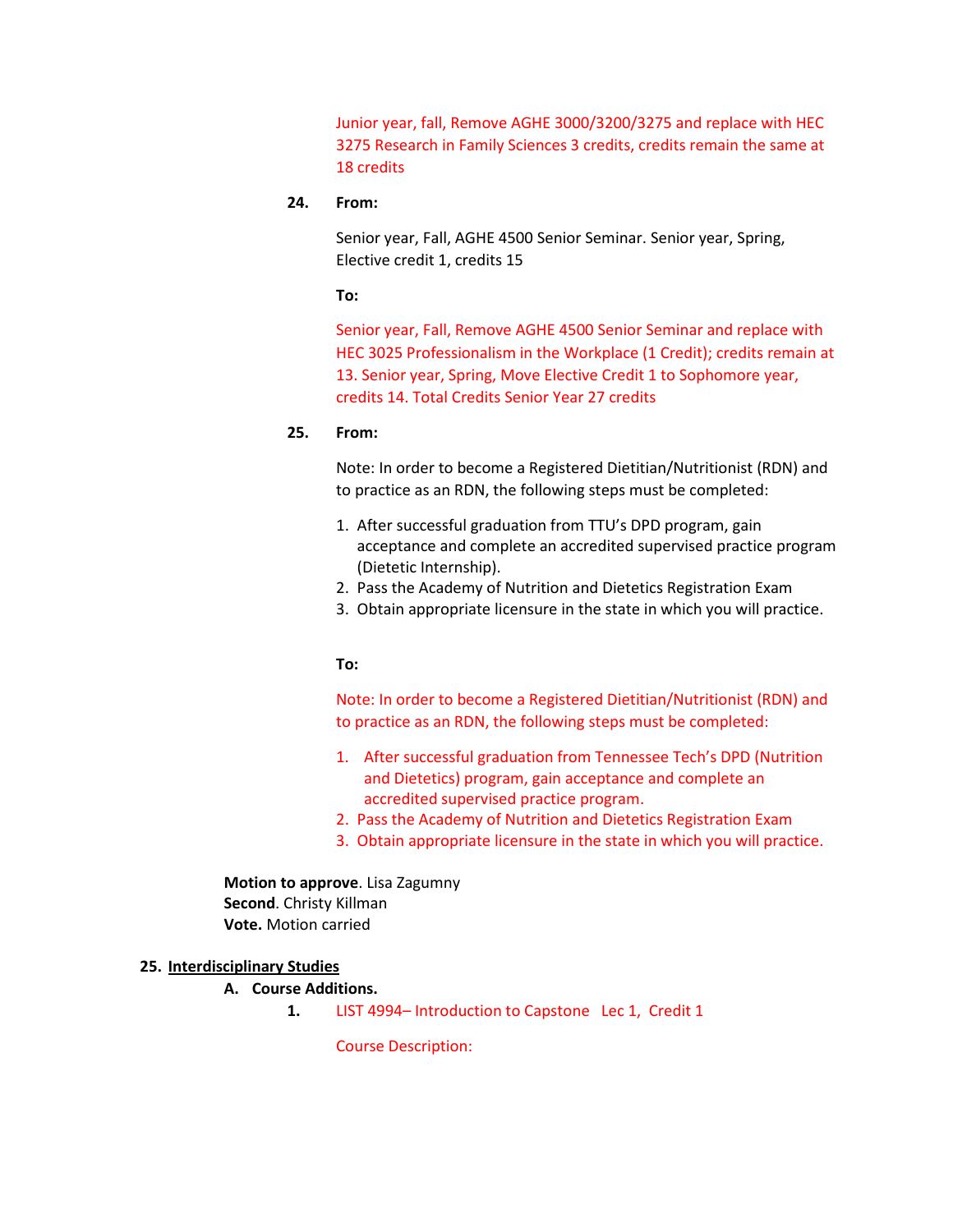The purpose of this course is to help prepare students for the Sr. Capstone Course (LIST 4995). 4995 is required of all Interdisciplinary Studies/Professional Studies majors.

Prerequisites: None

**2.** LIST 3991. Innovation and Entrepreneurship Studies. Lec. 0. Credit. 0.

Course Description:

The purpose of this course is to culminate the student's experience in the Certificate in Innovation and Entrepreneurship. Students enroll in this course the semester they complete the Certificate.

# **B. Course Changes.**

**1. From:**

LIST 1601/3 – The Freshman Athlete Experience Lec 1, Lab 1 Credit 1 or Lec 2, Lab 2, Credit 3

Course Description: This course is an introduction to the university experience with special attention given to the unique nature of the collegiate student athlete experience.

Prerequisites: None

**To:**

LIST 1601/3 – The Freshman Athlete Experience Lec 1, Credit 1 or Lec 3, Credit 3

Course Description: This course is an introduction to the university experience with special attention given to the unique nature of the collegiate student athlete experience.

Prerequisites: None

## **2. From:**

LIST 2094: Service Learning: Implementation Processes Lec 2, Lab 2, Credit 3

Course Description: This is a course in service learning focuses on the implementation of a group developed service learning project. High Impact Practices will be used through hands on activities.

**To:**

LIST 2094: Service Learning: Implementation Processes Lec 2, Credit 3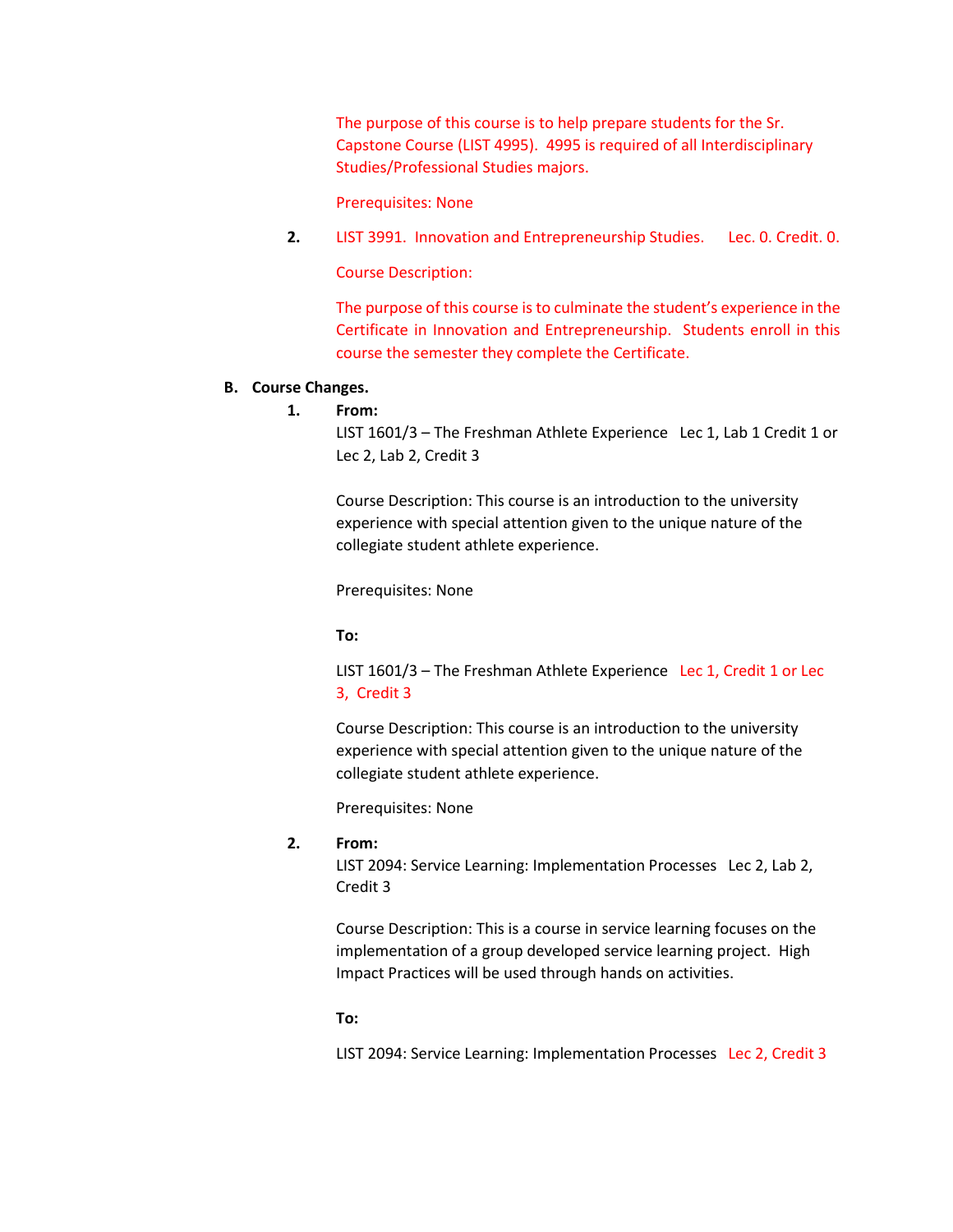Course Description: This is a course in service learning focuses on the implementation of a group developed service learning project. High Impact Practices will be used through hands on activities.

# **C. Curriculum Changes.**

**1.** Changes to the Innovation and Entrepreneurship Certificate

#### **From:**

| TTU Innovation and Entrepreneurship Certificate<br>Approved Courses to meet Achievement Requirements (October, 2017)<br><b>Evidence</b><br><b>Entrepreneurial Perspective</b><br>Innovative, Creative Design and<br>Prototyping<br><b>Description</b><br>Participation in two external,<br>Direct learning in entrepreneurship,<br>Design and practice of<br>independent activities that display<br>innovation and current best<br>creativity/innovation in field of<br>a student's work with innovative<br>practices<br>practice - generally culminating in a<br>components in research, art,<br>product<br>science, entrepreneurship or<br>technology.<br><b>Requirements</b> |
|---------------------------------------------------------------------------------------------------------------------------------------------------------------------------------------------------------------------------------------------------------------------------------------------------------------------------------------------------------------------------------------------------------------------------------------------------------------------------------------------------------------------------------------------------------------------------------------------------------------------------------------------------------------------------------|
|                                                                                                                                                                                                                                                                                                                                                                                                                                                                                                                                                                                                                                                                                 |
|                                                                                                                                                                                                                                                                                                                                                                                                                                                                                                                                                                                                                                                                                 |
|                                                                                                                                                                                                                                                                                                                                                                                                                                                                                                                                                                                                                                                                                 |
|                                                                                                                                                                                                                                                                                                                                                                                                                                                                                                                                                                                                                                                                                 |
|                                                                                                                                                                                                                                                                                                                                                                                                                                                                                                                                                                                                                                                                                 |
|                                                                                                                                                                                                                                                                                                                                                                                                                                                                                                                                                                                                                                                                                 |
|                                                                                                                                                                                                                                                                                                                                                                                                                                                                                                                                                                                                                                                                                 |
| 6 credit hours equivalent,<br>6 credit hours<br>3 credit hours                                                                                                                                                                                                                                                                                                                                                                                                                                                                                                                                                                                                                  |
| Available courses / activities                                                                                                                                                                                                                                                                                                                                                                                                                                                                                                                                                                                                                                                  |
| "EAGLEWorks" Entrepreneurship<br>MKT 3900 Entrepreneurship and<br><b>BMGT 4930 Business Strategy</b><br>and Innovation Competition<br><b>Small Business</b><br>BMGT 4900 - Special Topics in<br>Management: Experiential Learning<br>in Entrepreneurship<br>MKT 3200 Entrepreneurial Mindset                                                                                                                                                                                                                                                                                                                                                                                    |
| Active participation in research and<br>ME 4444 Senior Capstone Design<br>presentation Research day at the<br>Capitol, Poster Day at the Capitol                                                                                                                                                                                                                                                                                                                                                                                                                                                                                                                                |
| Active participation in research and<br>CHE 4410 Capstone Design<br>CHE 3121 Transfer Science II<br>presentation at TTU Student<br>CHE 4990 Intro to Research<br>Research Day<br>CHEM 4970 Special Topics                                                                                                                                                                                                                                                                                                                                                                                                                                                                       |
| Participation in a multi-disciplinary<br>ENTR 4500 - Special Problems:<br><b>NURS 4981 Special Topics</b><br>team competition at a national<br>Lean Launchpad at TTU<br>level sponsored by a Professional<br>Society.                                                                                                                                                                                                                                                                                                                                                                                                                                                           |
| ART 2099 Professional Practices of<br>ART 4410, 4510, 4710, 4810, 4910<br>the Artist<br><b>Senior Thesis</b>                                                                                                                                                                                                                                                                                                                                                                                                                                                                                                                                                                    |
|                                                                                                                                                                                                                                                                                                                                                                                                                                                                                                                                                                                                                                                                                 |

#### TTU Innovation and Entrepreneurship Certificate: Approved Courses

# **To:**

TTU Innovation and Entrepreneurship Certificate: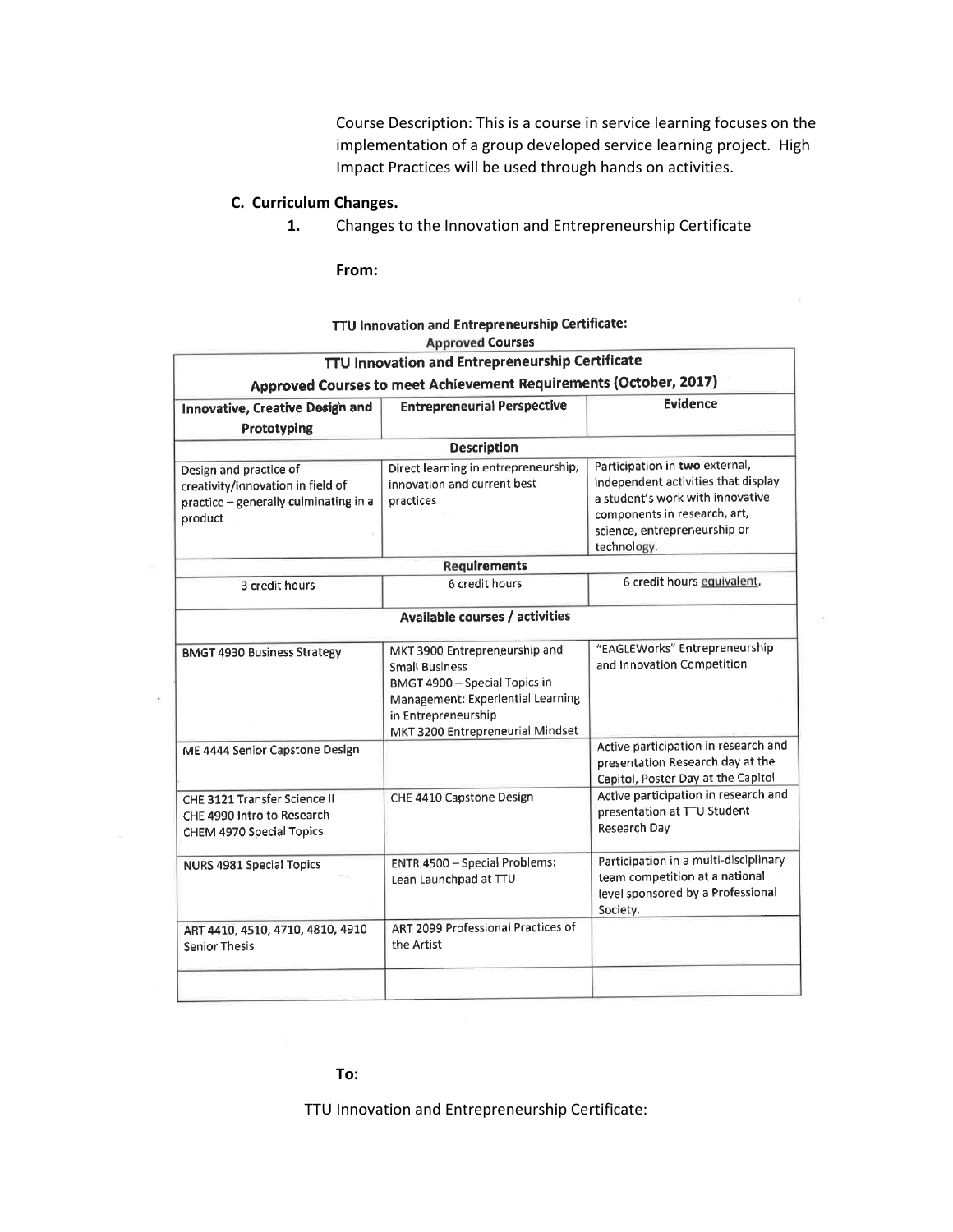| TTU Innovation and Entrepreneurship Certificate                                                                                                                                                                                                            |                                                                                                                                                                                                                                                                                            |                                                                                                                                                                           |  |  |  |
|------------------------------------------------------------------------------------------------------------------------------------------------------------------------------------------------------------------------------------------------------------|--------------------------------------------------------------------------------------------------------------------------------------------------------------------------------------------------------------------------------------------------------------------------------------------|---------------------------------------------------------------------------------------------------------------------------------------------------------------------------|--|--|--|
| Approved Courses to meet Achievement Requirements (Revised March 2020)                                                                                                                                                                                     |                                                                                                                                                                                                                                                                                            |                                                                                                                                                                           |  |  |  |
| <b>Innovative, Creative Design</b>                                                                                                                                                                                                                         | <b>Entrepreneurial Perspective</b>                                                                                                                                                                                                                                                         | <b>Evidence</b>                                                                                                                                                           |  |  |  |
| and Prototyping                                                                                                                                                                                                                                            |                                                                                                                                                                                                                                                                                            |                                                                                                                                                                           |  |  |  |
|                                                                                                                                                                                                                                                            | <b>Description</b>                                                                                                                                                                                                                                                                         |                                                                                                                                                                           |  |  |  |
| Design and practice of<br>creativity/innovation in field of<br>practice - generally culminating in a<br>product                                                                                                                                            | Direct learning in entrepreneurship,<br>innovation and current best<br>practices                                                                                                                                                                                                           | Participation in two external,<br>independent activities that display<br>a student's work with innovative<br>components in research, art,<br>science, entrepreneurship or |  |  |  |
|                                                                                                                                                                                                                                                            |                                                                                                                                                                                                                                                                                            | technology.                                                                                                                                                               |  |  |  |
|                                                                                                                                                                                                                                                            | <b>Requirements</b>                                                                                                                                                                                                                                                                        |                                                                                                                                                                           |  |  |  |
| 3 credit hours                                                                                                                                                                                                                                             | 6 credit hours                                                                                                                                                                                                                                                                             | 6 credit hours equivalent,                                                                                                                                                |  |  |  |
| <b>BMGT 4930 Business Strategy</b>                                                                                                                                                                                                                         | Available courses / activities<br>MKT 3900 Entrepreneurship and<br><b>Small Business</b><br>BMGT 4900 - Special Topics in<br>Management: Experiential Learning<br>in Entrepreneurship<br>MKT 3200 Entrepreneurial Mindset<br><b>ENTR 4500 - Special Problems:</b><br>Lean Launchpad at TTU | "EAGLEWorks" Entrepreneurship<br>and Innovation Competition                                                                                                               |  |  |  |
| ME 4420 Senior Capstone Design                                                                                                                                                                                                                             |                                                                                                                                                                                                                                                                                            | Active participation in research and<br>presentation Research day at the<br>Capitol, Poster Day at the Capitol                                                            |  |  |  |
| CHE 4990 Intro to Research<br>CHEM 4970 Special Topics<br><b>CHE 4245 Clinical Immersions</b>                                                                                                                                                              | CHE 4410 Capstone Design                                                                                                                                                                                                                                                                   | Active participation in research and<br>presentation at TTU Student<br>Research Day                                                                                       |  |  |  |
| NURS 4981 Special Topics<br>NURS 4240 - Clinical Immersion for<br><b>Healthcare Innovation</b><br><b>NURS 4210 - Research in Nursing</b>                                                                                                                   | <b>NURS 4100 Pediatric Nursing</b><br><b>NURS 4210 Research in Nursing</b><br><b>NURS 3240 Introduction to</b><br>Pharmacology                                                                                                                                                             | Participation in a multi-disciplinary<br>team competition at a national<br>level sponsored by a Professional<br>Society.                                                  |  |  |  |
| ART 4411, 4412, 4413, 4414 (painting)<br>ART 4511, 4512, 4513, 4514 (clay)<br>ART 4611, 4612, 4613, 4614 (Fibers)<br>ART 4711, 4712, 4713, 4714 (Glass)<br>ART 4811, 4812, 4813, 4814 (Metals<br>ART 4911, 4912, 4913, 4914 (Wood)<br><b>Senior Thesis</b> | <b>ART 3099 Professional Practices of</b><br>the Artist                                                                                                                                                                                                                                    |                                                                                                                                                                           |  |  |  |
|                                                                                                                                                                                                                                                            | LIST 4901 - Special Topics<br>LIST 4902 - Special Topics<br>LIST 4903 - Special Topics                                                                                                                                                                                                     |                                                                                                                                                                           |  |  |  |

# Approved Courses

\*Student should enroll in LIST – 3900 Innovation and Entrepreneurship Studies (0 credit) to indicate enrollment in the I&E Certificate program.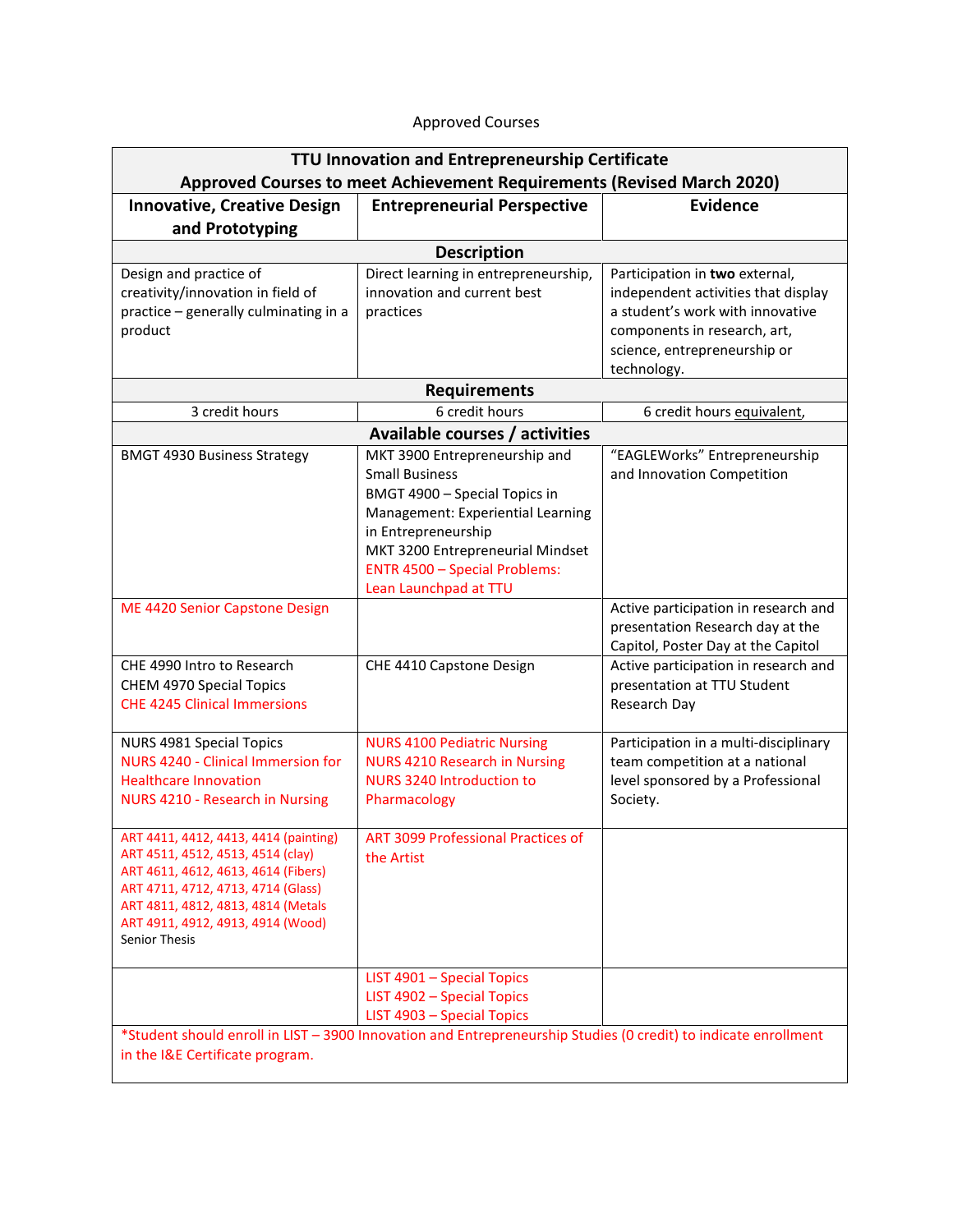\*Student should enroll in LIST – 3901 Innovation and Entrepreneurship Studies (0 credit) to indicate completion of the I&E Certificate program.

# **Motion to approve**. Lisa Zagumny **Second**. Christy Killman **Vote.** Motion carried

# **26. Environmental Studies**

# **A. Course Additions.**

**1.** ESS 4100 National parks and protected public lands

Catalog Description:

Development of the national park idea as a uniquely American idea that has spread to nations all over the globe. The concept of national parks has led to other protected land designations including state and federal forest reserves, state parks, nature preserves and natural areas, and wildlife refugees and preserves. Lec. 3 Credit 3

**2.** ESS 4110 Human dimensions of natural resources

Catalog Description:

Human dimensions of natural resources management uses social science perspectives for managing recreation uses and users on local, state and federally managed public lands. Concepts of carrying capacity, recreation user conflict management, and related topics are explored. Lec. 3 Credit 3.

**Motion to approve**. Lisa Zagumny **Second**. Christy Killman **Vote.** Motion carried

# **27. Chemistry**

# **A. New Minor Additions.**

**1.** Minor in: Pre-Professional Health Sciences Medicine, Dentistry, **Optometry** 

# Total 20-23 hours

# Required: 11 hours

- CHEM 3020 Organic Chemistry II (4)
- CHEM 4610 General Biochemistry I (3)
- PHYS 2010 Algebra-based Physics I (4)

# Choose: 3 courses

• CHEM 4620 General Biochemistry II (3)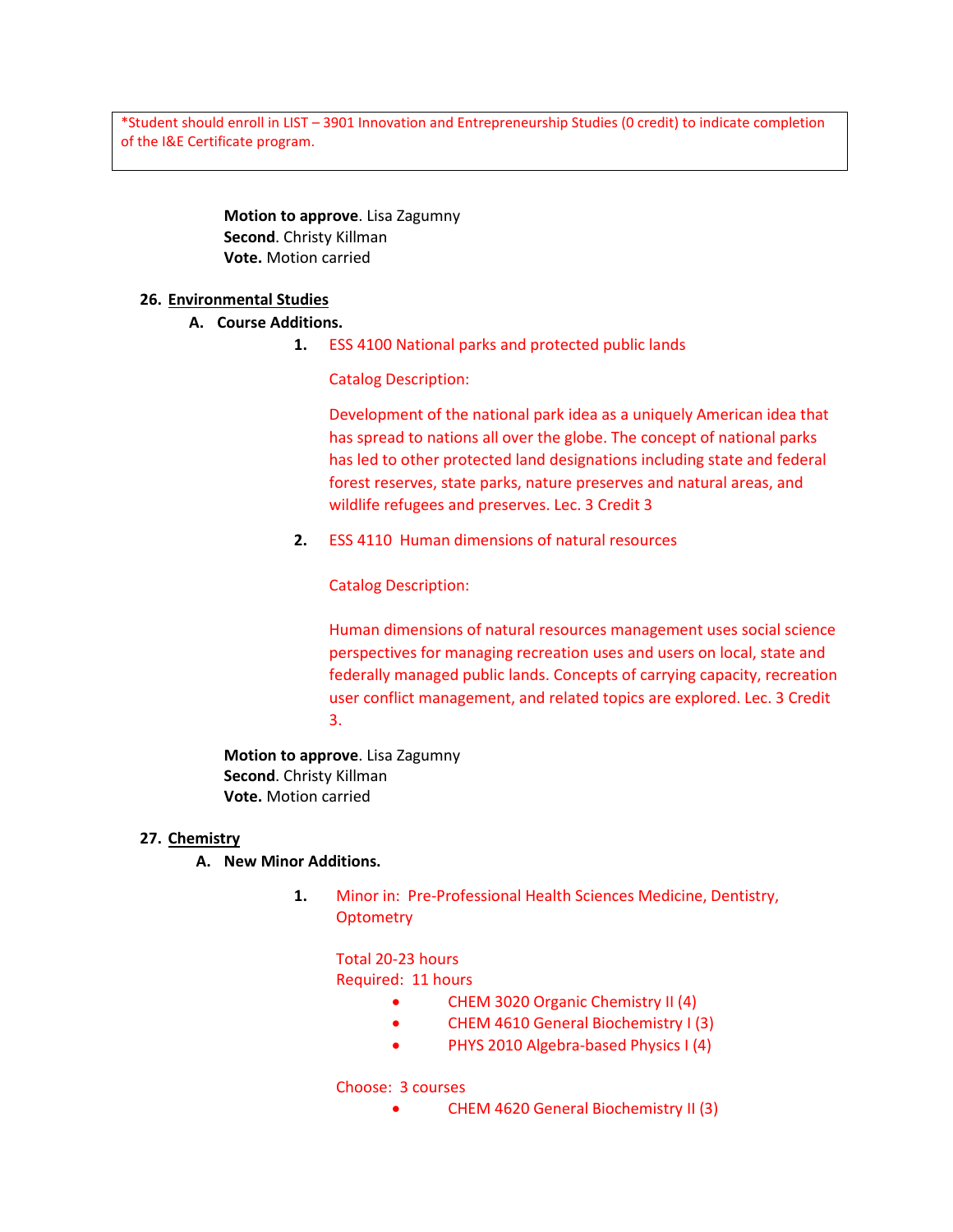- BIOL 2010 Human Anatomy and Physiology I (4)
- BIOL 2020 Human Anatomy and Physiology II (4)
- BIOL 3140 Cellular Biology (4)
- BIOL 3230 Health Science Microbiology (4)
- BIOL 3810 General Genetics (4)
- BIOL 4750 Medical Microbiology (4)
- BIOL 4040 Immunology (3)
- PHYS 2020 Algebra-based Physics II (4)
- MATH 1530 Introductory Statistics or MATH 3070

Statistical Methods I or BIOL 4220 Biostatistics (3)

Catalog Description:

A minor in Pre-Professional Health Sciences Medicine, Dentistry, Optometry will consist of 20-23 hours including CHEM 3020, CHEM 4610, and PHYS 2010 plus three additional courses chosen from: CHEM 4620, BIOL 2010, BIOL 2020, BIOL 3140, BIOL 3230, BIOL 3810, BIOL 4750, BIOL 4040, PHYS 2020, and MATH 1530 or MATH 3070 or BIOL 4220.

**2.** Minor in: Pre-Professional Health Sciences Pharmacy, Physician Assistant

Total 22-24 hours

Required: 16 hours

- CHEM 3010 Organic Chemistry I (4)
- BIOL 2010 Human Anatomy and Physiology I (4)
- BIOL 2020 Human Anatomy and Physiology II (4)
- BIOL 3230 Health Science Microbiology (4)

Choose: 2 courses

- ECON 2010 Principles of Microeconomics (3)
- PSY 2130 Life Span Developmental Psychology (3)
- PSY 4160 Abnormal Psychology (3)
- CHEM 3020 Organic Chemistry II (4)
- CHEM 4610 General Biochemistry I (3)
- BIOL 3140 Cellular Biology (4)
- BIOL 3810 General Genetics (4)
- PHYS 2010 Algebra-based Physics I (4)
- HIMT 1300 Medical Terminology (3)
- MATH 1530 Introductory Statistics or MATH 3070 Statistical Methods I or BIOL 4220 Biostatistics (3)

Catalog Description:

A minor in Pre-Professional Health Sciences Pharmacy, Physician Assistant will consist of 22-24 hours including CHEM 3010, BIOL 2010,